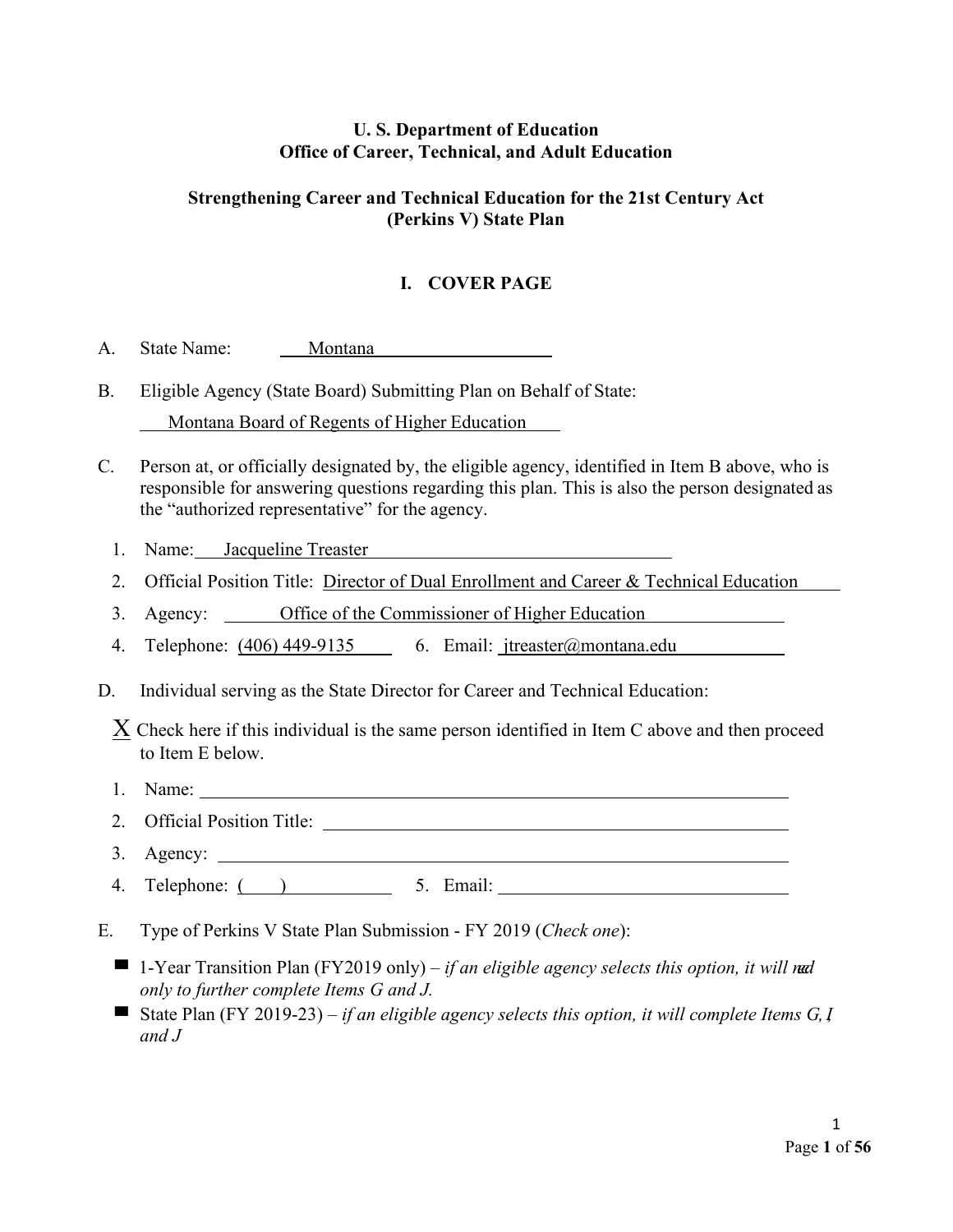- F. Type of Perkins V State Plan Submission *Subsequent Years* (C*heck one*):<sup>1</sup>
	- $X$  State Plan (FY 2020-23)

■ State Plan Revisions (Please indicate year of *submission:* 

- G. Submitting Perkins V State Plan as Part of a Workforce Innovation and Opportunities Act (WIOA) Combined State Plan – FY 2019 (*Check one*):
	- $\blacksquare$  Yes

X No

H. Submitting Perkins V State Plan as Part of a Workforce Innovation and Opportunities Act (WIOA) Combined State Plan – *Subsequent Years* (*Check one*):<sup>2</sup>

Yes (*If yes, please indicate year of submission: )*  $X_{\text{No}}$ 

*I.* Governor's Signatory Authority of the Perkins V State Plan (*Fill in text box and then check one box below):3*

**Date Governor was sent State Plan for signature:**

April 8, 2020

- The Governor has provided a letter that he or she is jointly signing the State plan  $\hat{\mathbf{r}}$ submission to the Department.
- The Governor has not provided a letter that he or she is jointly signing the State plan  $\hat{\mathbf{w}}$ submission to the Department.

<sup>&</sup>lt;sup>1</sup> Item F will only appear to the user in the Perkins V State Plan Portal in subsequent years (FY 2020-23).

<sup>&</sup>lt;sup>2</sup> Item H will only appear to the user in the Perkins V State Plan Portal in subsequent years (FY 2020-23).

<sup>&</sup>lt;sup>3</sup> Item I is required in FY 2019 only for States that choose to submit a full Perkins V State plan, covering FY 2019-23.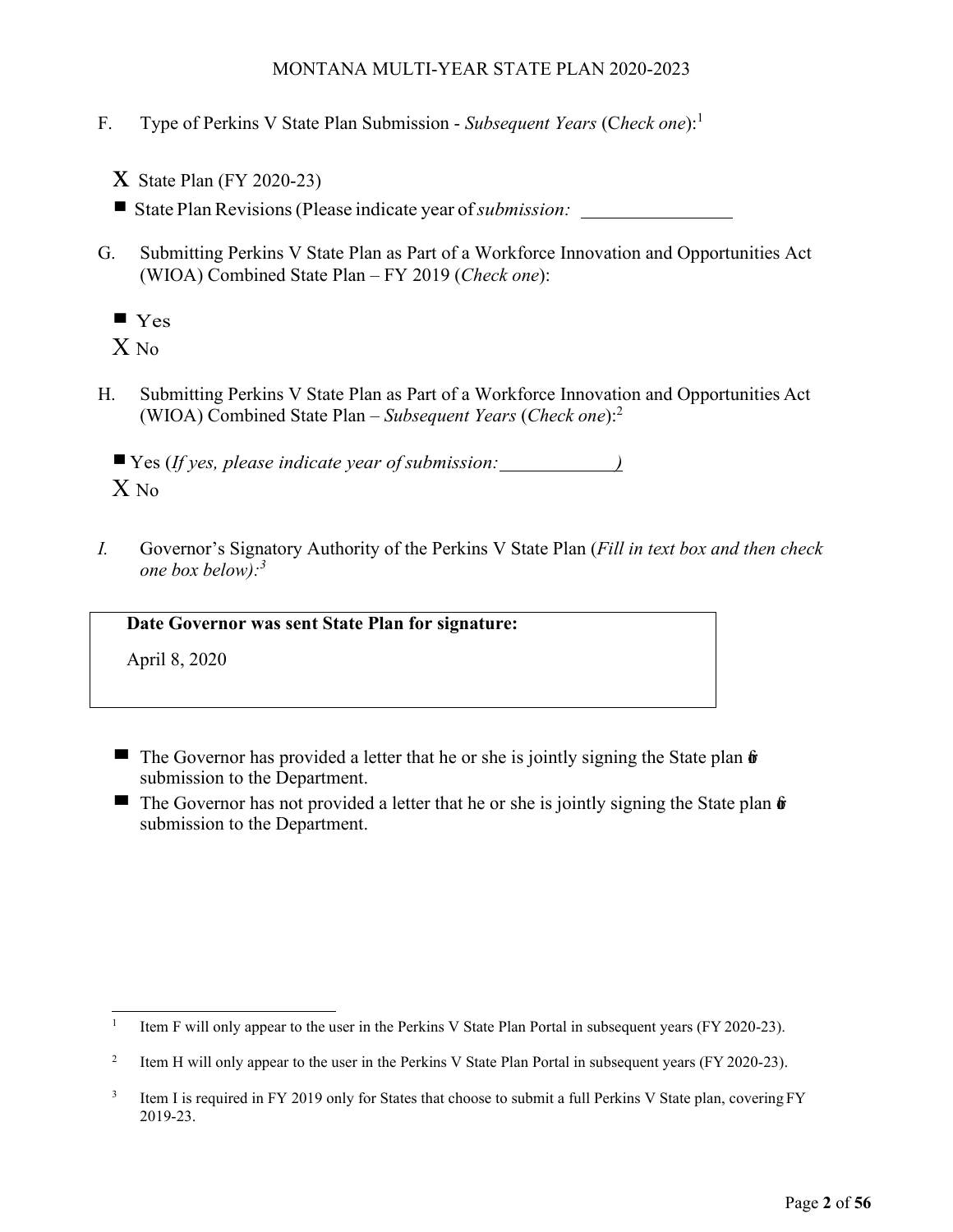- J. By signing this document, the eligible entity, through its authorized representative, agrees:
	- 1. To the assurances, certifications, and other forms enclosed in its State plan submission; and
	- 2. That, to the best of my knowledge and belief, all information and data included in this State plan submission are true and correct.

| <b>Authorized Representative Identified in Item C</b> | Telephone:   |
|-------------------------------------------------------|--------------|
| <b>Above (Printed Name)</b>                           | 406-449-9135 |
| Jacqueline Treaster                                   |              |
|                                                       |              |
| <b>Signature of Authorized Representative</b>         | Date:        |
|                                                       |              |
|                                                       | 4/9/2020     |
|                                                       |              |
|                                                       |              |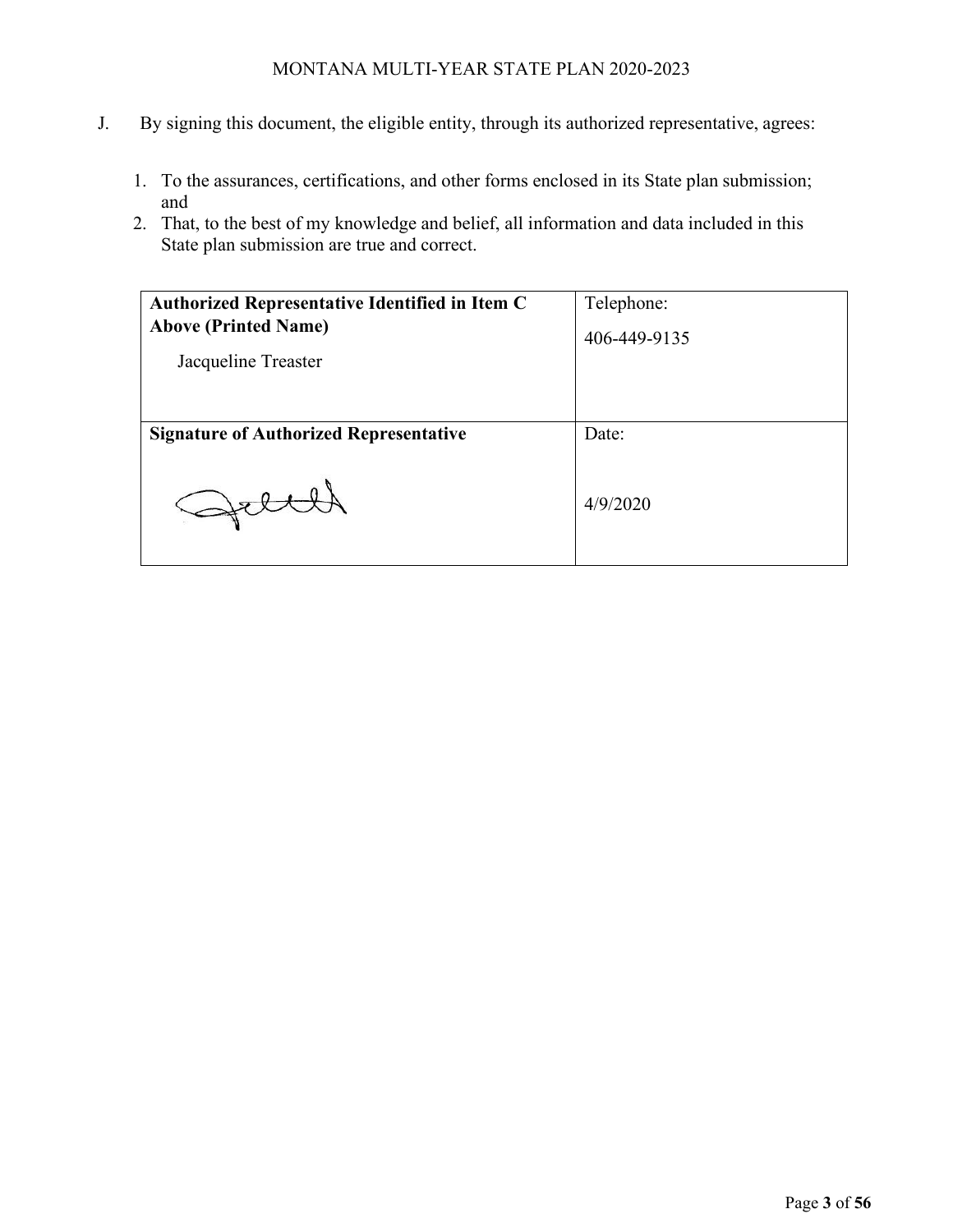# MONTANA STATE PLAN FOR CAREER AND TECHNICAL EDUCATION:

# FY 2020-2023



Prepared in Accordance with the Provisions of The Strengthening Career and Technical Education for the 21st Century Act

> MONTANA BOARD OF REGENTS OFFICE OF THE COMMISSIONER OF HIGHER EDUCATION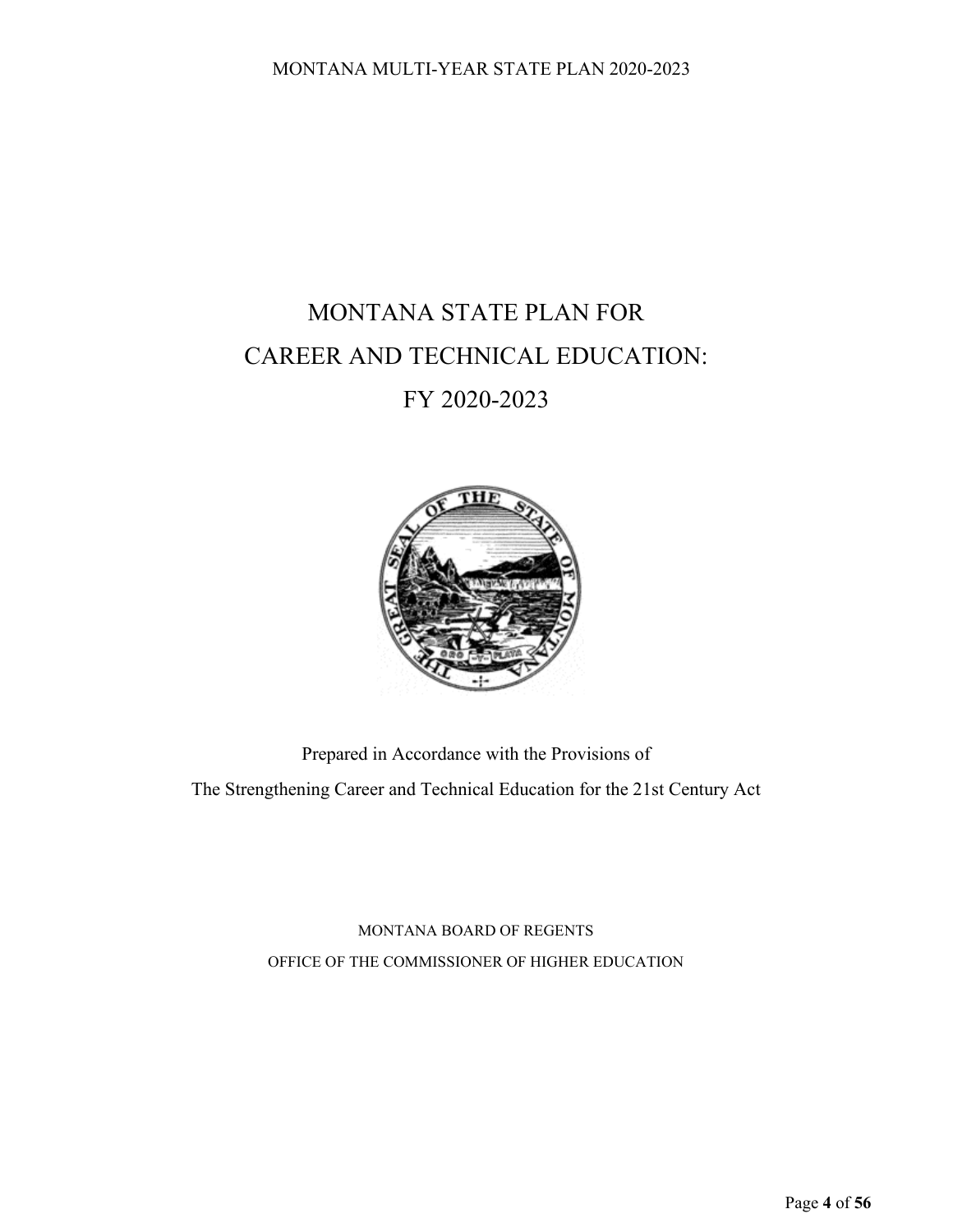# **TABLE OF CONTENTS**

#### NARRATIVE DESCRIPTIONS

**Introduction** 

- A. Plan Development and Consultation
	- A.1. Stakeholder Consultation
	- A.2. Input from Relevant Agencies
	- A.3. Public Comment
- B. Program Administration and Implementation
	- B.1. State's Vision for Education and Workforce Development
		- B.1.a. State-Supported Workforce Development Activities
		- B.1.b Strategic Vision
		- B.1.c. Joint Planning and Alignment
		- B.1.d. State Leadership Funds
		- B.2.a. CTE Programs of Study at the State Level
	- B.2. Implementing Career and Technical Education Programs and Programs of Study
		- B.2.a. CTE Programs of Study at the State Level
		- B.2.b. Approving Locally Developed Career Pathways
			- B.2.b.i. Academic Achievement and Technical Skill Attainment
			- B.2.b.ii. Expanding Access to CTE for Special Populations
			- B.2.b.iii. Supporting the Inclusion of Employability Skills
		- B.2.c.i. Availability of Career Pathways Information
		- B.2.c.ii. Collaboration in Development and Coordination of Career Pathways
		- B.2.c.iii. Labor Market Data and Alignment of Programs of Study
		- B.2.c.iv. Equal Access for Special Populations
		- B.2.c.v. Coordination with the State Workforce Innovation Board
		- B.2.c.vi. Secondary, Postsecondary and Industry Collaboration
		- B.2.c.vii. Improving Outcomes and Reducing Performance Gaps for Special Population CTE Concentrators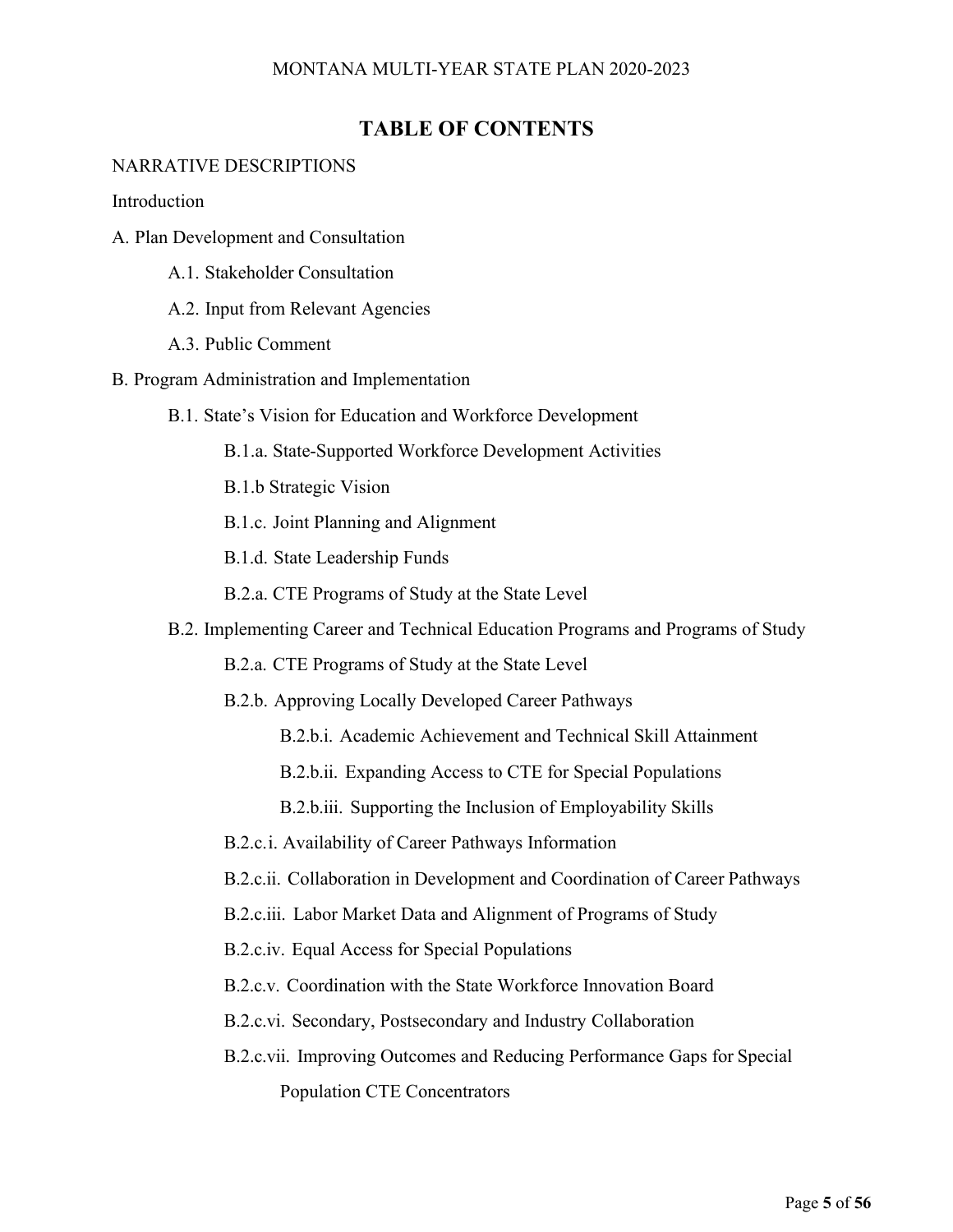- B.2.d. Dual Enrollment Programs
- B.2.e. Involving Stakeholders in the Evaluation of Career and Technical Education Programs
- B.2.f. Local Application Template
- B.2.g. Comprehensive Needs Assessment Template
- B.2.h. Definition of "Size, Scope, and Quality"
- B.3. Meeting the Needs of Special Populations
	- B.3.a. Program Strategies for Special Populations
		- B.3.a. Equal Access
		- B.3.b. Discrimination Policies
		- B.3.a.iv. Appropriate Accommodations
		- B.3.a.v. Instruction and Work-based Learning Opportunities
- B.4. Preparing Teachers and Faculty
- C. Fiscal Responsibility
	- C.1. Approving Eligible Recipients for Funds
		- C.1.a. Academic Achievement
		- C.1.b. Skill Attainment
		- C.1.c. Local Needs Assessment
	- C.2. Allotment of Funds
		- C.2.a. Secondary and Postsecondary Allocations
		- C.2.b. Consortia
	- C.3. Allocations for Secondary CTE Programs
	- C.4. Allocations for Postsecondary CTE Programs
	- C.5. Adjustments to Allocations
	- C.6. Alternative Secondary Allocation Formula
	- C.7. Alternative Postsecondary Allocation Formula
	- C.8. Reserve Funds
	- C.9. State Baseline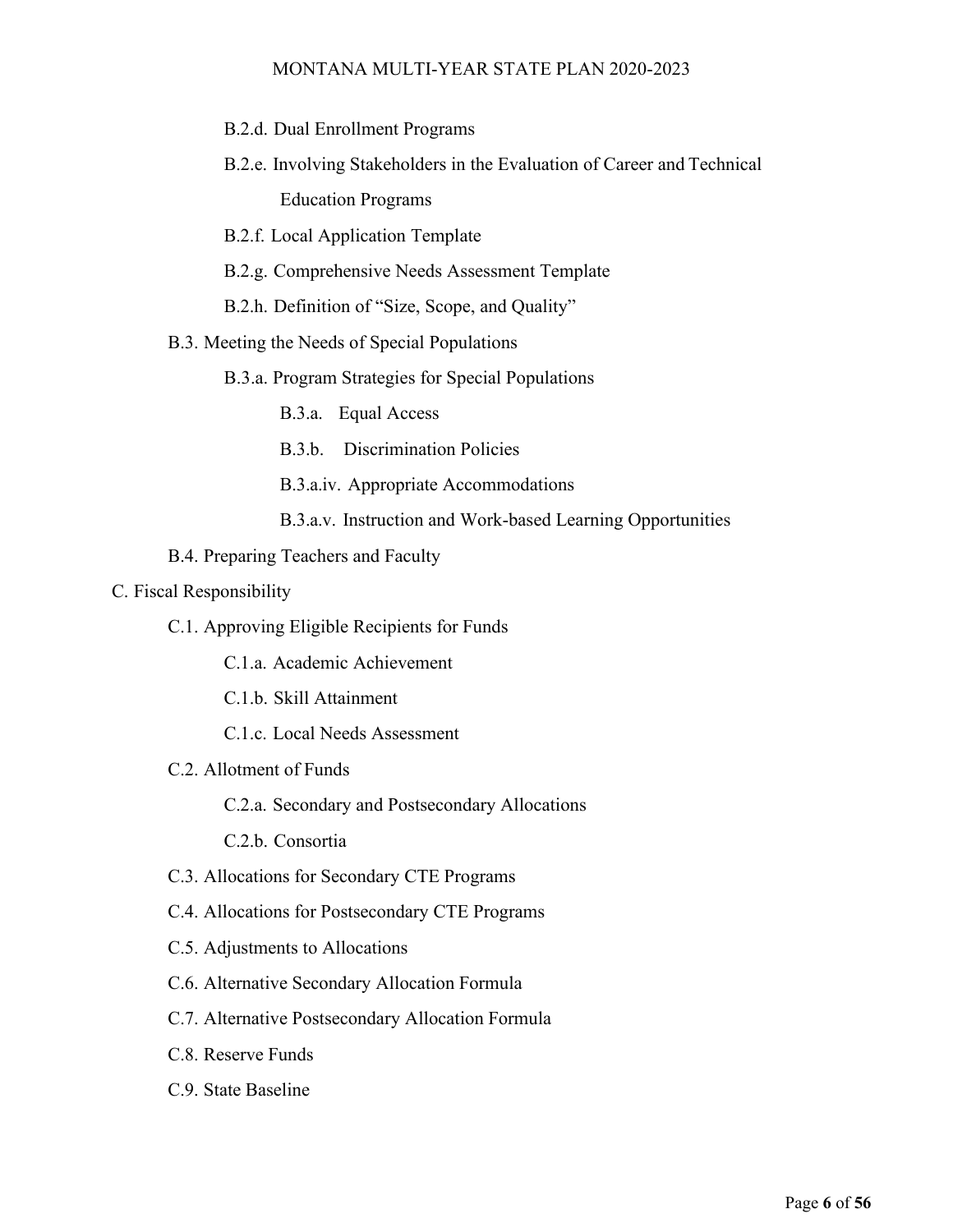#### D. Accountability for Results

- D.1. Secondary Indicators of Career and Technical Education Program Quality
- D.2. State Determined Performance Level (SDPL) Form
- D.3. State Determined Performance Level (SDPL) Procedure
- D.4. State Determined Performance Level (SDPL) Public Comments
- D.5. State Determined Performance Level (SDPL) Disparities or Gaps

#### ASSURANCES, CERTIFICATIONS, AND OTHER FORMS

- A. Statutory Assurances
- B. EDGAR Certifications
- C. Other Forms

#### BUDGET

A. Budget Form

#### **APPENDICES**

- A. Montana's Postsecondary Local Application Template
- B. Montana's Secondary Local Application Template
- C . Montana's Comprehensive Local Needs Assessment Template
- D. Example of a Montana Career Pathway as a Program of Study
- E. Public Comment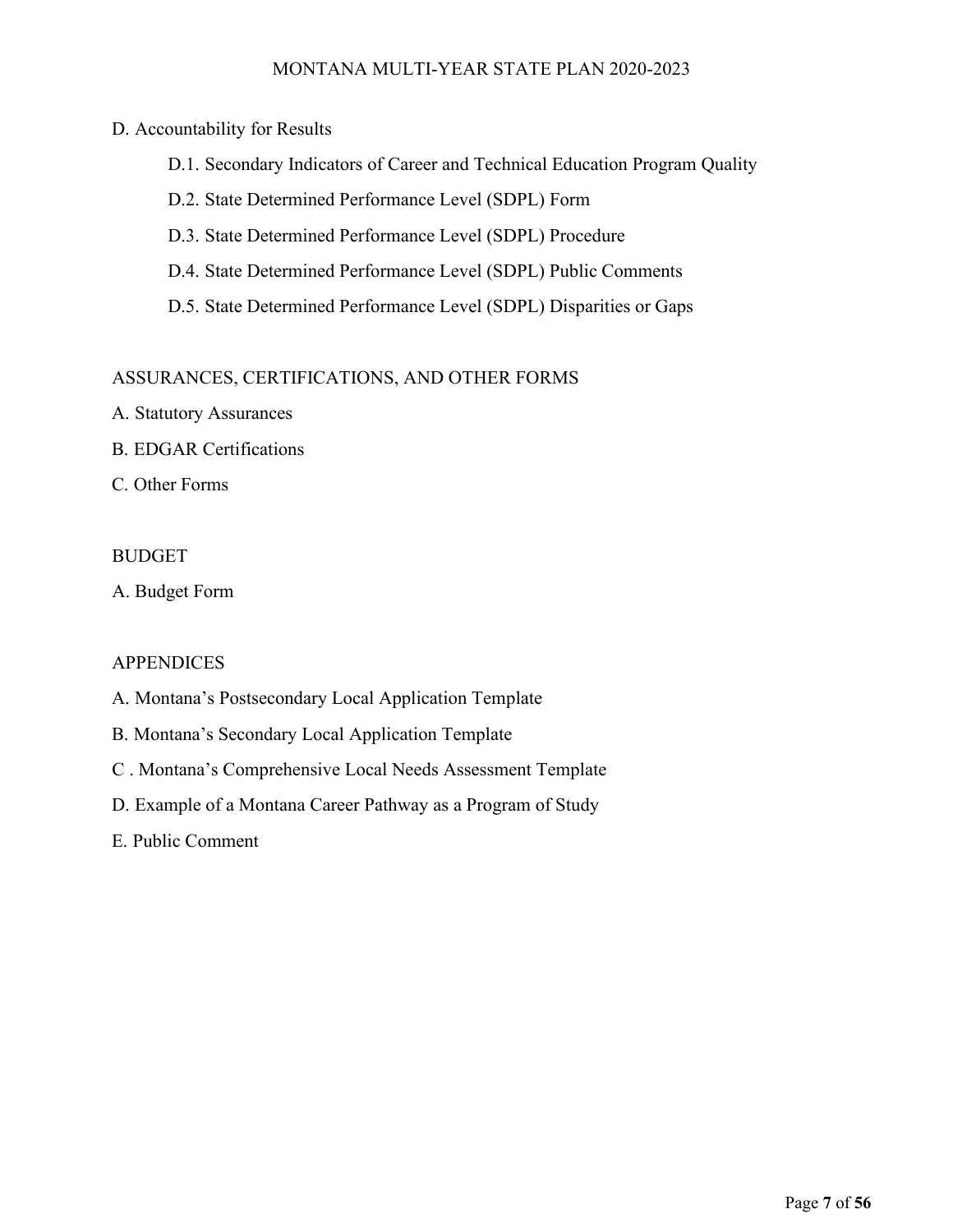# **NARRATIVE DESCRIPTIONS**

#### **Introduction**

The Montana Board of Regents of Higher Education (Board of Regents) is the designated state board to coordinate the development and submission of the state plan for career and technical education as required by the Strengthening Career and Technical Education for the 21st Century Act.

The State agencies responsible for career and technical education in Montana are the Academic Research and Student Affairs unit of the Office of the Commissioner of Higher Education (OCHE) and the Division of Career, Technical and Adult Education of the Office of Public Instruction (OPI). OCHE is the pass-through agency for the Carl D. Perkins Grant.

The Board of Regents, therefore, submits this Four-Year Montana State Plan for Career and Technical Education under provisions of Perkins V covering the period of state fiscal years 2020-2023.

In some elements of this plan, when OCHE and OPI take separate actions with the eligible recipients they serve, their activities will be noted separately. However, when the two agencies take action together for fulfilling various requirements, such as in implementation of the CTE Programs of Study, they will be referred to as "the Partner Agencies."

In submitting this plan, Montana wishes to acknowledge the participation and input of the State Plan Advisory Committee, appointed in conformity with the requirements of Montana Law (MCA 20-7-330). Members of the State Plan Advisory Committee are: Mark Branger, Executive Director, Montana Association for Career and Technical Education and CTE Teacher/Administrator, Huntley Project School; Scott Anderson, Principal and Director, Billings Career Center; Tammie Hickey, WIOA Adult Education Program Coordinator, Great Falls School District; Eric Tilleman, FFA/Ag Teacher, Cascade Public Schools, Dan Carter, Public and Government Affairs at Exxon Mobil Billings; and, Dick Brown, CEO, Montana Hospital Association.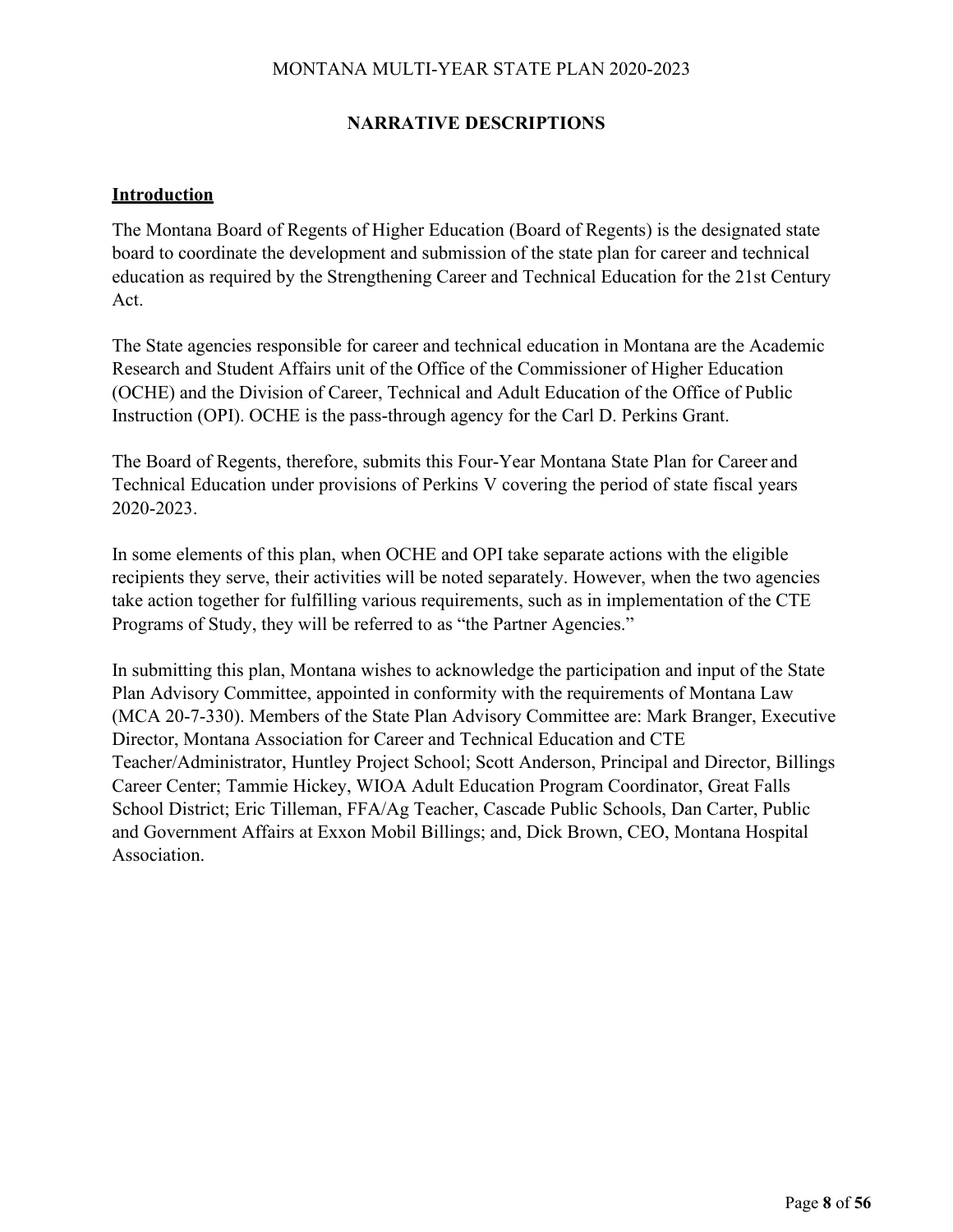# **A. PLAN DEVELOPMENT AND CONSULTATION**

# **A.1. Stakeholder Consultation**

#### *Overview*

The Montana State Plan was developed in consultation with CTE educators, eligible recipients including tribal colleges, parents, students, adult CTE providers, guidance counselors, interested community representatives, and representatives of special populations, business and industry, and labor organizations in the state. We also met with the State workforce development board and with Montana Tribal organizations.

A CTE Stakeholder Survey was one mode of stakeholder engagement we used. We received 1,128 responses to the survey, with the majority of responses coming from students, CTE teachers, and representatives from business and industry. The survey helped the Partner Agencies identify career-related opportunities (including work-based learning opportunities) for

- students, teachers, counselors and administrators in the state
- alignment between secondary and postsecondary programs to industry and workforce needs in the state
- integration of employability skills within CTE courses/programs
- potential barriers for students, teachers, parents, administrators, etc. to take advantage of existing opportunities

Some of the most valuable information gained from the CTE survey included:

- 43% of students indicated that their parent/guardian was the most influential source for them when making decisions about their job/career path of choice.
- Most high-school counselors feel that they aren't very prepared to offer career counseling to students including postsecondary education options. 27% of counselors also feel that they don't have enough information regarding Montana's CTE programs.
- 100% of secondary teachers indicated that they integrate employability skills in their classes.
- Counselors and teachers indicated that the most common barrier for students to take advantage of career exploration opportunities (i.e. work-based learning, career fairs, career shadowing) is the lack of time in student's schedules, while most school administrators believe it is due to a lack of funding.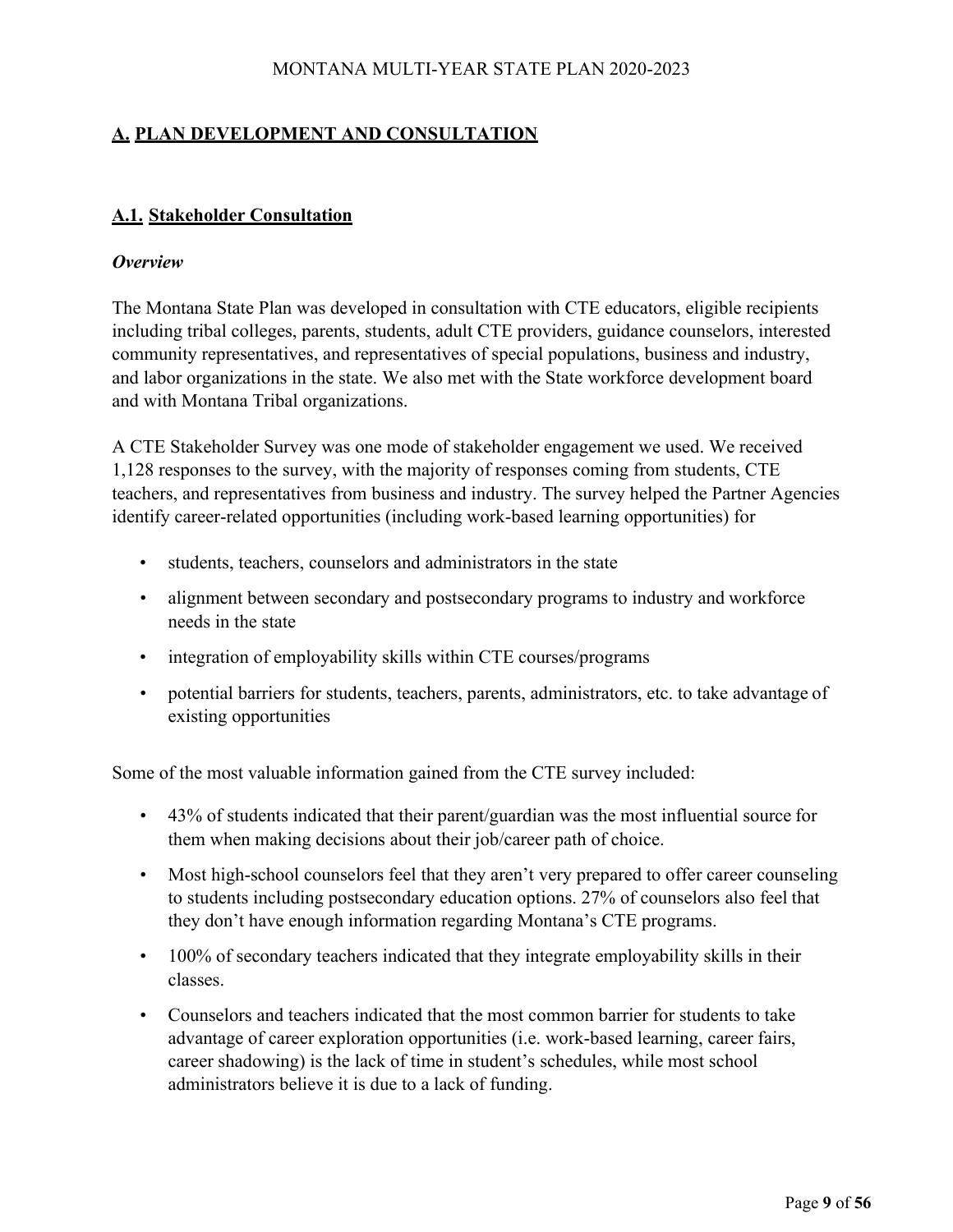• Most parents indicated they want their students to pursue a four-year degree and/or a graduate degree. Only 17% want their children to pursue a certificate/apprenticeship program or a two-year college degree.

The Education Policy Advisor with Montana's Governor's office attended the Perkins Advisory Committee meetings in addition to contributing as a member of the State Executive Leadership team. The Governor's advisor has received Montana's transition plan for review.

Additionally, the work of preparing the Montana State Plan benefited from the assistance of the State Plan Advisory Committee, which was appointed in conformity with the requirements of Montana Law (MCA 20-7-330). The Advisory Committee met with State Executive Leadership Team members from OCHE, OPI, The Montana Department of Labor and Industry and the Montana Governor's Office on five (5) occasions during the Development of the Transition Plan and the Four-Year Plan in 2019.

In compliance with Montana statute, the Advisory Committee consists of four representatives from secondary and postsecondary education and two representatives from business/industry. Recommendations of the Advisory Committee include:

- updating Montana's definition of size, scope and quality
- refining the process in which the State Executive Leadership Team approves and reviews programs of study/career pathways
- developing ways in which the Partner Agencies will encourage the inclusion of employability skills in all programs of study/career pathways
- how to better serve special populations.

Postsecondary career and technical education programs receiving funds under Perkins V will continue to coordinate services with the State Workforce Innovation Board (SWIB) and other one-stop career delivery system partners. The director of the Montana SWIB attended all of the Advisory Committee meetings and assisted the Partner Agencies in aligning this plan with the Montana Workforce Innovation and Opportunity Act plan.

Meeting in Billings on September 13, 2018, the Perkins Program Manager and the Dual Enrollment and Montana Career Pathways Program Manager (OCHE) presented the Montana Board of Regents with information about the *Strengthening Career and Technical Education for the 21st Century Act*, including information about the transition plan, the four-year plan, and notable changes from Perkins IV to Perkins V.

At a meeting in Helena on March 7, 2019 the Director of Dual Enrollment and Career & Technical Education (OCHE) presented information about Perkins V, the Perkins V Advisory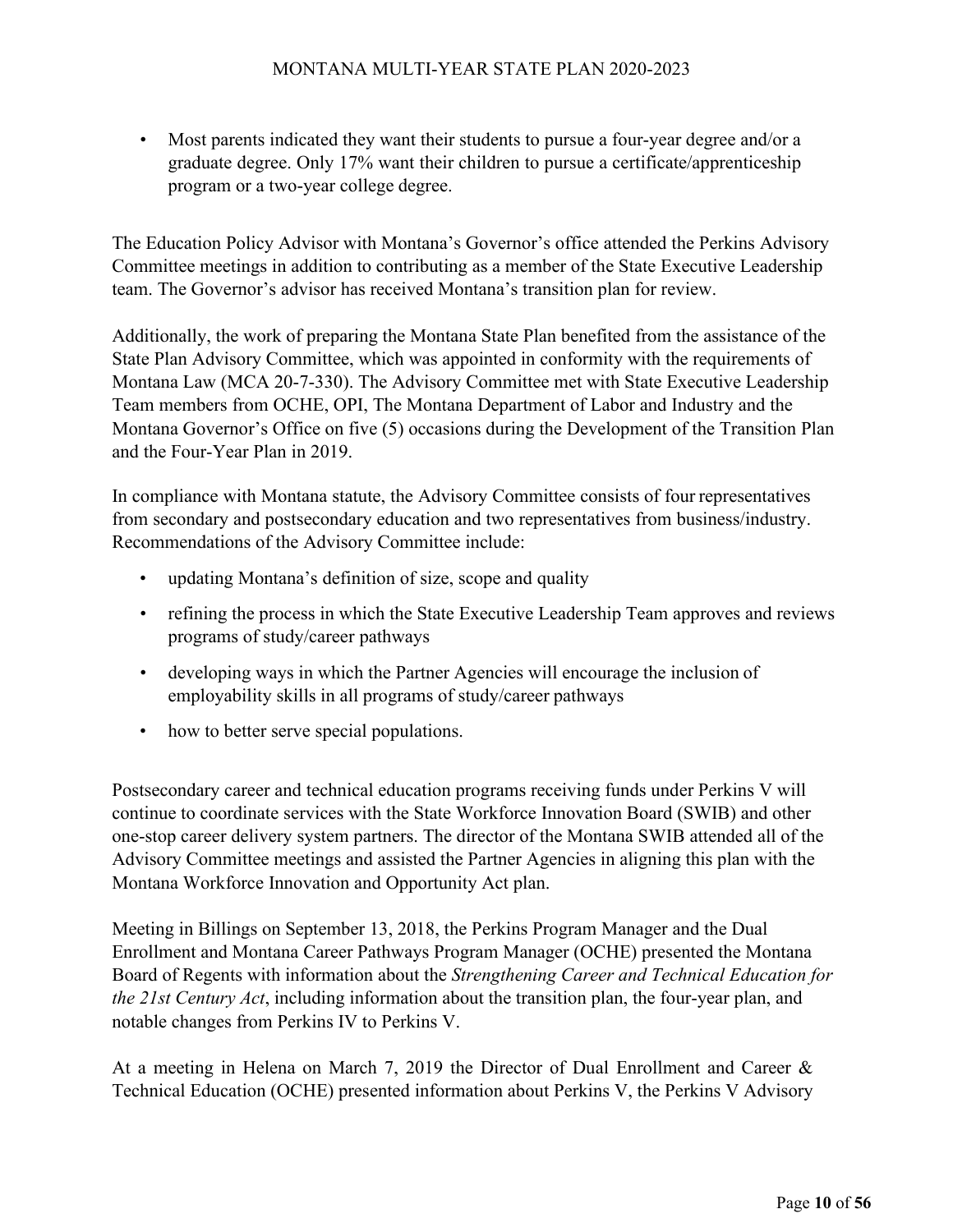Committee and timeline, scheduled dates for Public Comment, and ongoing stakeholder engagement to the Montana Board of Regents.

On June 13, 2019 the Director of Dual Enrollment and Career & Technical Education (OCHE) met with the Montana SWIB in Lewistown to present details on Perkins V and explain the planning process.

The Office of Public Instruction conducted three sessions on June 18, 19 and 20, 2019, soliciting the involvement of educator involvement in the state at the Montana Behavioral Initiative Summer Institute in Bozeman.

The Director of Dual Enrollment and Career & Technical Education and the Director of American Indian/Minority Achievement and K-12 Partnerships (OCHE), presented information regarding Perkins, Career and Technical Education, and Career Pathways to the School Administrators of Montana Administrators Institute in Helena on July 31, 2019.

OCHE and OPI Leadership met with the Executive Director of the Montana Rural Education Association, the Executive Director of the Montana Board of Public Education, and the Executive Director of the School Administrators of Montana on August 1, 2019 to present the Four-Year Plan proposal and to solicit feedback and recommendations.

Partner Agencies staff travelled to many areas of Montana to deliver in-person technical assistance workshops to secondary and postsecondary LEAs. These technical assistance workshops provided information about Perkins V legislation, introduced the Comprehensive Local Needs Assessment, facilitated discussions on potential consortium options, and collected feedback from attendees as a form of stakeholder engagement. Dates and locations of workshops offered:

- September 16, 2019, Polson
- September 20, 2019, Missoula
- September 21, 2019, Kalispell
- September 25, 2019, Billings
- September 30, 2019, Butte
- October 10, 2019, Glendive
- October 15, 2019, Havre
- October 17, 2019, Belgrade
- October 17, 2019, Great Falls (in conjunction with the Montana Association of Career and Technical Education State Conference)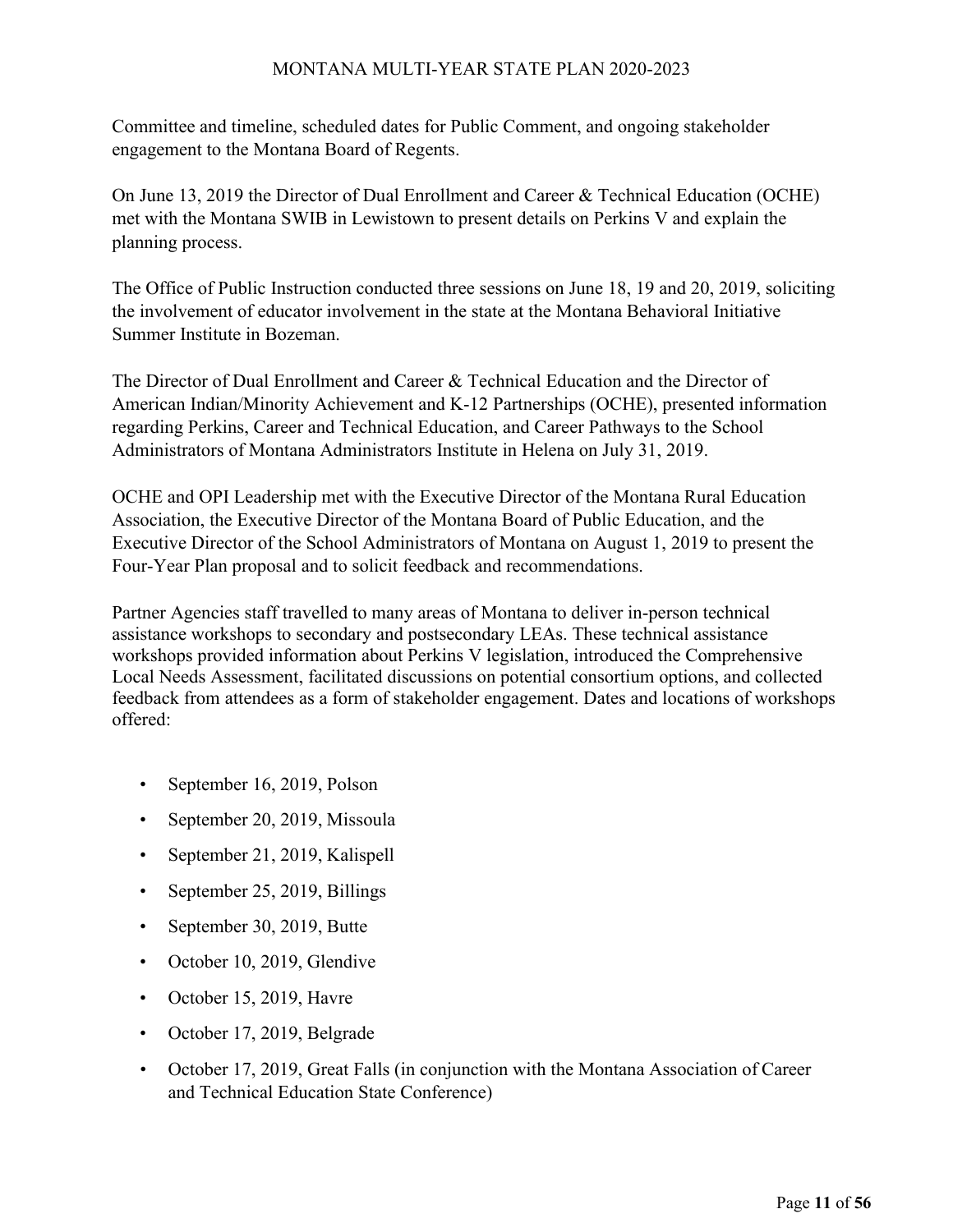- October 28, 2019, Helena
- October 30, 2019, Bozeman

Career and Technical Education/Perkins tribal consultation meetings were held in Lame Deer, on October 9, 2019 and in Helena on November 6, 2019 at the Montana Advisory Council for Indian Education (MACIE). The MACIE meeting had representatives from almost all of Montana's tribes, and representatives expressed interest in ongoing Tribal Consultation during the implementation of this plan.

The State CTE director provided updates to the Montana State Workforce Innovation Board (SWIB) on the following meeting dates:

- November 29, 2018, Helena, Montana
- June 13, 2019, Lewistown, Montana
- November 20, 2019, Helena, Montana

#### *Required Stakeholder Consultation Groups*

- 1. Representatives of secondary and postsecondary CTE programs
- 2. Parents, students, and community organizations
- 3. The State workforce development board (Workforce Innovation and Opportunity Act 29 U.S.C. 3111)
- 4. Representatives of special populations
- 5. Representatives of business and industry
- 6. Representatives of agencies serving out-of-school youth, homeless children and youth, and at-risk youth ((section 722(d)(3) of the McKinney-Vento Homeless Assistance Act  $(42 \text{ U.S.C. } 11432\text{ (d)}(3))$
- 7. Representatives of Indian Tribes and Tribal Organizations
- 8. Individuals with disabilities
- 9. The Governor

#### *Stakeholder Outreach*

The following table details how members of each of the required stakeholder consolation groups were engaged in the State Plan process.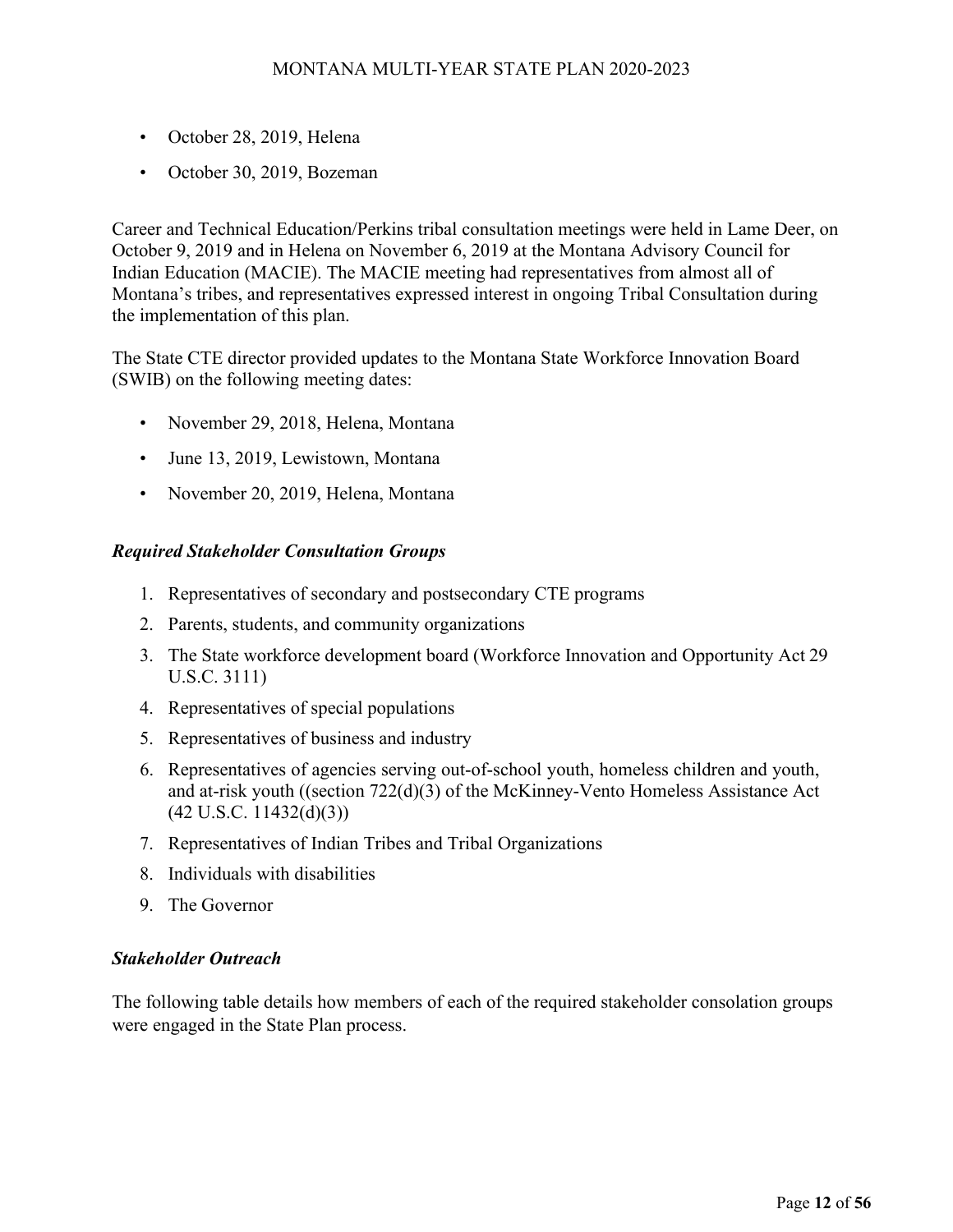| Date(s)                                                                                                                                                                                                                            | Description of outreach event/activity                                 | <b>Groups represented</b> |
|------------------------------------------------------------------------------------------------------------------------------------------------------------------------------------------------------------------------------------|------------------------------------------------------------------------|---------------------------|
|                                                                                                                                                                                                                                    | <b>CTE Stakeholder Survey</b>                                          | 1,2,3,4,5,6,7,8,9         |
| February 25, 2019<br>March 14, 2019<br>April 1, 2019<br>May 2, 2019<br>June 3, 2019                                                                                                                                                | Perkins Advisory Committee meetings                                    | 1,3,5,6,9                 |
| September 13, 2018<br>March 7, 2019                                                                                                                                                                                                | Montana Board of Regents public meetings                               | 1,2,3,4,6,7,8,9           |
| November 29, 2018<br>June 13, 2019<br>November 20, 2019                                                                                                                                                                            | SWIB meetings                                                          | 1,3,4,5,9                 |
| June 18-20, 2019                                                                                                                                                                                                                   | Montana Behavioral Initiative Summer Institute                         | 1,2,4,6,8                 |
| July 31, 2019                                                                                                                                                                                                                      | School Administrators of Montana<br><b>Administrators Institute</b>    | 1,2,4,6,7,8               |
| August 1, 2019                                                                                                                                                                                                                     | Montana Rural Education Association meeting                            | 1,2,4,6,7,8               |
| September 16, 2019<br>September 20, 2019<br>September 21, 2019<br>September 25, 2019<br>September 30, 2019<br>October 10, 2019<br>October 15, 2019<br>October 17, 2019<br>October 17, 2019<br>October 28, 2019<br>October 30, 2019 | Perkins V Implementation workshops                                     | 1,4,6,7,8,9               |
| October 9, 2019<br>November 6, 2019                                                                                                                                                                                                | Career and Technical Education/Perkins tribal<br>consultation meetings | 1,2,4,6,7,8               |
| April 17, 2019<br>May 20, 2019                                                                                                                                                                                                     | <b>Public Hearings</b>                                                 | 1,2,3,4,6,7,8,9           |

# **A.2. Input from Relevant Agencies**

The **Montana Board of Regents of Higher Education** is the governing body for the State of Montana and as such oversees the Perkins grant implementation.

The **Office of the Commissioner of Higher Education** is the eligible agency for the Perkins grant in the State of Montana and as such oversees administration.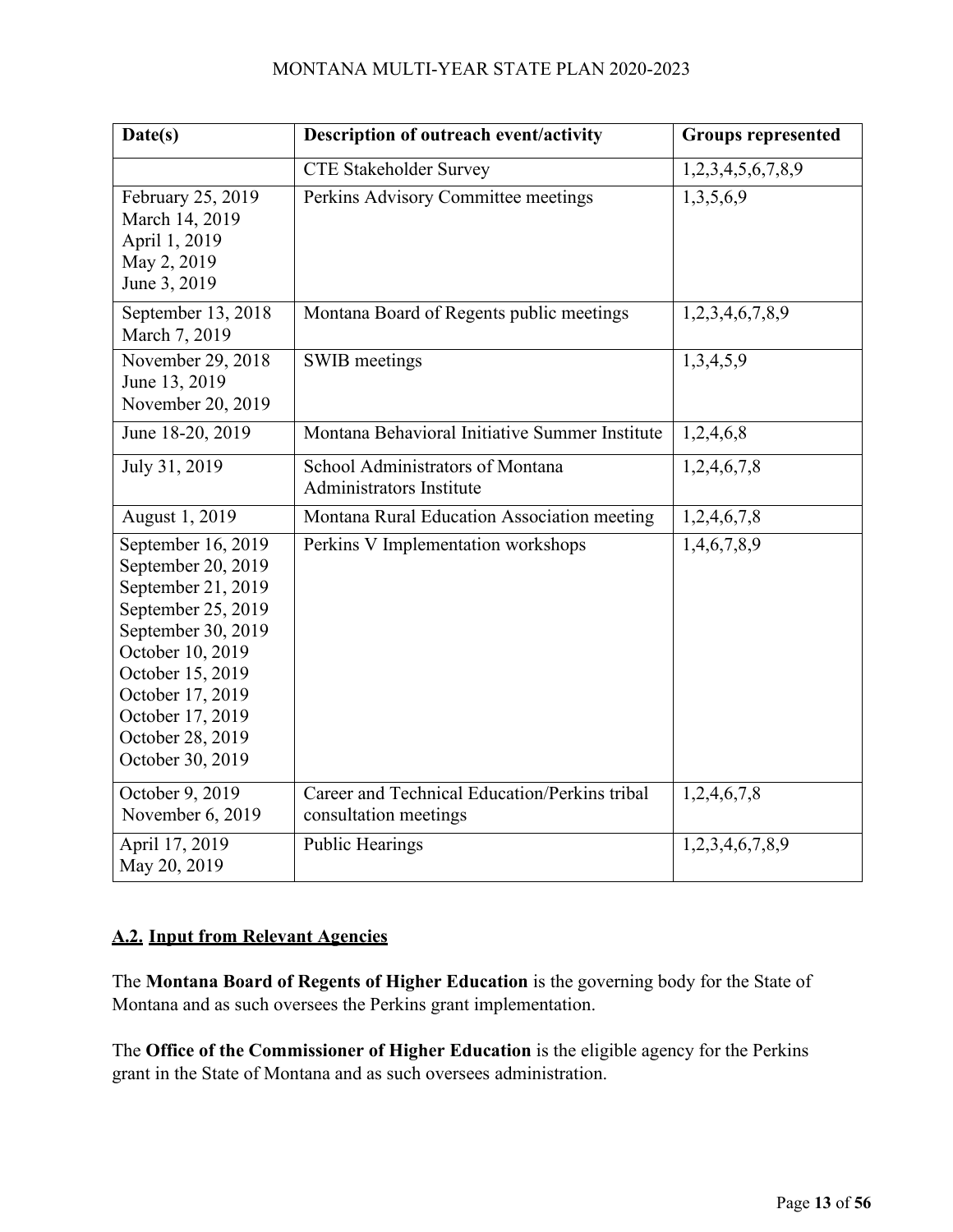OCHE is also the State agency responsible for supervision of community colleges and other twoyear postsecondary institutions primarily engaged in providing postsecondary career and technical education.

The **Montana Office of Public Instruction** is the State agency that oversees Perkins funding for eligible secondary districts.

These two agencies have jointly written the Perkins State plan and, with the State Plan Advisory Committee, developed the portion of the plan relating to the amount and uses of any funds proposed for postsecondary career and technical education, tech prep education, nontraditional and special populations, students in institutions and secondary career and technical education.

If a State agency finds that a portion of the final State plan is objectionable, that State agency shall file its objection with the Office of the Commissioner of Higher Education and OCHE will provide a copy of the objection and the response to the Secretary.

# **A.3. Public Comment**

The Montana Office of the Commissioner of Higher Education and the Office of Public Instruction jointly conducted two public hearings for the purpose of affording all segments of the public and interested organizations an opportunity to engage with and make recommendations regarding the State plan. Due to long travel distances to public meetings in Montana and to allow widespread participation in the hearing process, the formal public hearings were conducted via video conference and conference call.

The hearings originated in Helena directed by the Partner Agencies at Helena College and was open to public attendance. Eight other sites were also involved in the events. Three sites were in the largest population areas in the state: Billings in the South-Central region; Great Falls in the North-Central region, and Missoula in the Western region. Other teleconference sites included Glendive, in the far Eastern area of the state; Havre in the North-Central; Bozeman, in the South-West; Butte in the Central region; Kalispell in the Northwest; and Polson in the Northwest as well as at Salish Kootenai Tribal College.

The public hearings began with a detailed briefing of all aspects of the State plan, and then participants were then given time to present oral statements and to present written statements as well. The hearings took place on April 17, 2019 and May 20, 2019.

A recording of the first hearing, a copy of hearing notices, mailing lists used for notification, and a summary of recommendations and comments made by attendees are maintained on file at the eligible agency.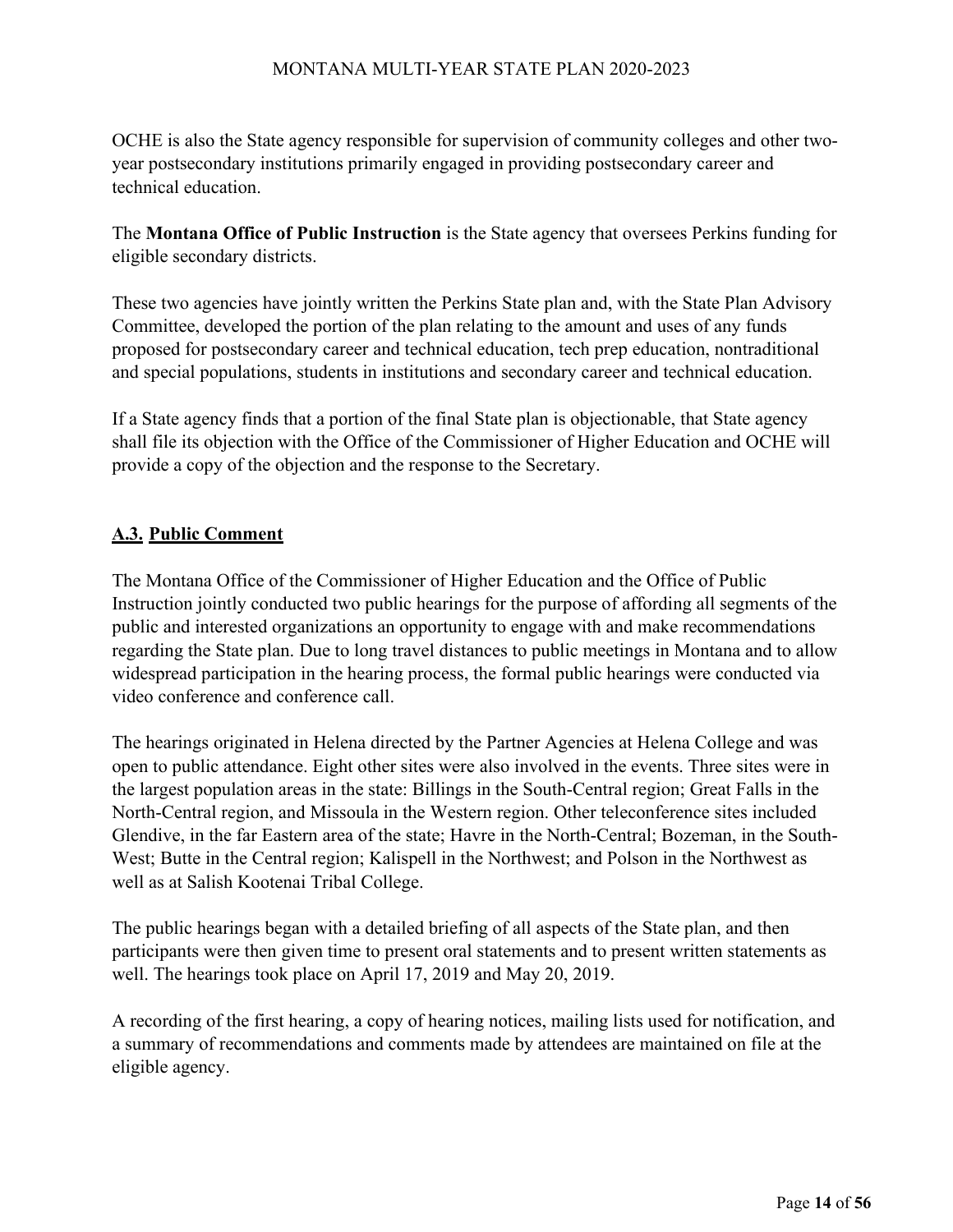The Four-Year plan was posted for the required sixty days from February 1, 2020 – April 1, 2020 for public written comment. A summary of the comments and the eligible agency's responses are included in the appendices.

#### **B. PROGRAM ADMINISTRATION AND IMPLEMENTATION**

#### **B.1. State's Vision for Education and Workforce Development**

#### **B.1.a. State-Supported Workforce Development Activities**

The Montana State Workforce Innovation Board (SWIB) continues to support and require meaningful coordination of services and education partners to ensure Montana has a well-trained workforce and continues to grow economically. The SWIB funded the "Meeting State Demand: A Report on the Labor Market Outcomes for Montana Colleges" report and closely reviewed its findings. This report was a joint effort between the Montana Department of Labor & Industry (DLI), the Office of the Commissioner of Higher Education (OCHE), and the Montana Department of Revenue.

The report is one of the first in the country to look at how colleges are aligned with state economic needs. Since the report's release in 2017, the Montana Department of Labor & Industry and the Office of the Commissioner of Higher Education have continued to collaborate on workforce alignment and opportunity within Montana's higher education system.

Montana Governor Steve Bullock convened a "Future Ready Montana Cabinet" from June 2018- April 2019 to consider whether existing state efforts and programs could be enhanced to further advance Montana's economic competitiveness. The Cabinet examined labor market projections, asked employers directly about their workforce needs, and sought advice about the value of credentials, both degree and non-degree, to workers and employers. This information was presented to the State Workforce Investment Board and was considered by the SELT when discussing alignment of Career Pathways to workforce needs.

The Partner Agencies will collaborate with partners at the Department of Labor and Industry, the Governor's Office, the Montana Chamber of Commerce, and other interested parties to identify and define credentials of value and create a plan to track credential attainment across the state.

The State of Montana's registered apprenticeship program works closely with the Montana University System's two-year and community colleges to design technical and education components of apprenticeship programs. The coordination between education partners and Montana's registered apprenticeship program allows the state to design modern apprenticeships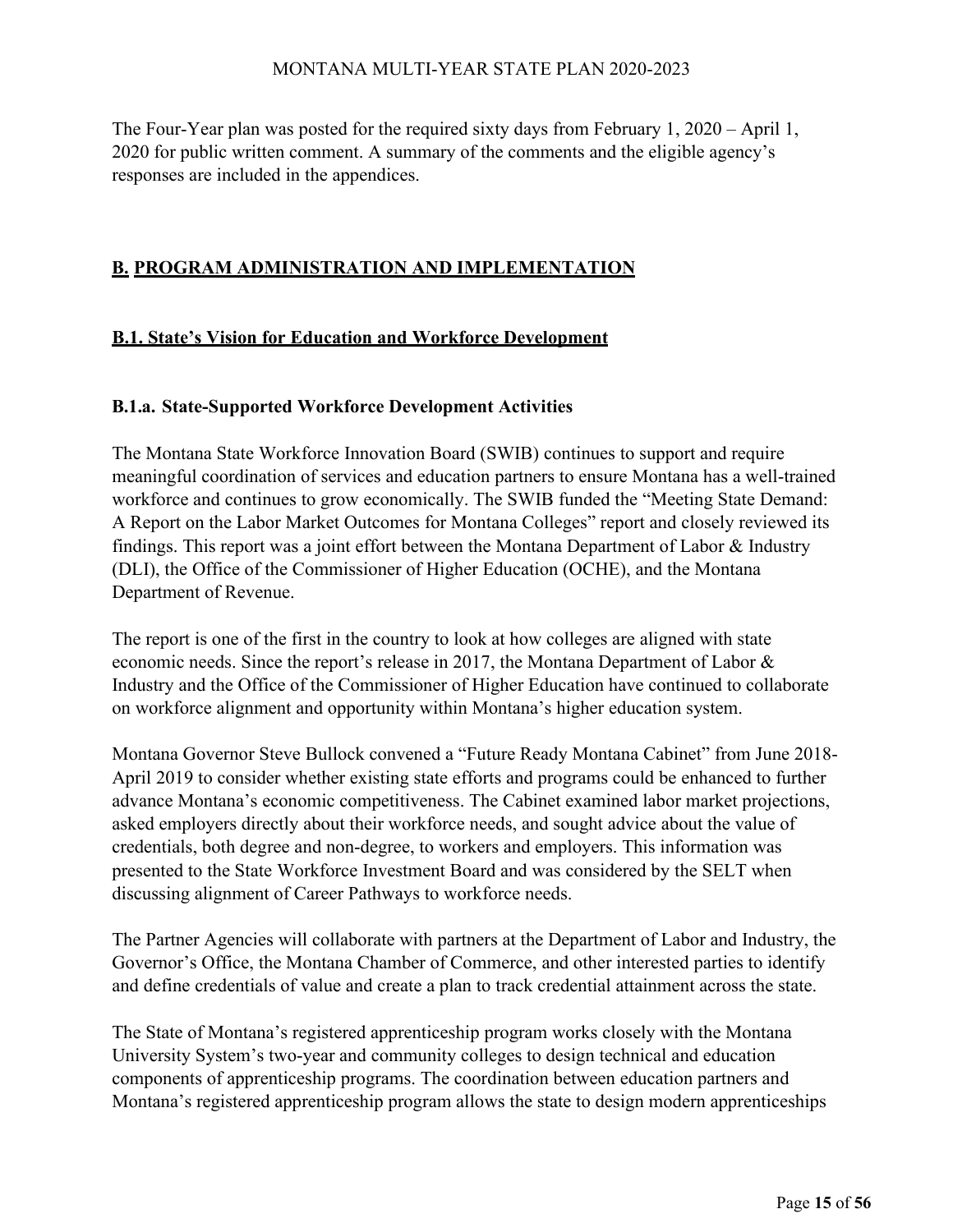to meet employer needs in communities throughout the state. Montana's registered apprenticeship program continues to develop new in-demand apprenticeships so that the apprenticeship model is more appealing for students within a career pathway.

Because of the tight labor market in Montana, employer engagement between education and workforce programs continues to grow as more employers are seeking innovative ways to meet their worker challenges. Work-based learning (WBL) models and integration of WBL into CTE programs across the state allows educators, students, and employers to engage and learn on jobsites as well as in the classroom. To maintain that development, Montana will continue to provide guidance for educators and employers on WBL models and design meaningful experiences for students and adult learners. Growth in this area encourages meaningful coordination between programs at the state and local level. The progress made in Montana workbased learning programs is, in large part, due to the collaboration between OPI, OCHE, DLI, and private industry.

Within the postsecondary system, WBL is recognized as a priority area for postsecondary LEAs in both the Local Application and Reserve Fund competitive grant by the SELT. To encourage the expansion of Work-Based Learning opportunities at the secondary level, OCHE will provide postsecondary LEAs technical assistance related to:

- Providing a WBL toolkit/guide that defines the key aspects of WBL, the forms that WBL can take, an FAQ, and a section describing the strategies for engaging business.
- CTE programs using workforce data provided by the MDLI Perkins dashboard related to wages, in-demand occupations, growing industries, and other information to help identify opportunities for WBL activities.
- Perkins grant coordinators working with CTE instructors to identify programs where WBL experiences may augment curriculum.
- Perkins grant coordinators working with campus enrollment and advising departments to ensure WBL learning opportunities are embedded into academic and career advising.
- CTE instructors offering professional development on how to connect classroom instruction and activities with embedded workplace skills, duties and responsibilities (employability skills).
- Stakeholders outside of educational institutions engaging in WBL initiatives beginning with the CLNA process. Input will be gathered on all aspects of Work Based Learning.

The Montana Department of Labor & Industry (DLI) worked with the Office of Public Instruction (OPI) and the Office of the Commissioner of Higher Education (OCHE) to develop a dashboard to help Perkins-receiving institutions align career and technical education (CTE) programs to regional workforce demand. This dashboard was a direct response to the Perkins V Comprehensive Local Needs Assessment and requirements for CTE program design. In addition,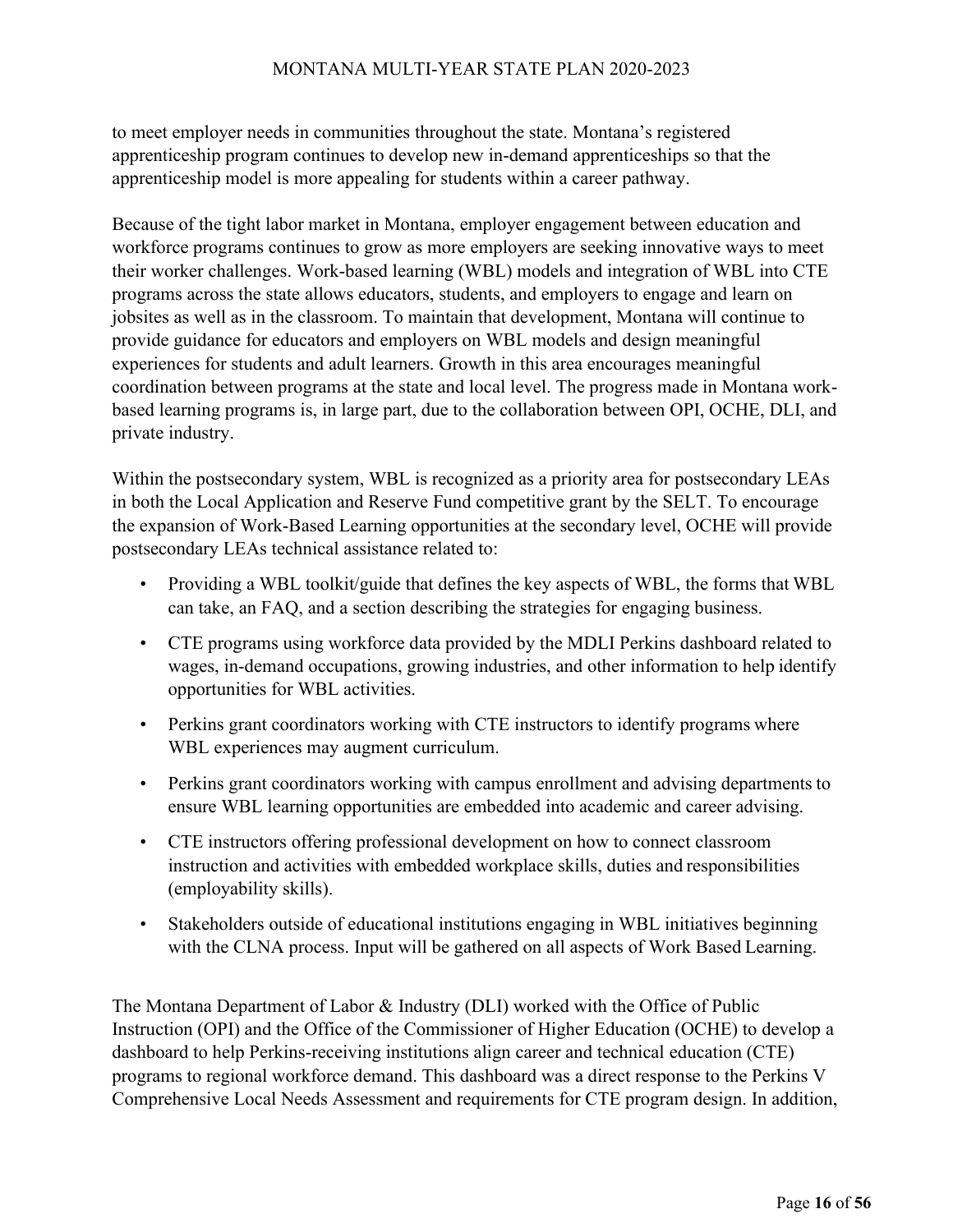the dashboard is external-facing and will also assist WIOA service providers working with clients in career exploration and training.

Additionally, the State Superintendent of Schools, Elsie Arntzen, introduced Montana Ready, which is an initiative for K-12 schools to expand industry, military, and postsecondary partnerships. The emphasis is on building a stronger STEM/CTE focus beginning in middle school. Through this collaboration, the OPI seeks to increase opportunities for students engaged in personalized learning and skills development that support them in the workforce or college immediately after they graduate. Some examples of these include dual enrollment, work-based learning, internships, Advanced Placement, computer science, CTE coursework, JROTC, credentialing, etc.

The Montana legislature also passed HB 387 during the 2019 legislative session, which provides additional funds to secondary schools to fund work-based learning opportunities and career training for students. The legislature also passed HB 351 during the 2019 session, which supports transformational learning in Montana. Transformational learning is defined as a flexible system of pupil-centered learning, and this bill incentivizes schools to create programs that honors student's individual interests, strengths and needs, and actively engages students in determining what, how, when and where they learn. This allows for students to take advantage of experiential learning opportunities in and outside of the classroom.

# **B.1.b. Strategic Vision**

Montana's Career and Technical Education Mission Statement: Montana will implement Career and Technical Education to prepare educated, highly skilled and motivated individuals through pathway transitions and collaborative partnerships to meet workforce needs.

Montana's Career and Technical Education Strategic Vision: Montana's CTE programs will create educated, highly skilled, well-rounded individuals able meet the economic and workforce needs of our state. Helping *all* students to understand the connections between academic subjects in the classroom and the application of that knowledge in the working world creates collaborative infrastructure that connects all points of education, workforce, and industry.

Based on information gathered during Montana's stakeholder engagement process as well as information discussed during the Perkins Advisory Committee meetings, the State Executive Leadership Team established four (4) goals for preparing an educated and skilled workforce.

- 1. The Partner Agencies will work with local eligible agencies to ensure every student in Montana, irrespective of geography, has access to quality career and technical education.
- 2. The Partner Agencies will align career and technical education programs at the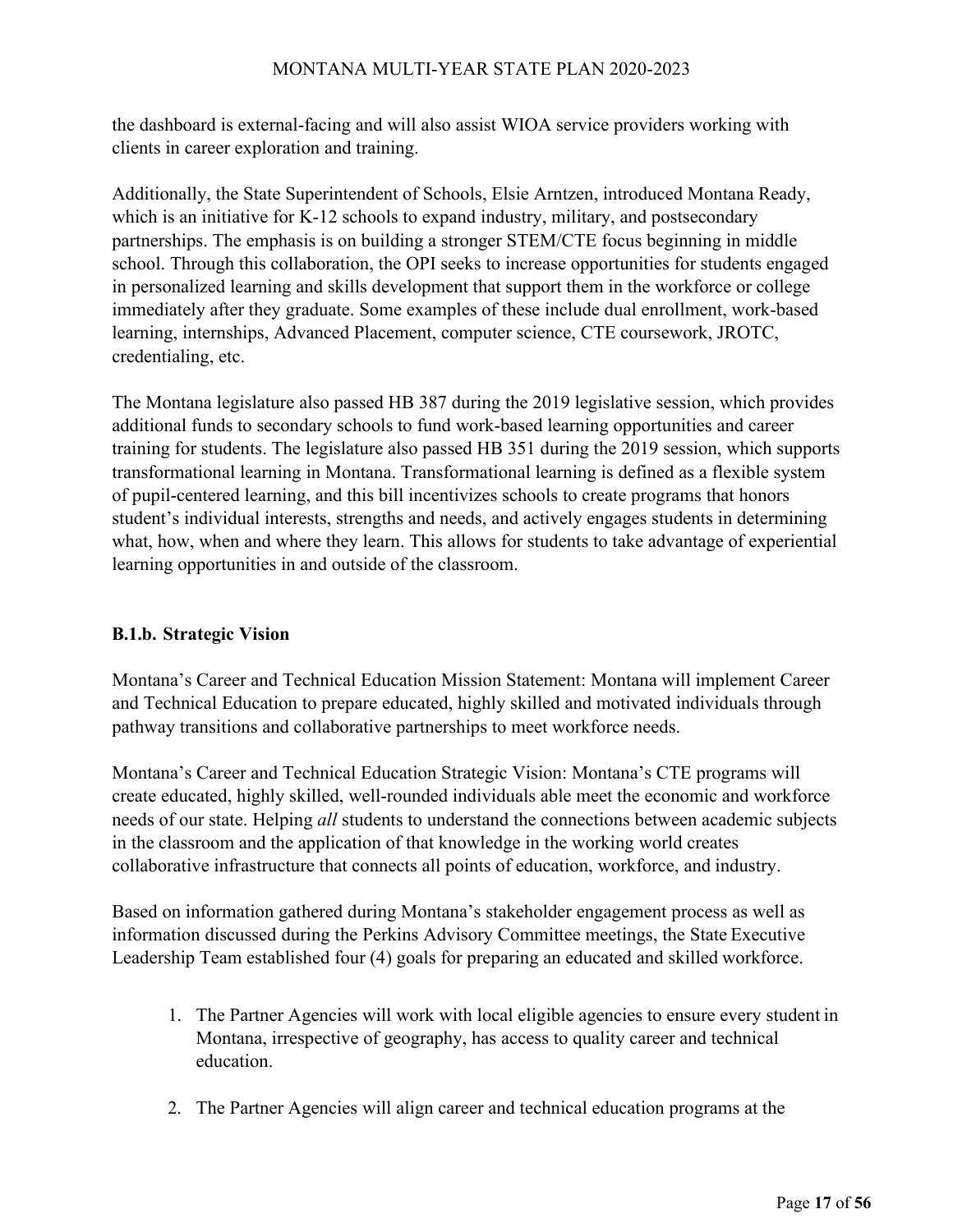secondary and postsecondary levels so that students within a CTE pathway will experience seamless transitions when moving from a secondary program to a corresponding postsecondary program.

- 3. Montana will engage business and industry leaders throughout each grant cycle to ensure the career and technical education programs are effective in preparing a skilled workforce.
- 4. Montana will expand access to, and ensure the quality of, work-based learning opportunities and early college access to all secondary students in Montana, irrespective of geography.

Montana plans to meet these goals in several ways. To meet the first goal, the state will explore different delivery systems to provide CTE courses in small, rural schools. The state currently partners with the Montana Digital Academy to increase online CTE courses. Interactive video courses are also under consideration as a viable option to expand CTE opportunities.

The Partner Agencies will continue to promote Montana Career Pathways so students are aware of secondary CTE programs and activities, as well as options for postsecondary degrees and credentials that align to their pathway.

The Partner Agencies will reconvene the State Career and Technical Education Advisory Board in early 2020 to assist in meeting the third goal. The advisory board will pass recommendations and guidance to the SELT twice a year so that decisions are made with input and consideration from members of business and industry in Montana.

#### **B.1.c. Joint Planning and Alignment**

As described in Section B.1.a, the online dashboard developed by DLI was one of the first projects designed for secondary, postsecondary, and WIOA service providers to address workforce alignment.

The Montana Department of Labor and Industry (DLI) economists and the Montana State Workforce Innovation Board continue to play a significant role in informing the direction of career and technical education in the state. The Montana DLI supports and maintains the "Montana Career Information System" (MCIS), an online portal for middle, high school and adult learners to explore and learn about potential career options in the state. MCIS allows students to review occupation matches, training, and education opportunities and employment options based on their interests. The information provided by DLI through MCIS is referenced in each Montana Career Pathway and is reviewed yearly for updates and accuracy.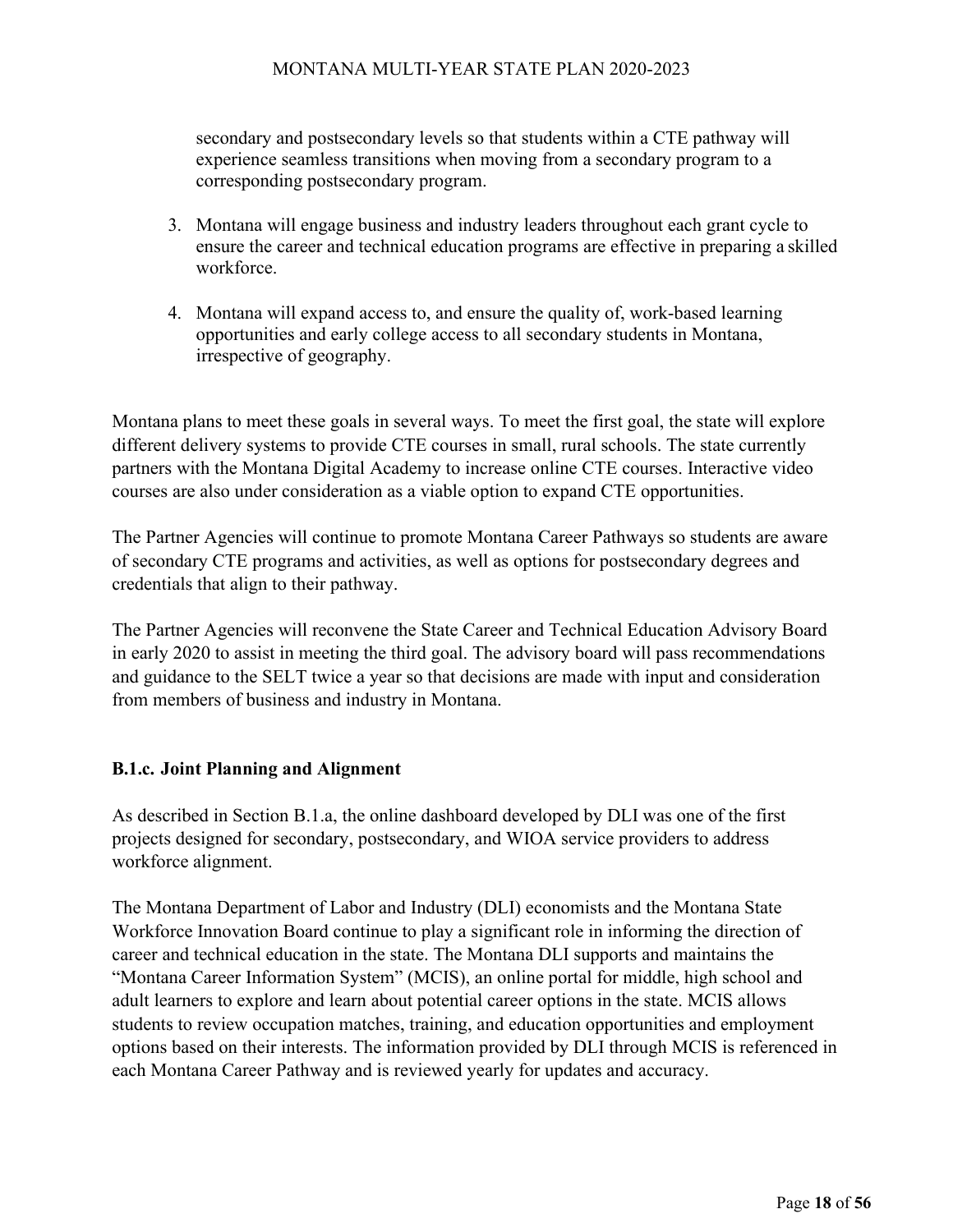Further evidence of joint planning and alignment culminated in the SWIB funded "Meeting State Demand: A Report on the Labor Market Outcomes for Montana Colleges".

In addition, the SWIB supported the submission of a waiver allowing Montana's University System to become eligible to receive WIOA funds and provide training through the Eligible Training Provider List (ETPL). The board receives regular updates on the implementation of Perkins V and Perkins V planning at its meetings and is committed to promoting CTE and workbased learning.

#### **B.1.d. State Leadership Funds**

#### Individuals in State Institutions

Montana allows for up to .1 percent of the Perkins state leadership allocation to be made available to agencies, organizations, or institutions serving individuals in state correctional facilities. Funds are awarded through a competitive grant process.

#### Nontraditional Training and Employment

To support nontraditional training and employment services under section 112(a)(2)(B), \$60,000 will be available. Funds may be used at the state level to provide professional development to secondary and postsecondary teachers, faculty and staff, as well as state level CTE staff who work with CTE programs that serve gender nontraditional students. Funds may also be used for materials promoting nontraditional programs.

#### Support for CTE Teachers, Faculty, Staff and Technical Assistance

Leadership funds will be used for salaries of staff that provide professional development and technical assistance to CTE teachers and Montana's Perkins LEAs faculty and staff.

#### Remaining Funds

After accounting for leadership funds expended for the categories above, the remaining state leadership funds will be allocated as follows: 50 percent for secondary (OPI) and 50 percent postsecondary (OCHE). These funds will be used for the remaining required uses of funds and appropriate permissible uses of funds.

#### **B.2. Implementing Career and Technical Education Programs and Programs of Study**

#### **B.2.a. CTE Programs of Study at the State Level**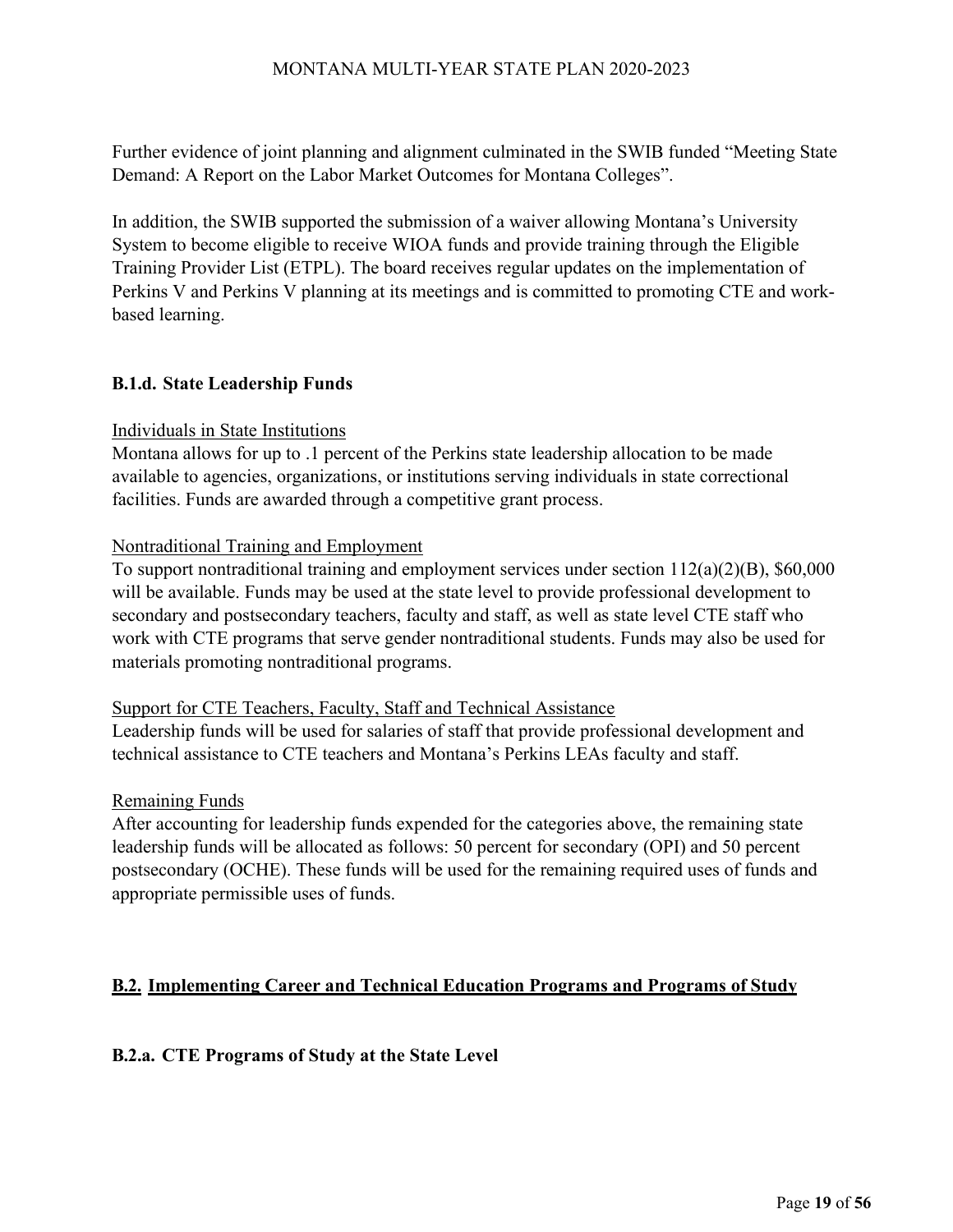The Partner Agencies have collaboratively developed career and technical programs of study that are aligned with Montana-specific program concentration areas. The programs of study are named *Montana Career Pathways*.

The statutory definition of a program of study is a coordinated, non-duplicative sequence of academic and technical courses that include secondary and postsecondary level content and incorporate challenging academic standards; addresses academic and technical knowledge and skills, including employability skills; is aligned with the needs of industry; progresses in specificity; has multiple entry and exit points that incorporate credentialing; and culminates in the attainment of a recognized postsecondary credential.

Montana Career Pathways are provided as templates for secondary guidance on course sequencing that progress in specificity, including dual enrollment options in the specific pathway to provide students with transitional credits in their chosen postsecondary pathway. Montana Career Pathways include career guidance, work-based learning, and specific industry credentials of value in certain pathway sectors, as validated by business and industry. Each pathway addresses both academic and technical knowledge and skills and include employability skills – professional development is provided to teachers and faculty to specifically address the inclusion of employability skills in CTE classes and programs. Once a student progresses from secondary to postsecondary, Montana Career Pathways include multiple entry and exit points and include stackable degrees/credentials.

The Montana Career Pathways website is located on both the MUS website and the OPI website [\(http://www.mus.edu/mcp\); \(](http://www.mus.edu/mcp)%3B)<http://opi.mt.gov/Educators/Teaching-Learning/Career-Technical->Education-CTE/About-Montana-Career-Pathways). These resources were developed for students, parents, teachers, and faculty to provide information about career pathway options. Montana Career Pathways are specific to program area and have direct links to the Montana Department of Labor & Industry's Employment Growth research.

Montana has sixteen (16) Statewide Career Pathways:

- Advanced Manufacturing
- Agriculture, Food, Natural Resources
- Agriculture Mechanics
- Arts,  $A/V$  Technology  $&$ Communications
- Business Management
- Design & Construction
- Education
- Finance
- Health Professions
- Hospitality & Tourism
- Human Services
- Information Technology
- Marketing
- STEM
- **Transportation**
- Welding & Fabrication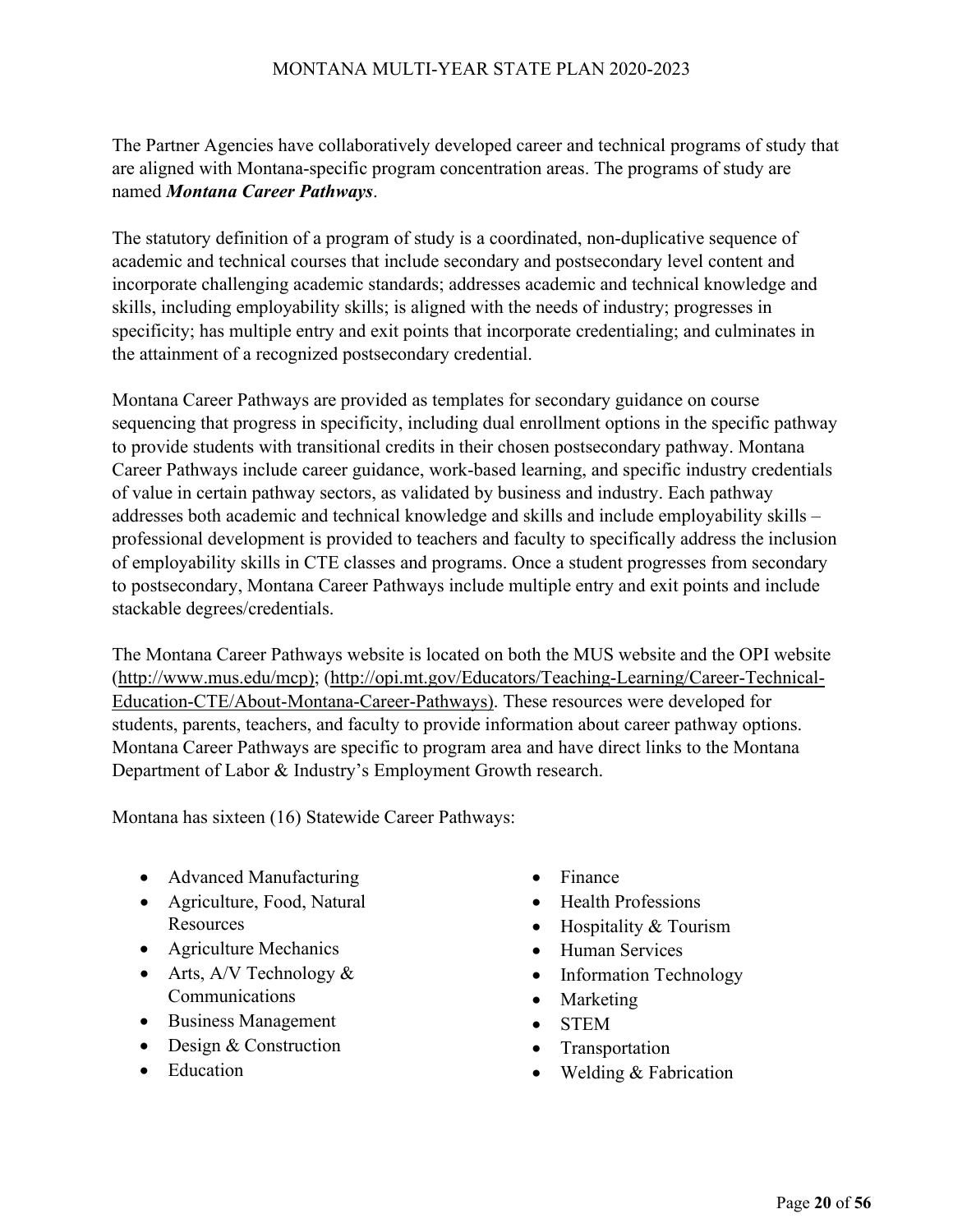OPI developed a series of templates that explain how to select rigorous course options at the local secondary level, for each of the 16 approved Montana Career Pathways. An example of a Montana Career Pathway template is attached as Appendix C. OPI also allows locally approved pathways if smaller schools need to substitute foundation or elective courses within a given pathway. SELT will review these pathways annually along with the Statewide pathways.

OPI CTE Specialists annually review all CTE courses taught in secondary CTE programs and verify teacher licensure, foundation and upper level courses, and use this information to develop

an approval template for each school/program area. These templates are electronically sent back to the CTE teacher to verify and add any additional information pertaining to their pathway.

Montana Governor Steve Bullock convened a "Future Ready Montana Cabinet," as referenced in section B.1.a, that helped inform the SELT when discussing alignment of Career Pathways to workforce needs.

# **B.2.b. Approving Locally Developed Career Pathways**

#### B.2.b.i. Academic Achievement and Technical Skill Attainment

The Office of Public Instruction collects coursework information at the secondary level through OPI's education administrative management database, TEAMS. Each school enters coursework, instructor, class length, and student enrollment for each course. The data is then disaggregated by CTE program area. Each program specialist reviews coursework to determine:

- $\bullet$  if the program is offering one credit (1 year) of foundational coursework for their specific program area;
- if a second credit (1 year) is offered in their specific program area;
- whether work-based learning is embedded in the curriculum; and
- if the school offers dual credit options in specific program areas

Individual teachers/schools receive a copy of the Pathway Approval Form with guidance for core/academic coursework required for graduation.

All eligible schools must verify that special populations have access to all program areas offered in their school. The OPI collects Performance and Accountability data during the reporting process.

The OCHE also continues to work with two-year colleges on a program prioritization initiative that requires review of currently offered programs to evaluate their relevance, quality, productivity and efficiency. Through this process, Montana postsecondary institutions are able to determine each program's alignment with workforce needs and academic rigor.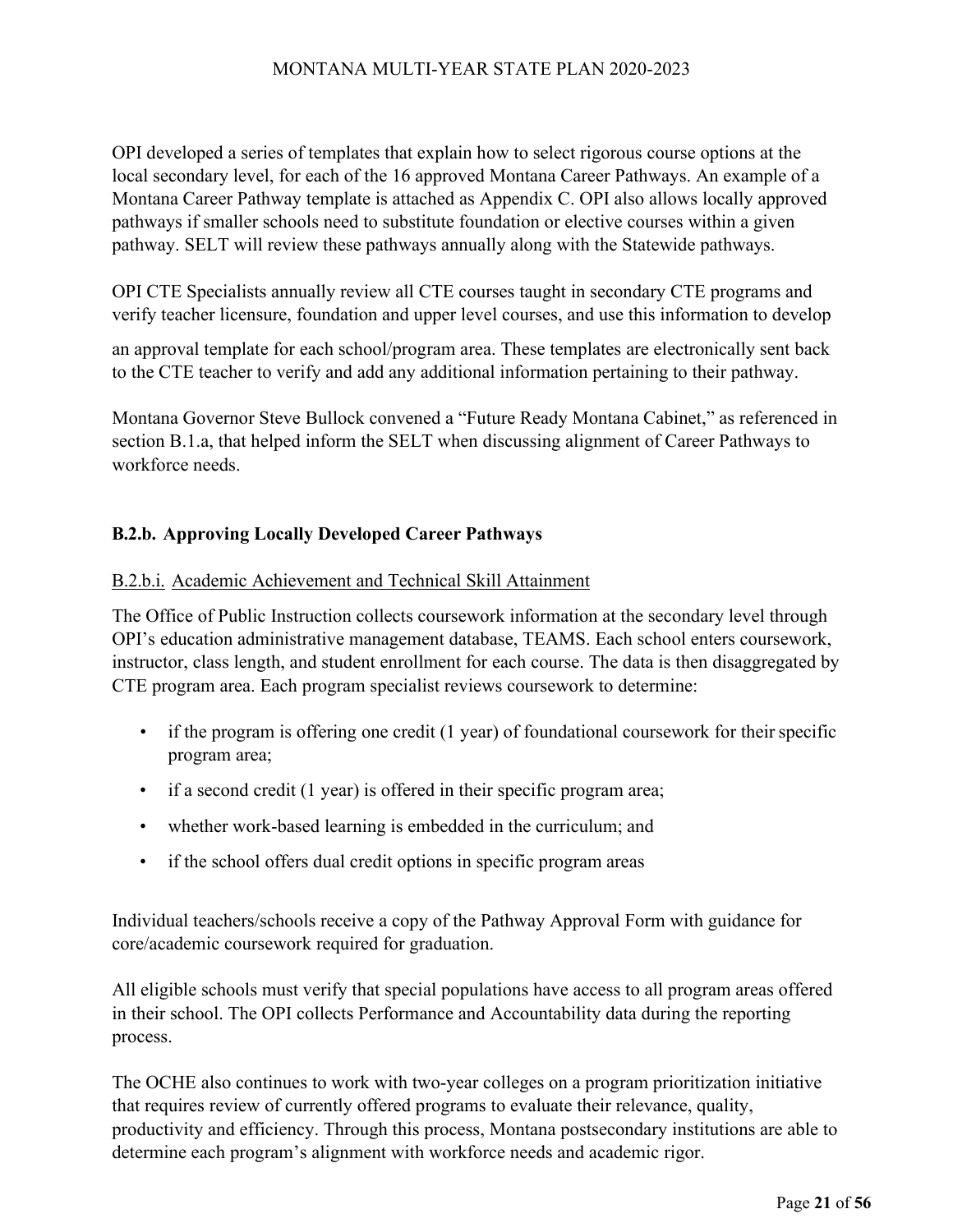The CTE State Executive Leadership Team (SELT) annually reviews current Montana Career Pathways and curriculum alignment between secondary, postsecondary and workforce in each area. Additionally, the SELT discusses the need for new pathways and determines if existing pathways meet the criteria of high-skill, high-wage, or in-demand areas with workforce alignment and academic achievement.

#### B.2.b.ii. Expanding Access to CTE for Special Populations

Each local education agency (LEA) is required to address how activities expand access to CTE for special populations. The Partner Agencies and the CTE State Executive Leadership Team will offer statewide professional development to provide secondary and postsecondary CTE educators tools to better serve special populations in Montana. The Partner Agencies' goal is to expand the focus on each special population category as defined by the Strengthening Career and Technical Education for the 21st Century Act.

The Partner Agencies recognize the intersectional of all special population designations and the need to provide a wide variety of supports for these students based on a multitude of needs. Within OPI, the state homeless coordinator, state foster care point of contact, students with disabilities staff, Title III (EL), and the division of career, technical and adult education will meet twice a year to review disaggregated CTE data, share project updates, and plan additional technical assistance for LEAs. Perkins local allocations continue to be used for lab fees for low socio-economic CTE students to ensure barriers are removed for participation.

The majority of secondary schools in Montana are rural and, by necessity, all special populations are mainstreamed into all courses, including CTE. Individuals preparing for non-traditional employment continues to be assessed annually as one of our Perkins performance indicators. Emphasis has been on gender equity in non-traditional participation and concentrators and the state only missed this indicator during one school year. The CTE Division of OPI then offered technical assistance to all schools by contracting an expert in gender equity through the National Alliance for Partnerships in Equity.

Pregnant & parenting single parents, by virtue of the small number of students in this category, are provided individualized assistance through their LEA. Larger school districts and postsecondary institutions incorporate early childhood learning centers that benefit parenting students. It is also common practice for postsecondary institutions to provide free childcare single parent students receiving tutoring that is specific to their CTE program. The Partner Agencies support and encourage these practices.

Perkins funding, in conjunction with special education funding, expands access to adaptive services to students with disabilities so they may participate in secondary and postsecondary CTE programs. Montana's larger school districts also hire paraprofessionals to work specifically in CTE classrooms to assist students with disabilities.

The OPI identifies languages other than English spoken by students through the Home Language Survey (HLS). Currently, less than one percent of all Montana students speak a home primary language other than English. The data show German, Spanish and native languages from various tribes across the state are spoken, with German being the most common.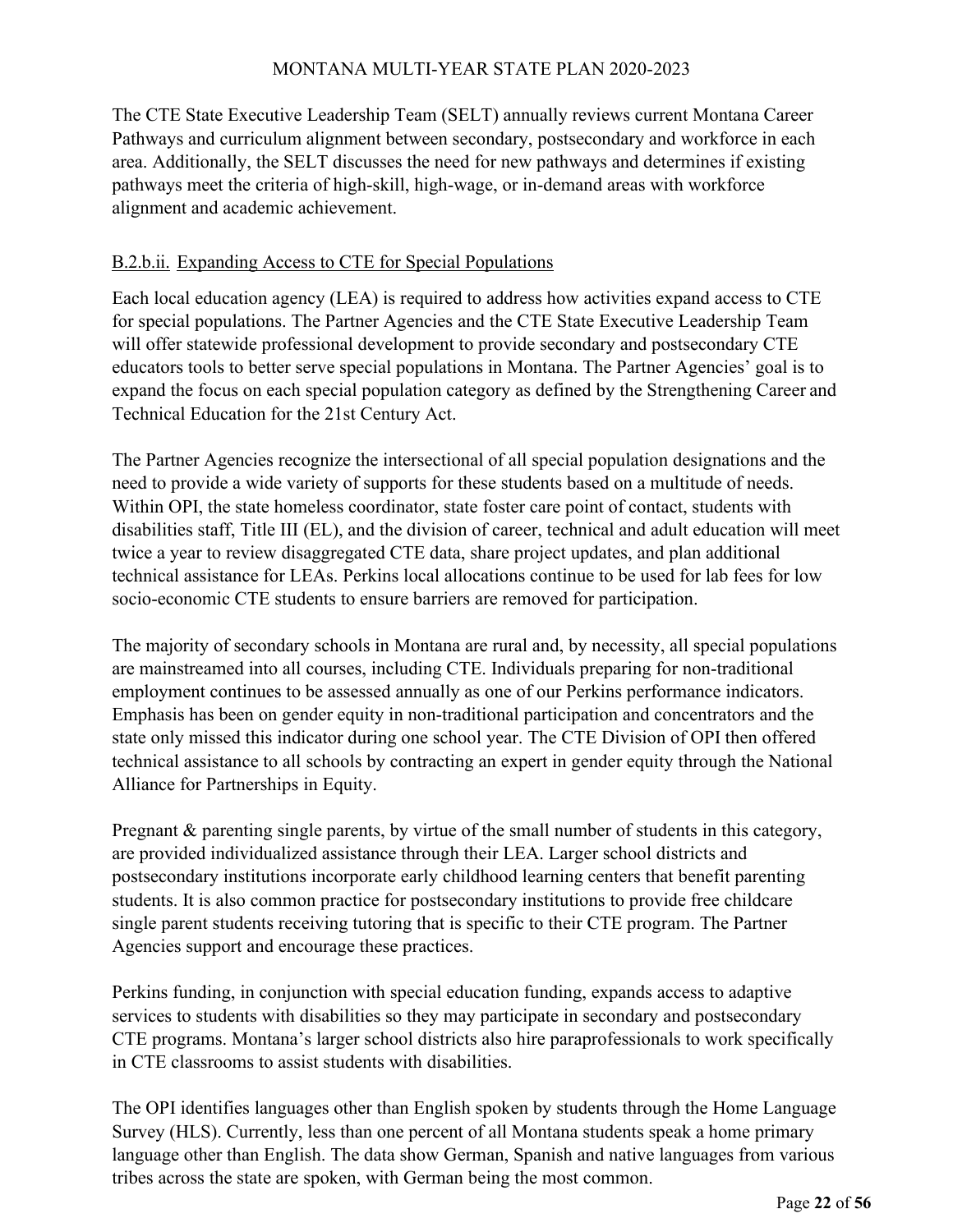The McKinney-Vento sub-grant specifically requires collaboration between LEA homeless programs and CTE programs in the state. These funds are used for CTE and CTSO activities for homeless youth and students in foster care, such as lab fees, work-related clothing needs or tools, and CTSO participation fees. New strategies to assist this special population group and being employed by homeless liaisons within a number of schools to provide career exploration and personal introductions to chapter advisors for CTSO inclusion.

#### B.2.b.iii. Supporting the Inclusion of Employability Skills

The Office of Public Instruction began the process of career and technical education content standards revisions during Summer 2019. The process began with thirty (30) CTE teachers developing the framework for a comprehensive approach to CTE content. The proposed CTE contend standards reference employability skills throughout the curriculum.

CTE Specialists worked with workforce development partners to identify essential employability skills. These skills will be embedded in all foundational CTE courses in all program areas. In order to ensure that all students are exposed to these skills, student work-based learning projects include a scoring rubric for demonstrating employability skills. Lesson plans will be developed and disseminated to all CTE teachers for the following skills:

- Attendance and punctuality
- Motivation and initiative
- Communication
- Critical thinking and problem solving
- Workplace policy, culture and safety

The Partner Agencies, in conjunction with the Governor's Office and the Montana Department of Labor and Industry have published a "Work-Based Learning Manual" to deliver consistent statewide messaging.

Postsecondary LEA's focus on the inclusion of employability skills and resume building within existing programs.

#### **B.2.c.i. Availability of Career Pathways Information**

As previously noted, the Montana Career Pathways website provides information to students, parents, teachers and faculty to provide information on career pathway options. These sites include course recommendations, student organization involvement, work-based learning options, dual enrollment recommendations and academic courses required for graduation.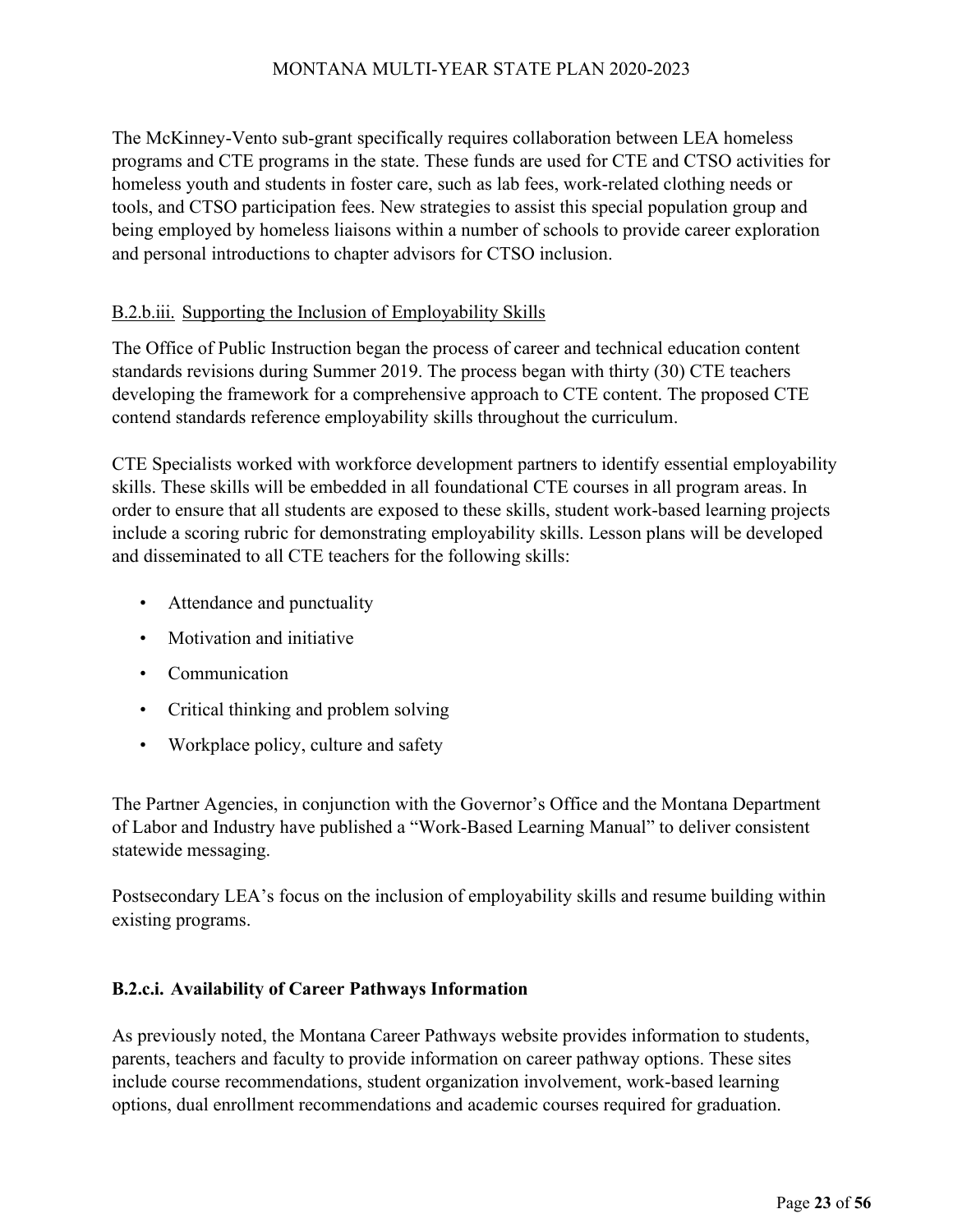The OPI CTE Marketing and Communications coordinator developed a series of videos and public service announcements to promote CTE and career pathways in Montana and highlight CTE student success. The OPI created a position within the agency to expand dual credit options and provide school counselors with appropriate career resources. This position will act as a liaison between OCHE and two-year colleges.

The Partner Agencies provide information about Montana Career Pathways through presentations/panels/exhibits at state professional development events, including Montana Association of Career and Technical Education, Montana School Counselors Association, Montana College Access Network, and Montana PostSecondary Education Opportunities Council. OPI CTE program specialists also hold annual trainings with their teachers and OCHE facilitates bi-annual technical assistance trainings with local Perkins coordinators and Strengthening Montana Career Pathways grant coordinators.

#### **B.2.c.ii. Collaboration in Development and Coordination of Career Pathways**

All secondary and postsecondary schools in Montana were included during the development and implementation of Montana Career Pathways. Bi-annual technical assistance trainings were utilized as a time for LEA's to review and approve the components of each career pathway. Recipients of the Strengthening Montana Career Pathways grant (Rural Reserve), were also heavily involved in the roll-out of the new Pathways program.

Secondary and postsecondary teachers, administrators, and counselors will continue to be important partners in the development and coordination of Montana Career Pathways each year during the review process.

Faculty and staff at Montana's postsecondary campuses work to include multiple entry and exit points for all CTE programs of study by including built in and stackable industry recognized credentials. Several of our campuses are currently working to 'package' sets of credentials that can be built and translated into credits that lead to associate's and bachelor's degrees.

#### **B.2.c.iii. Labor Market Data and Alignment of Programs of Study**

The Montana Department of Labor and Industry (DLI) economists and the Montana State Workforce Innovation Board continue to play a large role in informing the direction of career and technical education in the state. The Montana DLI supports and maintains the "Montana Career Information System" (MCIS). The information provided by DLI through MCIS is references in each Montana Career Pathway and is reviewed each year for updates and accuracy.

The Partner Agencies frequently reference DLI's labor market information (lmi.mt.gov) to inform decisions on Montana Career Pathways and activities proposed by eligible recipients, including current employment statistics, job projections, and Montana economy reports. The Montana DLI also periodically publishes reports on Registered Apprenticeship program data,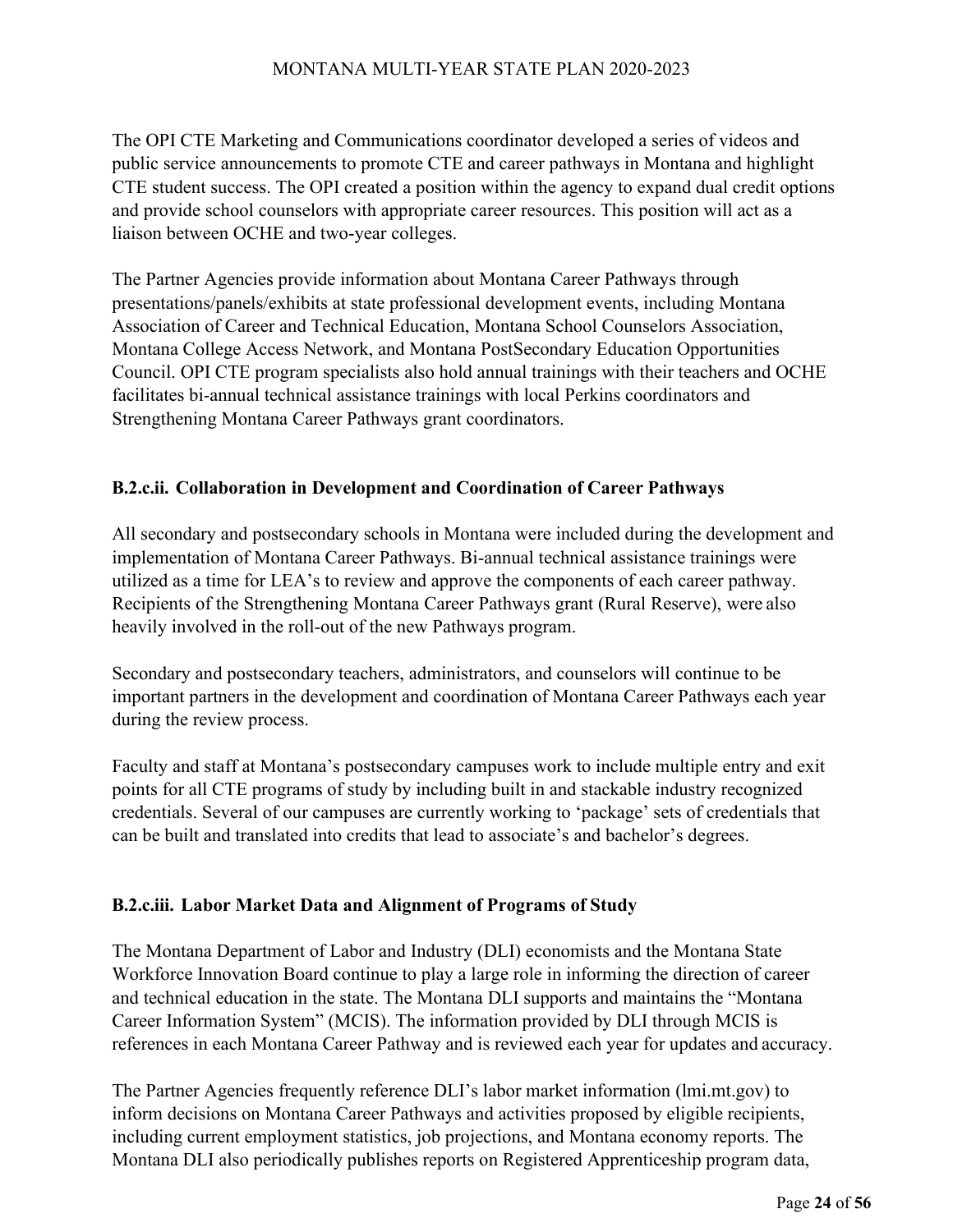labor market outcomes of Montana colleges and the ability to meet state worker demand, and a statewide college workforce report. This information is readily available to all eligible recipients and reviewed to ensure the alignment of programs of study and the needs of Montana's economy.

# **B.2.c.iv. Equal Access for Special Populations**

The Strengthening Career and Technical Education for the 21st Century Act identifies the following students as "special populations":

- Individuals with disabilities
- Individuals from economically disadvantaged families, including low-income youth and adults
- Individuals preparing for non-traditional fields
- Single parents, including pregnant women
- Out-of-workforce individuals
- English learners
- Homeless individuals
- Youth who are in, or have aged out of, the foster care system
- Youth with a parent who is a member of the armed forces and is on active duty

It is essential for students in special populations to have a well-defined personal plan for reaching his or her goals for high school graduation and further education and/or employment beyond high school. Montana Career Pathways available to secondary students and postsecondary students identify several options in postsecondary education for high-skill, highwage, and in-demand employment for students. Montana Career Pathways serves as a guide, along with other career planning materials, to help the student choose the appropriate academic, CTE and dual enrollment classes that are required for high school graduation and further advancement in their chosen pathway.

For students with disabilities who participate in CTE programs, federal statute requires that students receive the full range of supplemental services to help them succeed educationally and in making successful transitions to further education and employment after completing their public education. At the local level, students with disabilities have an Individualized Education Program (IEP) developed by the IEP team.

The IDEA requires that, by age 16, the IEP address the student's postsecondary goals based upon age-appropriate transition assessments related to training, education, employment and independent living skills, where appropriate, and transition service needs including courses of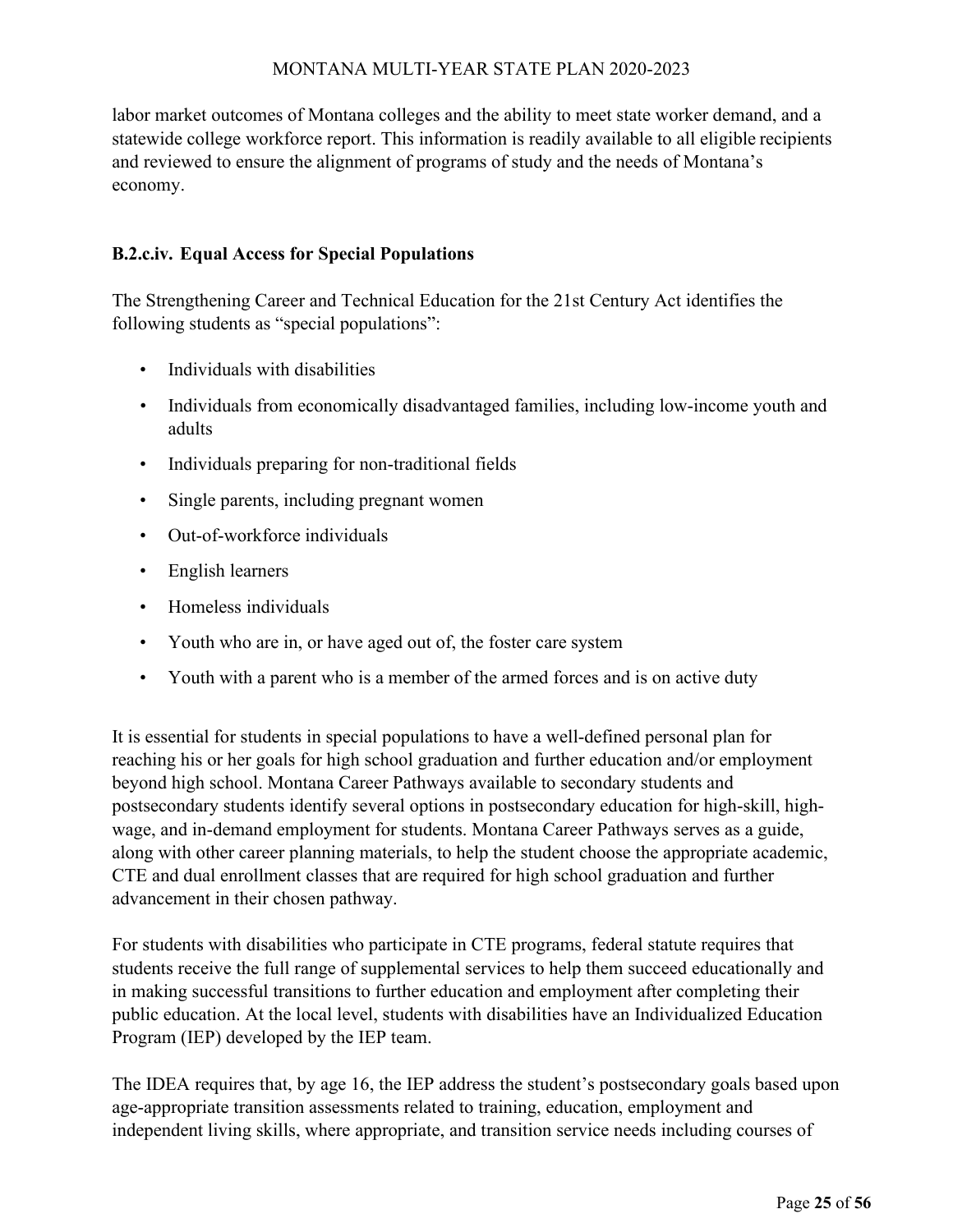study. The OPI requires that the transition plan be in place by the time the student is age 15, or earlier if appropriate. IEP teams are encouraged to be considering the student's desired postschool activities at younger ages to facilitate the student's participation in courses that are aligned to those post-school desires as soon as possible.

All the secondary school systems offer supportive services to assist students with disabilities if those services are determined to be necessary in the child's IEP. Montana school districts normally consist of only one secondary school (only four of our high school districts have more than one high school); therefore, the disparity of supplemental services between schools in the same district is typically not an issue.

In addition, Montana has a high rate of integrating students with disabilities into the regular education classroom. Only 11.3 percent (Federal Fiscal year 2017) of students with disabilities are served outside of regular classes for more than 60 percent of the day and only 1.1 percent of students with disabilities are educated in public or private separate facilities. Special education services are provided in all secondary schools in Montana.

The State also offers English Learner and migrant education program services through the OPI. Local districts requiring assistance with these special populations are provided training and materials to meet individual student needs.

The Partner Agencies will provide leadership to assist school districts and two-year postsecondary institutions to gather and share information about strategies for special populations that show promising outcomes and can be implemented with reasonable costs.

Montana also considers students located in frontier/rural areas of our state as a special population. Due to the large number of rural/frontier schools in the state, CTE courses have been developed for the Montana Digital Academy. This allows students to explore career options that may not be available within their classroom. Currently Business Management, Finance, Healthcare, are available as online courses.

The OPI also partners with GearUp, ETS, local non-profits, and two-year colleges to offer summer camp/event options that bring students from rural/frontier communities to explore career options.

Each LEA is required to address the ways in which it will provide activities that expand accessto CTE for special populations. The Partner Agencies and the CTE SELT are planning to offer a statewide joint professional development opportunity to provide both secondary and postsecondary CTE educators information about better serving special populations in Montana. Currently, the emphasis on CTE program access to special populations have been focused on gender and nontraditional students. The State's goal is to expand the focus to include each special population category as defined by the Strengthening Career and Technical Education for the 21<sup>st</sup> Century Act.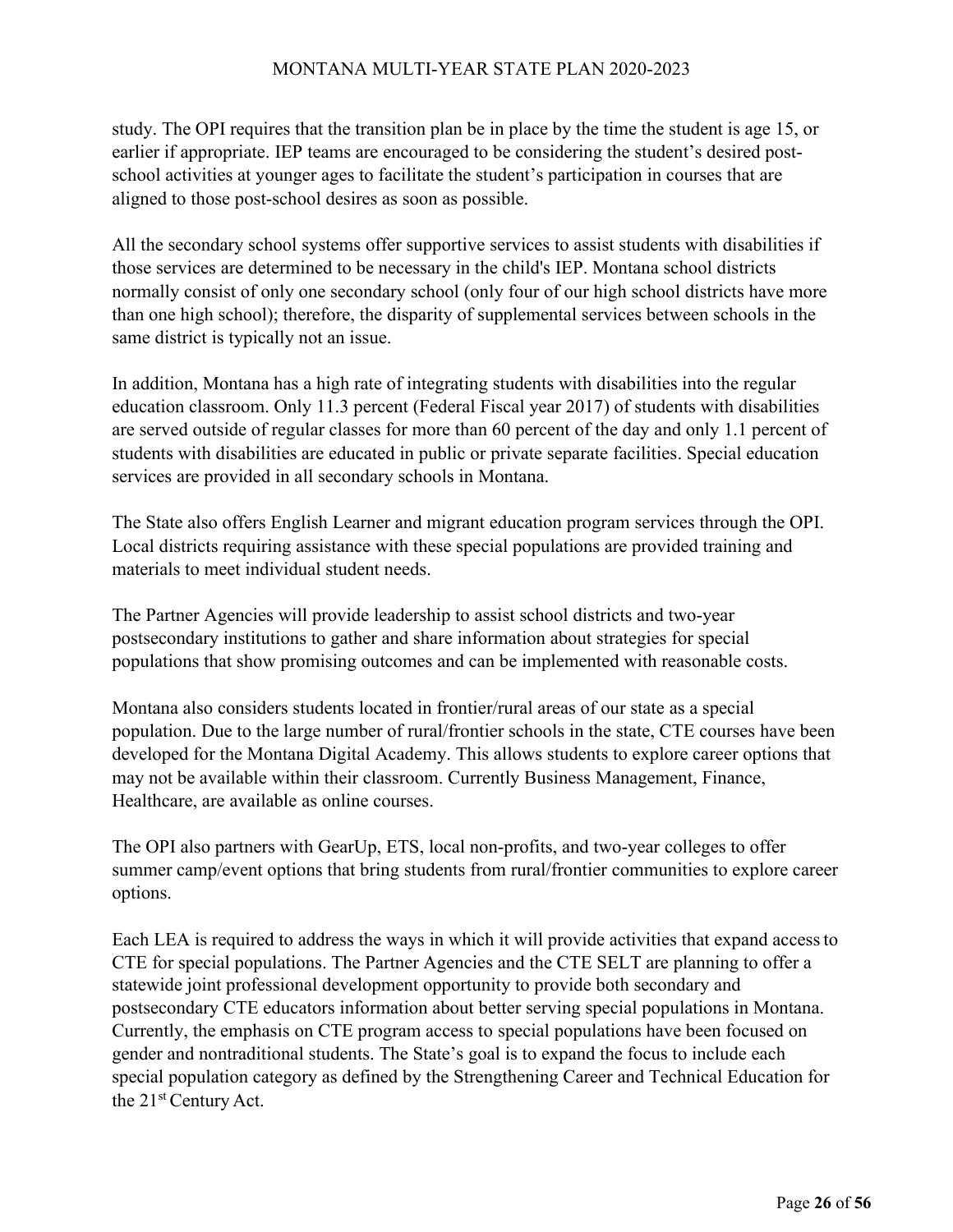Many secondary and postsecondary LEA's have utilized Perkins funding to expand access to adaptive services to students with disabilities, so they may participate in CTE courses that they otherwise may not have had access to. This continues to be an activity that is supported and encouraged by the CTE SELT.

For postsecondary LEAs, OCHE will be responsible for providing guidance and monitoring of efforts to address any equity gaps through the following strategies:

- Providing data and data analysis to LEAs to identify levels of program access and any access gaps;
- Providing guidance on state-wide strategies to ensure equity in access and participation to special populations;
- Ensuring CTE programs of study that request Perkins funding are serving special populations;
- Reviewing CTE programs of study seeking funding to ensure they have policies in place to encourage equity for special populations;
- Reviewing policies on transitions for special populations from secondary to postsecondary education;
- Work closely with school and college staff working specifically with the special populations to provide technical assistance and professional development related to the findings of the Comprehensive Local Needs Assessment and best practices in implementation of nondiscrimination strategies.

In addition, LEAs seeking funding must provide evident that all CTE opportunities are offered regardless of race, color, national origin, sex, disability, or on the basis of status as a member of a special population. This requirement will be met if the CTE program can demonstrate that:

- A nondiscrimination notice and nondiscrimination policies and procedures will be publicly available and posted on the LEA's websites and public materials;
- CTE program offerings and admission criteria, including accommodations made for special populations, will be made publicly available on websites and public materials;
- For each LEA, the name and/or title, office address, and phone number of persons designated to coordinate compliance under Title IX and Section 504 are required to be publicly available.

To ensure compliance, OCHE will review LEA websites during the Local Application process and will conduct regular desk audits and on-site reviews to ensure that nondiscrimination policies and procedures are up-to-date and being followed.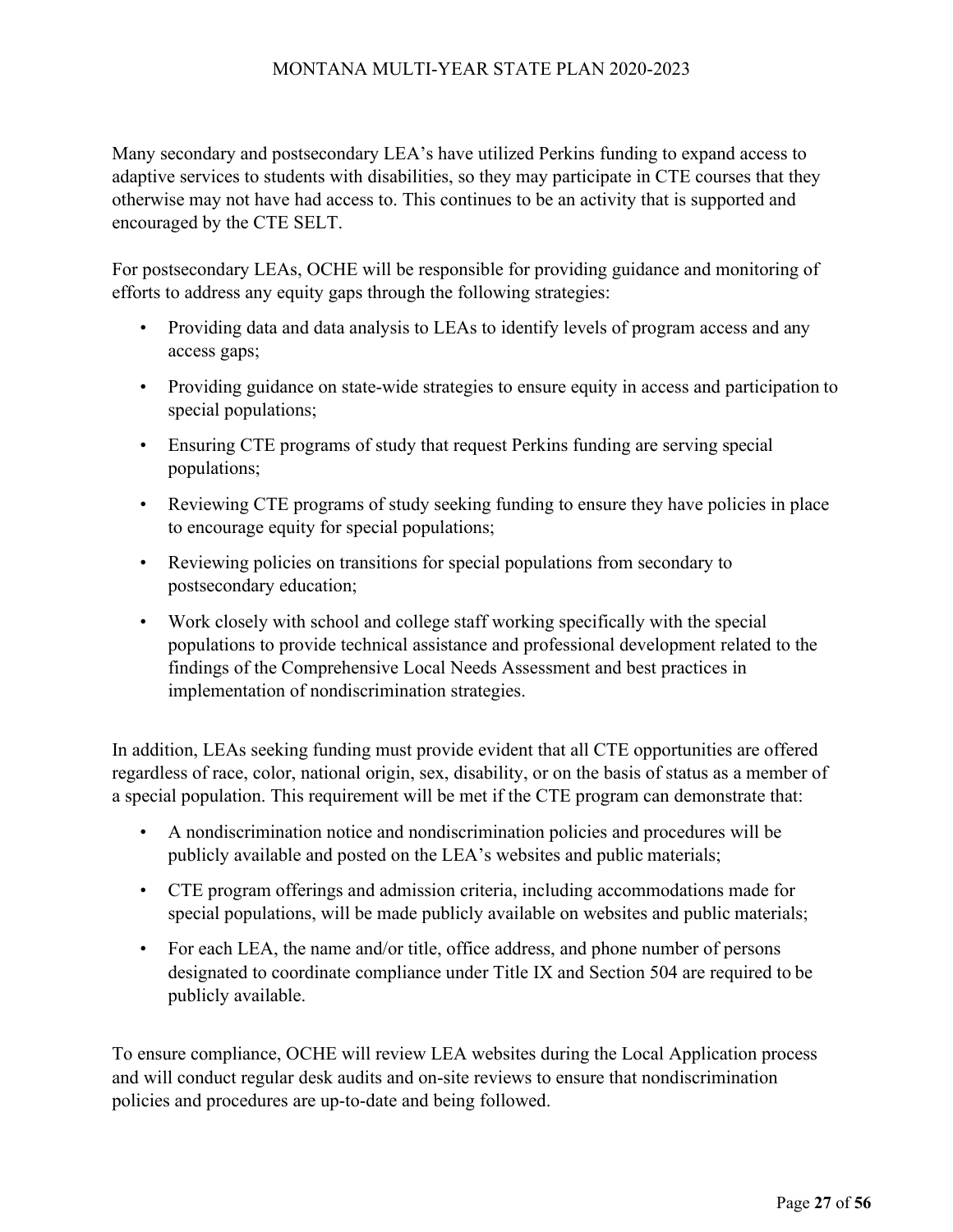#### **B.2.c.v. Coordination with the State Workforce Innovation Board**

The state of Montana coordinates workforce, secondary and postsecondary education systems across the state to best serve Montanans. Programmatic alignment is required under both Perkins and WIOA guidance and is a priority to the Governor.

The Montana State Workforce Innovation Board (SWIB) supports coordination between the upcoming WIOA and Perkins plans outlining the strategic vision for CTE and workforce development in Montana. The collaboration on these plans will provide the Montana Department of Labor & Industry, the Office of the Commissioner of Higher Education, and the Office of Public Instruction the opportunity to better understand programs and the landscape of both workforce development and education throughout the state.

The SWIB continues to support and require meaningful coordination of services with education partners to ensure Montana has a well-trained workforce and continues to grow economically. As previously noted, the SWIB funded the "Meeting State Demand: A Report on the Labor Market Outcomes for Montana Colleges" report and closely reviewed its findings.

In addition, the SWIB supported the submission of a waiver allowing Montana's University System to become eligible to receive WIOA funds and provide training through the Eligible Training Provider List (ETPL). The board receives regular updates on the implementation of Perkins V and Perkins V planning at its meetings and is committed to promoting CTE and workbased learning.

The Director of the SWIB participated as a member of the State Plan Advisory Committee and is a voting member of the CTE SELT to help guide the decisions and priorities of CTE in Montana.

#### **B.2.c.vi. Secondary, Postsecondary and Industry Collaboration**

The Partner Agencies frequently reference DLI's labor market information (lmi.mt.gov) to inform decisions on Montana Career Pathways and activities proposed by eligible recipients, including current employment statistics, job projections, and Montana economy reports. The Montana DLI also periodically publishes reports on Registered Apprenticeship program data, labor market outcomes of Montana colleges and the ability to meet state worker demand, and a statewide college workforce report. This information is readily available to all eligible recipients and reviewed to ensure the alignment of programs of study and the needs of Montana's economy.

All eligible recipients must have Advisory Committees for their CTE program areas in order to receive funding. This is monitored in person during monitoring visits in addition to requiring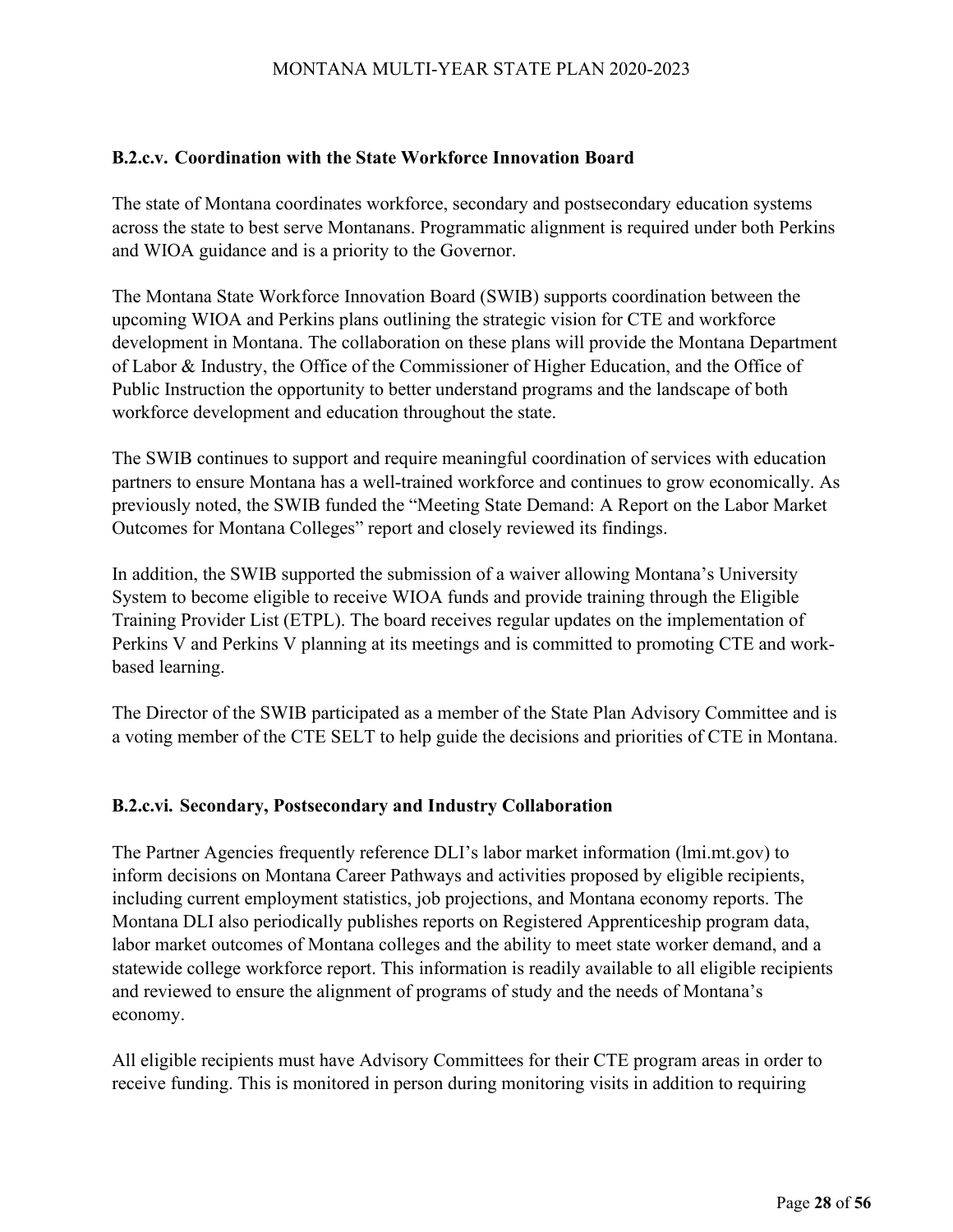committee minutes to be submitted and approved. Each year, OPI conducts a "New CTE Professionals Workshop" for the express purpose of technical assistance with setting up and maintaining advisory committees, work-based learning options, professional development, student organizations and dual enrollment.

OCHE offers multiple opportunities each year for technical assistance trainings for postsecondary eligible recipients to work with the program specialists from the OPI on topics specific to work-based learning and industry involvement. There have also been many sessions during these trainings that have included local industry members to take part in valuable discussions that have led to innovation in Montana's secondary and postsecondary programs and pathways.

Recipients of the Strengthening Montana Career Pathways grant (Rural Reserve) employ MCP coordinators who act as liaisons for program offerings at their postsecondary institution. Coordinators work with secondary students in Montana who may be interested in a pathway related to a career in a program they offer. Funds provided via the SMCP grant are often used to coordinate activities and events that connect secondary and postsecondary students, teachers, administrators and counselors to local industry partners in ways that provide hands-on, meaningful experiences to all attendees.

# **B.2.c.vii. Improving Outcomes and Reducing Performance Gaps for Special Population CTE Concentrators**

The shift in the concentrator definition from three credits (six semesters) to two credits (four semesters) and the discontinuation of blended concentrators at the secondary level will provide the state with a better understanding of the number of students concentrating in each pathway. Dual enrollment participation will further identify students within a pathway who may be transitioning to postsecondary pathways. This will allow for OPI and OCHE to share data for the purposes of CTE student success. The OPI will disaggregate this data based on Perkins special populations to determine rates of participation of specific special populations and establish improvement plans for any performance gaps.

The lowest performing 5% of schools will be targeted for intensive technical assistance. The list of schools requiring targeted technical assistance are typically on, or near, Indian Reservations. OPI performs a root cause analysis that enables the state to better concentrates resources and efforts on specific areas for each school. This strategy will be used for further analyzing disparities for CTE concentrators with the goal of individualized planning.

The state homeless youth coordinators, state foster care point of contact, students with disabilities staff, Title III (EL), Title I, and CTAE will meeting twice yearly to review disaggregated data, share topic updates, and will plan additional technical assistance to develop guidance for the upcoming grant year.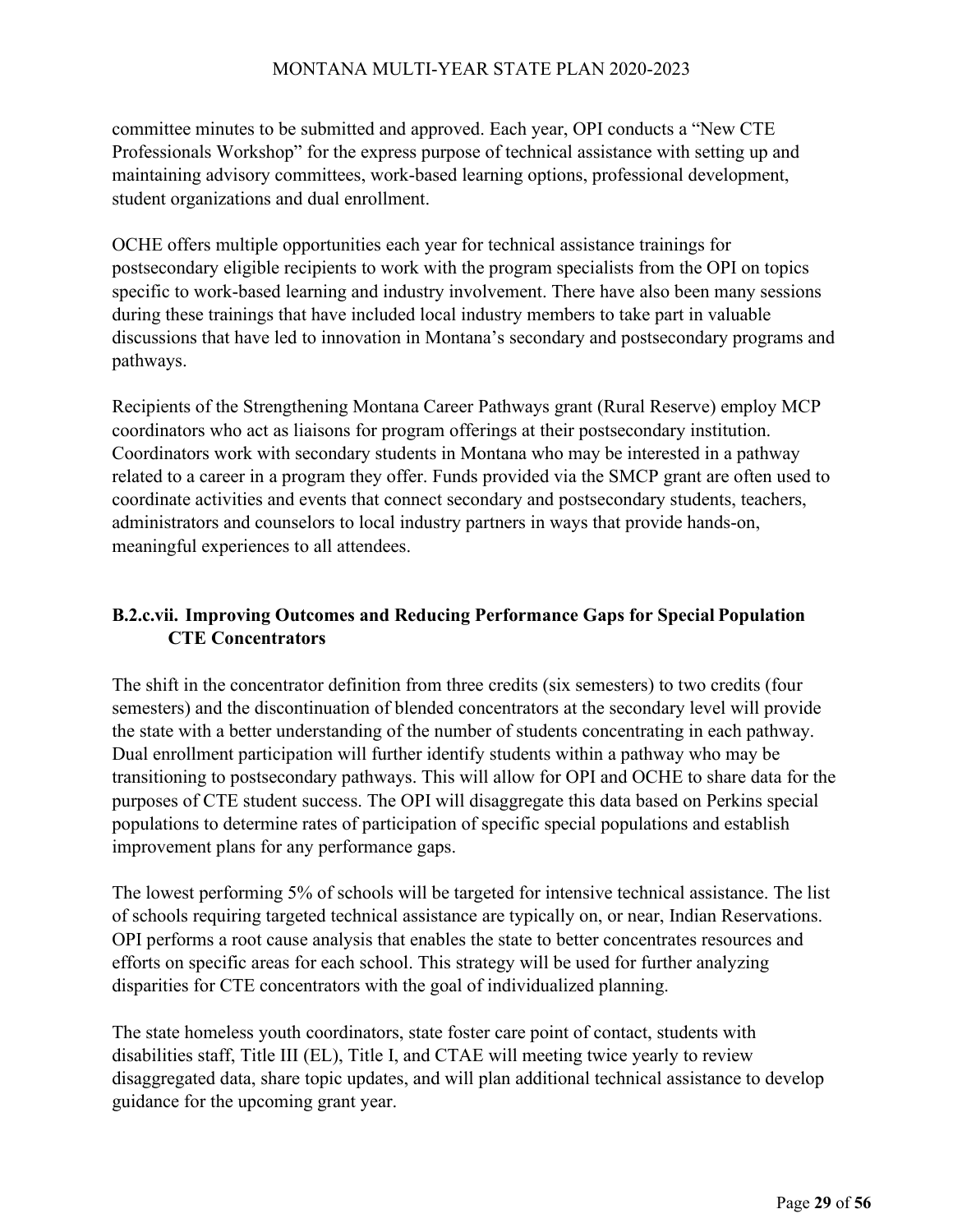Each postsecondary LEA will need to address how they plan to serve special populations and address any performance gaps that exist, which will be provided to them through a Perkins performance report card each year.

#### **B.2.d. Dual Enrollment Programs**

The Office of the Commissioner of Higher Education annually increases the number of students taking dual credit courses as the program is a priority for the agency. Dual enrollment opportunities for students within a CTE program of study are now required for LEAs applying for Perkins funds.

Scholarships are available for students who demonstrate need and pursue dual enrollment beyond six credits. Montana has seen impressive program growth, nearly tripling dual enrollment headcount since 2012.

The Partner Agencies provide technical support to teachers to facilitate coordination between secondary and postsecondary institutions to ensure courses are taught to the standards set by the colleges.

# **B.2.e. Involving Stakeholders in the Evaluation of Career and Technical Education Programs**

The State of Montana is committed to maintaining a consultative and cooperative environment for the development, implementation and evaluation of quality career and technical education programs. At the state level, the Partner Agencies participate in the CTE State Executive Leadership Team (SELT), which also includes members from the Montana Department of Labor and Industry and The Governor's Office. The State Plan Advisory Committee required by statute is currently meeting regularly to provide valuable input on the development and implementation of the Perkins V State Plan and its supported programs. The State Plan Advisory Committee includes members from secondary and postsecondary education, adult education, and Montana industry.

Each LEA receiving Perkins funding is responsible for the development of an advisory committee. LEAs must submit advisory committee meeting minutes and a list of the individuals and businesses on their committee(s) when Perkins applications are reviewed each year. The local application process for Perkins funds requires all eligible institutions to actively involve students, parents, teachers, local business, and labor organizations in the planning, development, implementation, and evaluation of career and technical education programs.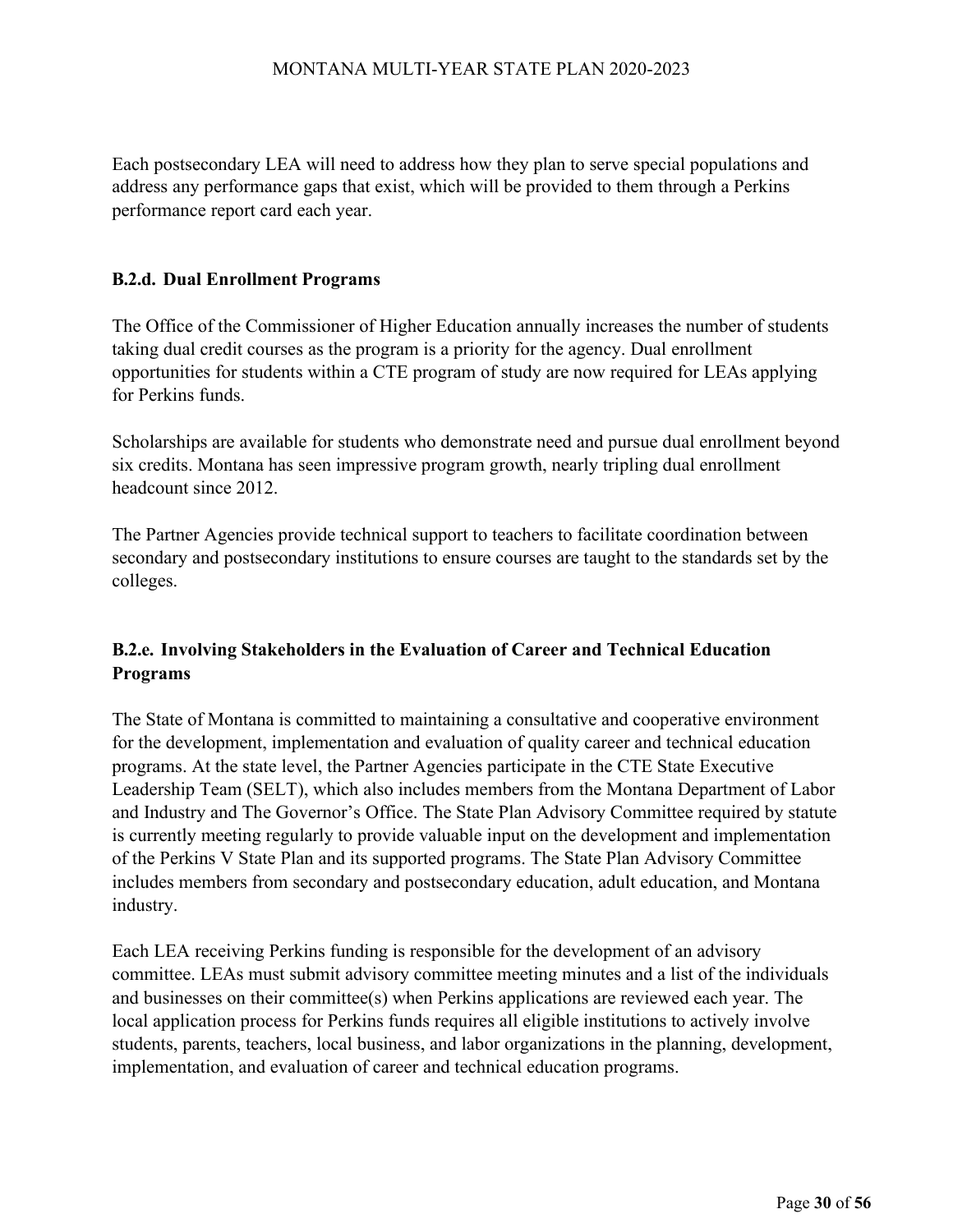The Partner Agencies have been participating in the Montana School Counselors Association annual conference each year by offering a CTE track that highlights a different Montana Career Pathway each year. Other strategies for involving school counselors has been individualized training on the use of the MT Career Information System, "Yellow School Bus tours" of twoyear colleges and their pathway programs and paying for school counselors to attend a National ACTE conference to immerse them in career pathways options. The Partner Agencies plan to continue this practice to inform and include high school counselors.

OCHE is currently working to establish a statewide CTE advisory committee that will host members from each industry sector, as outlined by Montana Career Pathways. The anticipated launch of this committee is early spring of 2020. This committee will meet twice yearly and will advise the SELT on decisions made regarding Montana Career Pathways, funding priorities, use of the Rural Reserve, and other matters as needed.

Tribal consultation will continue with the seven reservations in the state. Native American students represent eleven percent (11%) of the total public-school population in Montana. Access and equity to CTE programs are especially prevalent for this population and the Partner Agencies will continue to work with tribes to ensure options are available for native communities.

#### **B.2.f. Local Application Template**

Montana's Postsecondary Local Application requires LEAs to articulate three different areas when applying for local funds.

- 1. Perkins V required questions including strategies for:
	- a. Collaborating with local workforce partners to provide career exploration/guidance activities;
	- b. Improving academic and technical skills of students participating in CTE programs;
	- c. Providing activities to prepare special populations for high-skill, high-wage, or indemand occupations; prepare CTE participants for non-traditional fields; provide equal access for special populations to CTE courses, programs, and programs of study; and ensure that members of special populations will not be discriminated against;
	- d. Providing work-based learning opportunities
	- e. Providing dual enrollment opportunities;
	- f. Supporting the recruitment, preparation, retention, and training, including professional development, of teachers, faculty, administrators, and specialized instructional support personnel;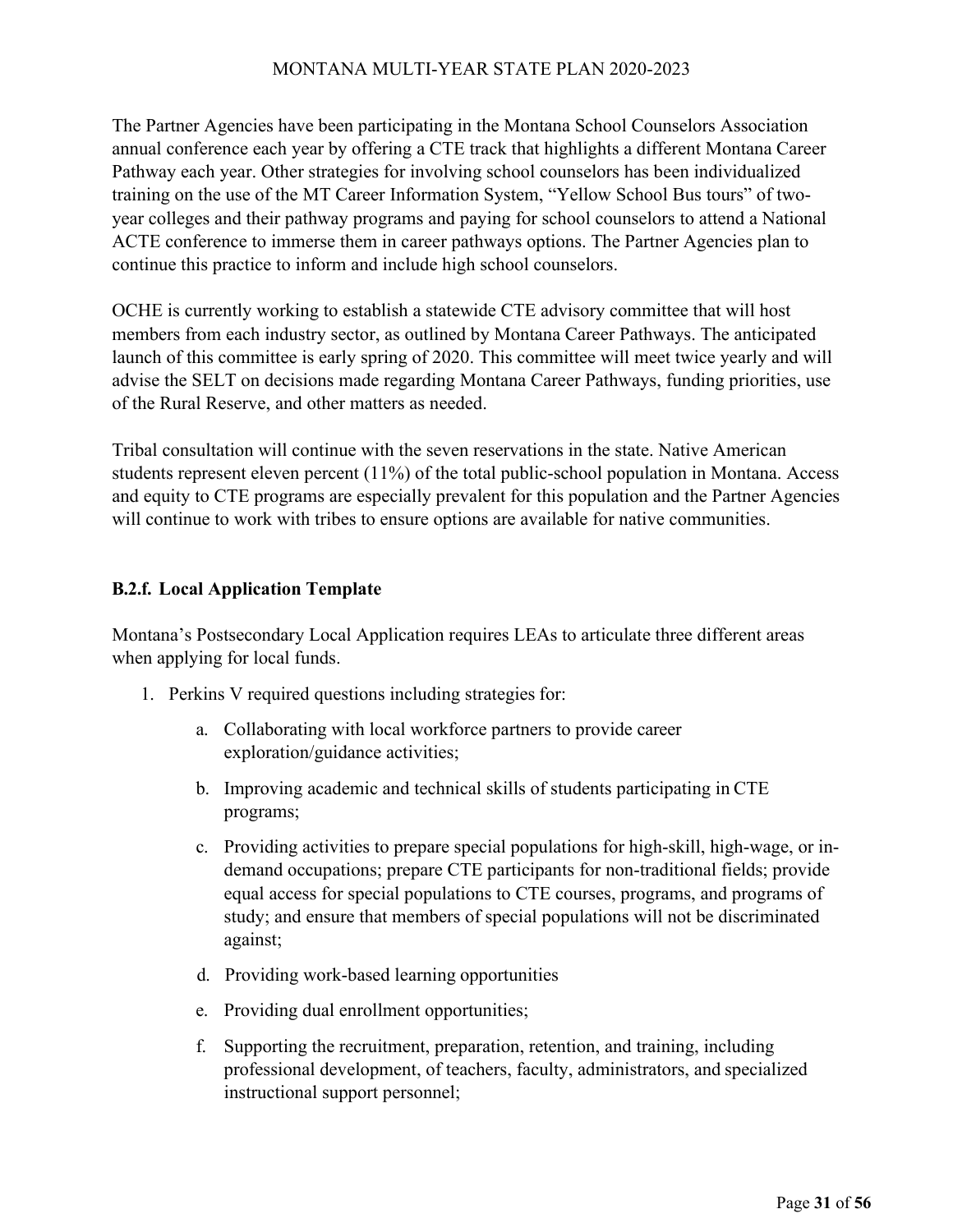- g. Addressing disparities or gaps in performance between groups of students in each of the plan years, and if no meaningful progress has been achieved prior to the third program year, a description of the additional actions that will be taken to eliminate these disparities or gaps.
- 2. Identifying how results of the CLNA that justify requested expenditures;
- 3. A detailed budget of expenditures.

Please find Montana's Postsecondary Local Application template in Appendix A. Montana's Secondary Local Application is found in Appendix B.

# **B.2.g. Comprehensive Local Needs Assessment Template**

The Partner Agencies collaborated to develop the Comprehensive Local Needs Assessment guidance to be used by LEAs statewide. This document provides a mechanism with which LEAs can capture the results of their CLNA for the purposes of justifying expense requests in the local application process, and contains detailed technical assistance on structuring the local needs assessment process and engaging stakeholders.

The CLNA guide provides LEAs a framework to structure their approach to the local needs assessment efforts by translating the legal language from the Perkins V law into actionable steps that complete the requirements and engage stakeholders in thoughtful program improvement. This document was created with resources from Advance CTE and Association of Career Technical Education (ACTE).

The guide assists LEAs in assimilating statewide data and LMI in a way that allows them to identify strategies for requesting Perkins funding in the local application process. In addition, technical assistance for the CLNA process will be offered annually as part of intensive Perkins workshops and individually as requested by LEAs who need additional assistance in developing their CLNA or interpreting results for local application purposes.

Please find Montana's Comprehensive Local Needs Assessment Template in Appendix B.

# **B.2.h. Definition of "Size, Scope, and Quality"**

#### Criteria for Size

Secondary eligible recipients must offer a minimum of approved Montana Career Pathways based upon student enrollment as follows: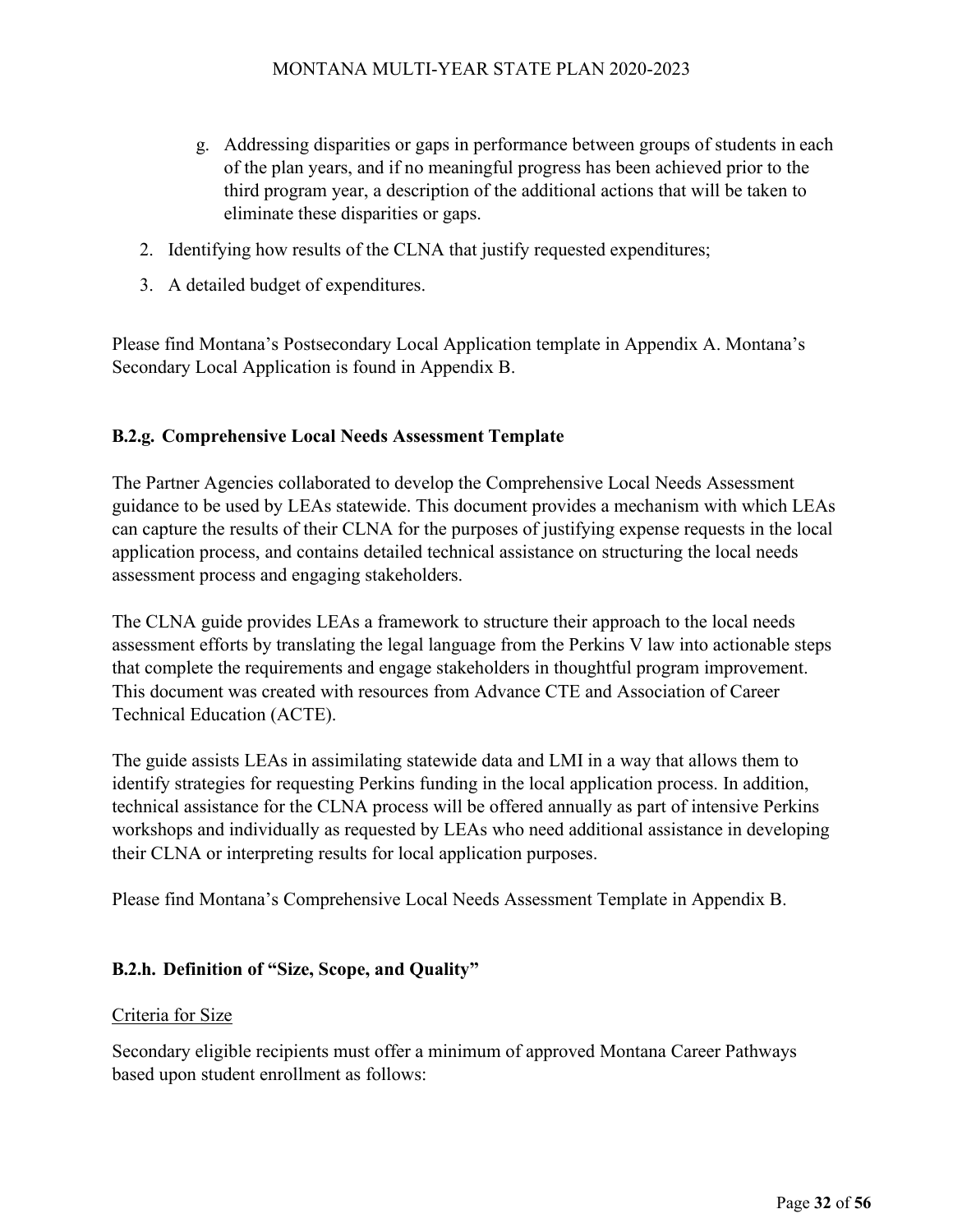- Large districts (Class AA) must offer three (3) Montana Career Pathways approved by program specialists.
- Medium districts (Class A/B) must offer two (2) Montana Career Pathways approved by program specialists
- Small districts (Class C) must offer one (1) Montana Career Pathway approved by a program specialist

LEAs may offer additional CTE programs beyond the required number of Pathways. If the program meets the requirements of Montana guidelines, it is eligible for Perkins funding.

Postsecondary degree/career programs approved by the Montana Board of Regents or specifically approved by the State are eligible for Perkins funding.

#### Criteria for Scope

Indications of adequate scope in a Perkins funded secondary CTE program include the requirements for a rigorous Montana Career Pathway (program of study), opportunities for dual credit, online CTE courses, work-based learning, and/or Industry recognized credential opportunities.

Postsecondary programs must include rigorous, coherent CTE content aligned with challenging academic standards culminating in a certificate or degree. Links must exist between the secondary and postsecondary programs of study.

All Perkins funded programs must be aligned with business and industry as validated by a local business advisory committee.

#### Criteria for Quality

Eligible secondary districts have the minimum number of Montana Career Pathways as determined by their district size, and all CTE funded programs must comply with the Montana CTE requirements and guidelines publication.

Eligible postsecondary recipients offer students the opportunity to participate in programs of study that lead to two of the following three: high-skill, high-wage and/or in-demand occupations. Postsecondary programs must include rigorous, coherent CTE content aligned with challenging academic standards.

Guidance provided to all secondary and postsecondary LEAs on high-skill, high-wage and indemand are: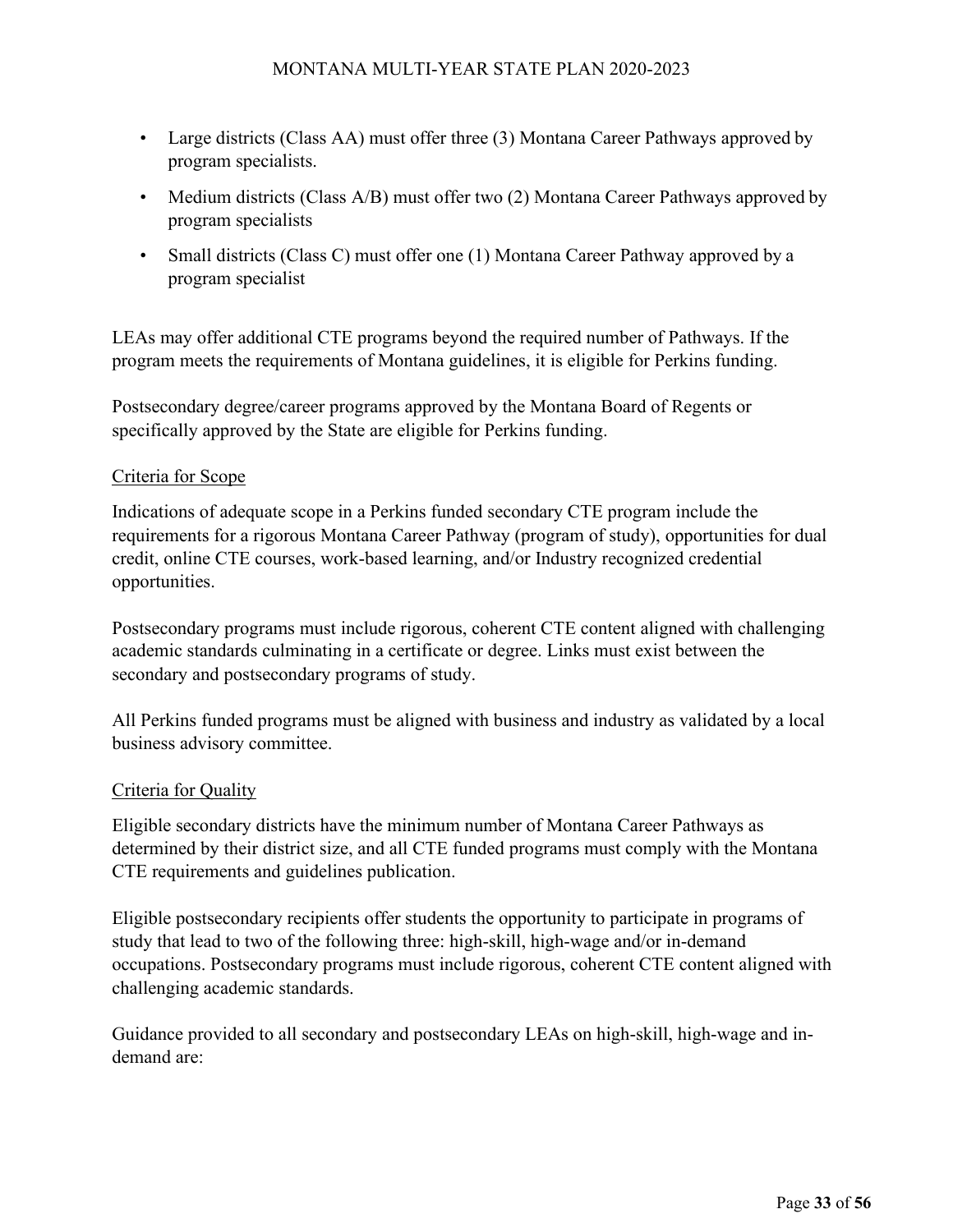- High-skill requiring a degree or credential in addition to or beyond a high school diploma.
- High-wage  $-60\%$  and above the median income per county/city/DLI region/state/etc.
- In demand the Montana Department of Labor and Industry argues that all industries and careers are currently in demand in Montana.

# **B.3. Meeting the Needs of Special Populations**

#### **B.3.a. Program Strategies for Special Populations**

Many of the traditional roles and occupations presented to students in special populations have inadequately prepared them for careers enabling them to become economically self-sufficient. Limiting roles and occupations based on gender, race, economic class, disability, or age prevents individuals from achieving their fullest potential. In an effort to limit such practices, the Partner Agencies have the responsibility for developing and implementing procedures that will encourage and support each student and his or her pursuit of a rewarding career with emphasis on high-skill, high-wage, or in-demand occupations.

#### B.3.a.i. Equal Access

In the local applications, Montana requires eligible institutions to indicate the specific strategies of how they will provide equal access to special populations, including what specific services are available in their institution. Montana refers to all federal and state laws and regulations requiring public institutions to comply with requirements already set in place, such as offices posting notices of equal access to all services in a prominent place.

The Partner Agencies will provide consistent, standardized forms and information, uniform training of staff, appropriate accommodations, and an environment that promotes equal access for all students. The Partner Agencies also coordinate Civil Rights compliance.

#### B.3.a.ii.Discrimination Policies

All postsecondary institutions and secondary schools have nondiscrimination policies in place and procedures for filing complaints. All policies have an appeal process in place.

Notices of nondiscrimination are required in school handbooks and posted in all postsecondary institutions and secondary schools. Monitoring for nondiscrimination is performed through the Office of Civil Rights (OCR) review process and local applications. During monitoring, the OCR process ensures the facilities train staff to perform in a nondiscriminatory manner.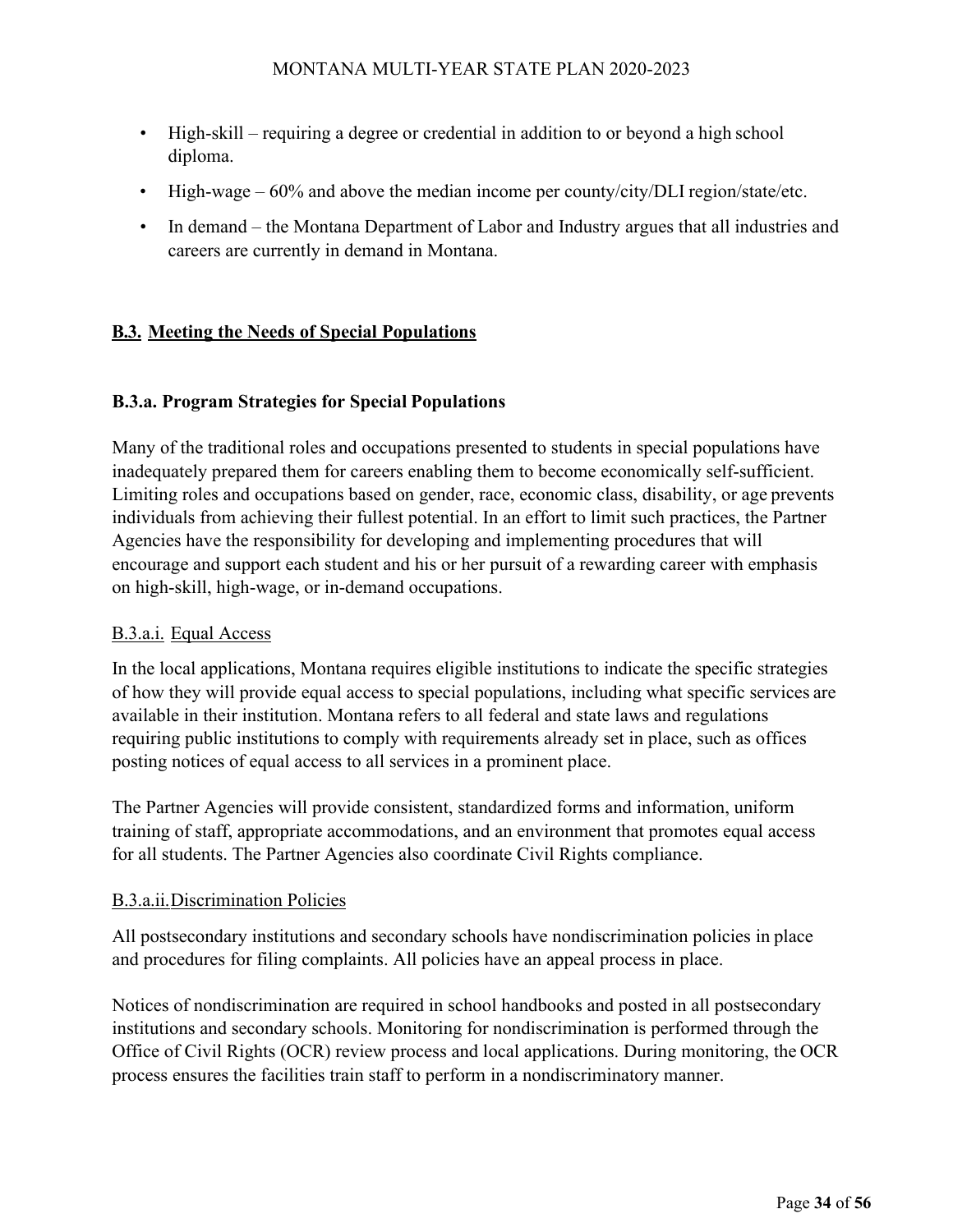Postsecondary institutions have a uniform system of "self-disclosure" during orientation and strict confidentiality rules ensure students will not be subject to discrimination.

#### B.3.a.iii. Special Populations & Meeting State Determined Levels of Performance

As part of the Comprehensive Local Needs Assessment and Local Application Process, LEAs are required to demonstrate how activities will develop or enhance CTE programs that are designed to enable individuals who are members of special populations to meet or exceed the state determined levels of performance described in section 113. LEAs also must address how programs prepare special populations for further learning and for high-skill, high-wage, or indemand industry sectors or occupations.

The local application asks LEAs to detail how they will: (1) provide activities to prepare special populations for high-skill, high-wage, or in-demand occupations; (2) prepare CTE participants for non-traditional fields; (3) provide equal access for special populations to CTE courses, and (4) programs, and programs of study; and ensure that members of special populations will not be discriminated against.

In addition, OCHE and OPI will provide monitoring each academic year to assure LEAs are actively working to ensure individuals who are members of special populations are meeting state performance levels. Technical assistance will be provided to LEAs that are not meeting those performance levels or who need additional assistance in recruiting and retaining individuals who are members of special populations. Some examples of strategies used to support special populations in meeting state determined performance levels include:

- identifying and following up with special populations students;
- supporting special populations students with enhanced advisement services, tutoring services, academic and Dual Enrollment advisors, and/or career coaches;
- determining special needs for accommodations so that students can succeed (see B.3.a.iv.);
- providing professional development activities for CTE teachers, counselors, and administrators related to addressing needs of special populations;
- providing special instructional materials as needed.

#### B.3.a.iv. Appropriate Accommodations

Under the Individuals with Disabilities Education Act (IDEA) and Montana law, students with disabilities are required to be included in regular school curriculum, unless the student's Individualized Education Plan (IEP) team determines needed services and supports cannot be provided in a regular classroom setting. This requirement applies to all school programs and supports the inclusion of students with disabilities in district CTE programs. Adaptive equipment and/or other supportive activities are available for students to meet or exceed performance levels.

The Montana Transition IEP plans transition services around a student's postsecondary goals. Prior to age 16, Montana school districts develop a plan with the student for age-appropriate transition assessments that guide the Transition IEP as required by IDEA. A Transition IEP may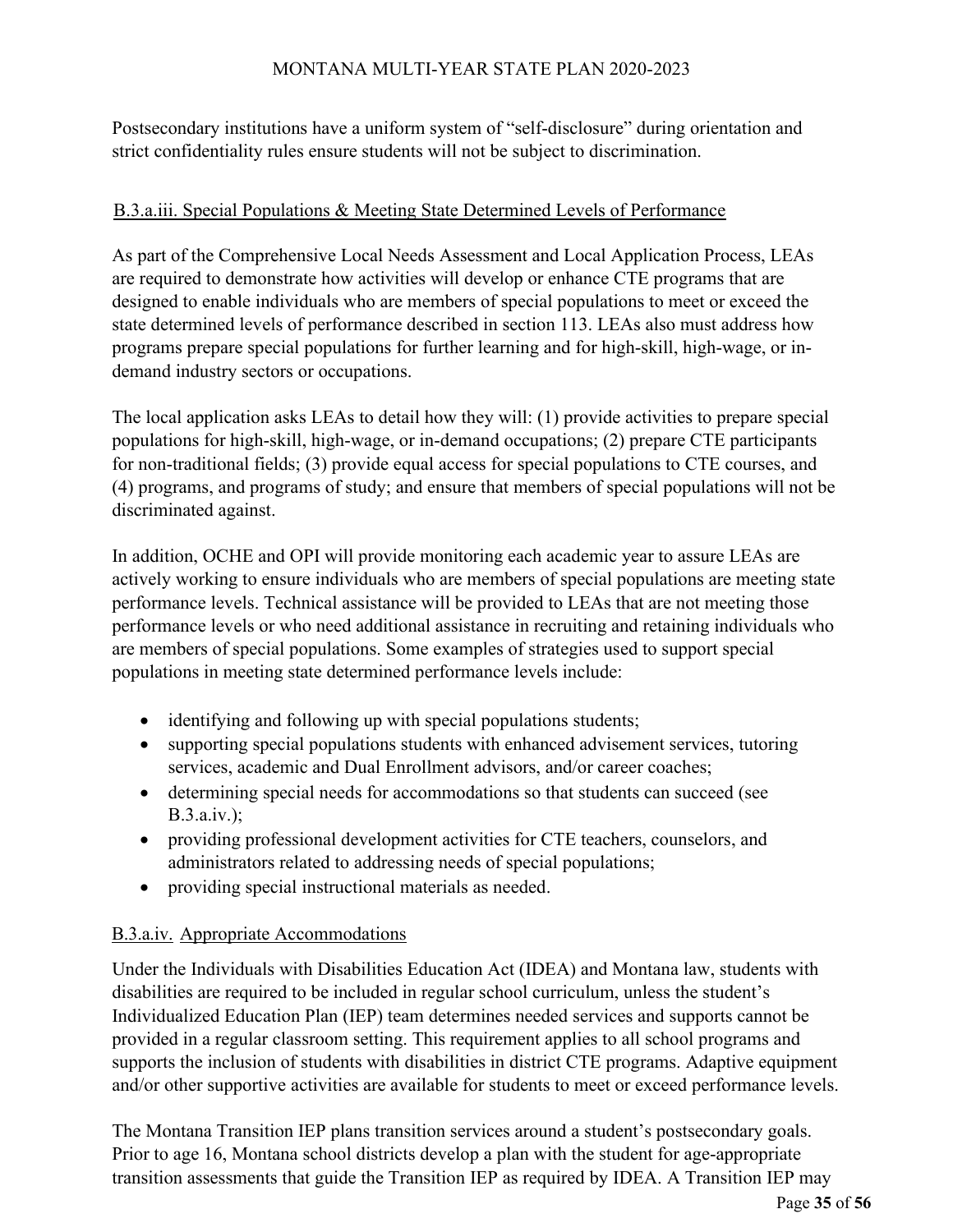include job shadowing, pre-apprenticeship programs, or pre-employment transition services through Vocational Rehabilitation and Blind Services. Within the IEP, accommodations and modifications are developed around the student's needs to allow his/her success. CTE courses and postsecondary goals are included in Montana Transition IEPs and are easily supported by the school districts and communities in Montana.

#### B.3.a.v. Instruction and Work-based Learning Opportunities

The OPI CTE specialists will meet with the Special Education Division regarding CTE options for student transition plans. The OPI Special Education Division has protocol in place for workbased learning opportunities for students in their programs.

Each LEA will be charged with incorporating work-based learning into their programs of study and will need to offer these opportunities to students in order to be eligible for Perkins funding. Again, because the majority of Montana's schools are small and rural, all special populations are incorporated into CTE programs of study and are afforded the same opportunities for work-based learning as all other students. The Partner Agencies see opportunity in working with LEAs on providing professional development that will help CTE teachers, faculty, and staff trained to better serve special populations in many areas, with access to quality work-based learning being one of them.

#### **B.4. Preparing Teachers and Faculty**

The OPI offers three levels of credentialing for individuals from business & industry.

Class 4A is an endorsement for individuals who are already teaching in an academic discipline and are adding a CTE Endorsement. Currently this is available for Health Science, Engineering, and Education. Individuals are required to complete 80 hours of training specific to their new CTE area.

Class 4B individuals must have a bachelor's degree or higher, plus the requisite 10,000 hours of business and/or industry experience. Transcripts are used as part of the evaluation to determine the level of coursework previously taken for prior learning experience.

Class 4C individuals must have a high school diploma plus the requisite 10,000 hours of business and/or industry experience.

In the future, OPI will propose that CTE specialists convene monthly to review each Class 4B & 4C application. OPI specialists will recommend any pre-service training necessary to ensure each new teacher has a thorough understanding of classroom management and assessment. OPI will be using the National Association of Career & Technical Education (ACTE) online bank of courses to fulfill this training. For Trades & Industry and Agricultural Education, pre-service Safety & Liability will be preferred to take place prior to beginning their teaching position and will be required at some point in time. This will be offered through a two-year college as a summer or hybrid course.

Montana schools struggle with recruitment and retention of teachers, especially in our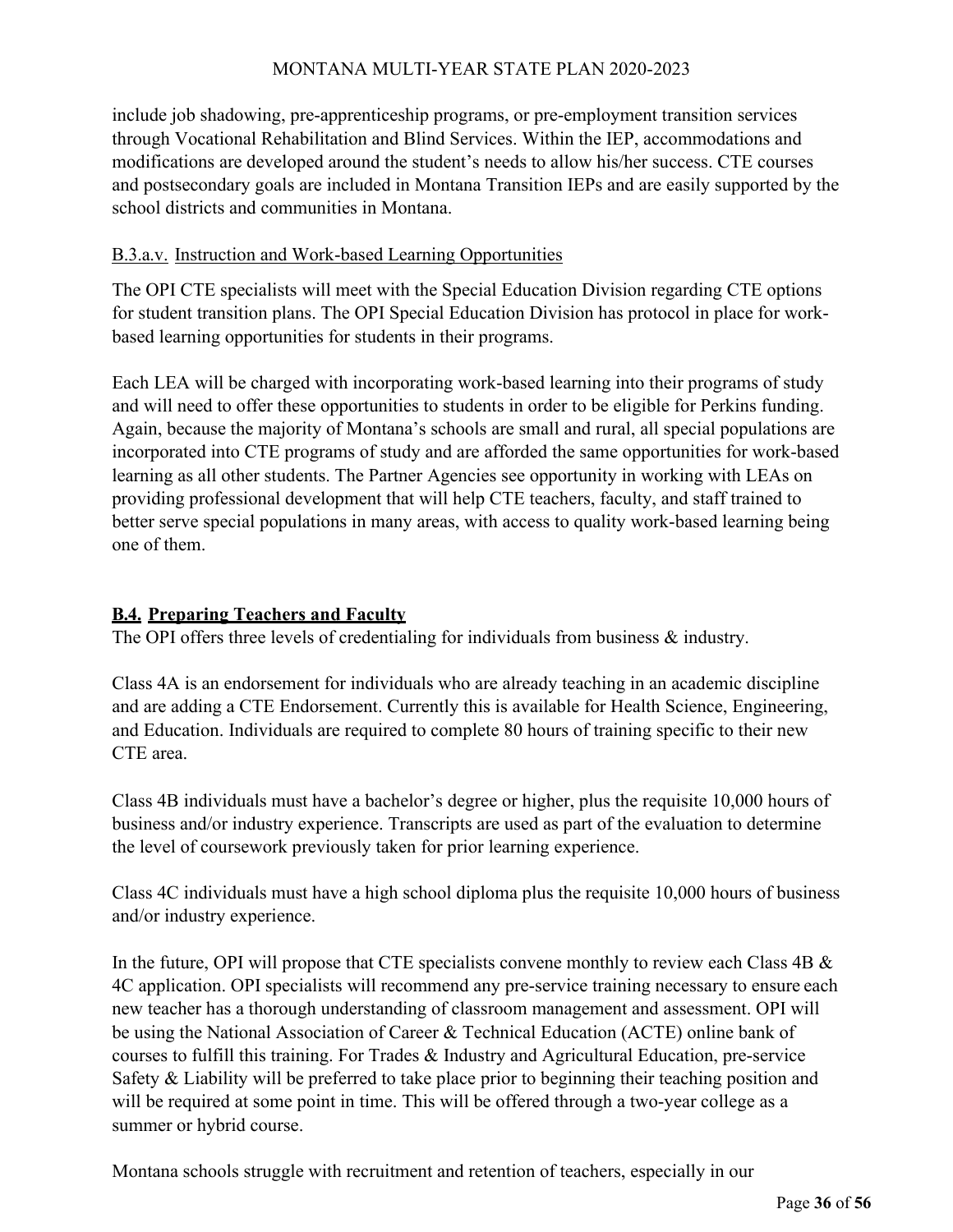rural/frontier communities, which represent the majority of secondary schools in the state. CTE teacher recruitment and retention follows the same pattern as other K-12 teaching positions.

One positive strategy for recruitment has been eliminating burdensome expectations when recruiting CTE teachers from the workforce. Online options for coursework are available through ACTE. Secondly, the CTE Division of the OPI offers ongoing professional development for new CTE teachers, area-specific CTE teachers, and collaborative CTE opportunities for cross-sector practice. Several CTE program areas also have mentorship programs in place that link mid/long-term career teachers with new teachers.

Montana State University, which prepares Agriculture Education, Family & Consumer Sciences, and Technical Education student teachers, has been working on combining CTE majors and minors for more teacher flexibility when seeking employment. Montana State University CTE teacher programs implemented "Teach CTE Day" to host high school students considering teaching careers to participate in campus coursework and campus life.

Aside from recruitment and retention, it is important to recognize and assist LEAs to increase the number of effective teachers in each school. As articulated in the Montana State ESSA plan, the OPI will monitor and improve equitable access to effective teachers in Title I, Part A schools consistent with ESEA Section  $1111(g)(1)(B)$ . The OPI will publicly report the percentage of teachers categorized as "in-effective", "out-of-field", or "inexperienced" based on the state definition and consistent with applicable state privacy law and policies.

The OPI has defined these terms as:

- Ineffective: Montana teachers who are non-licensed or show a pattern of ineffective practices as determined by a local evaluation.
- Out-of-field: Montana teachers teaching outside their endorsed subject areas
- Inexperienced: Montana teachers with less than one year of teaching experience

Note: Montana is a local-control state and evaluations are performed at the local level, therefore, the OPI does not collect data on local teacher evaluations.

Information regarding the above-mentioned categories was gathered and evaluated to determine if low-income and minority students enrolled in schools receiving funds under Title I, Part A, are served at disproportionate rates by ineffective, out-of-field, or inexperienced teachers. The OPI verified that low-income and minority students were not served at disproportionate rates.

Postsecondary faculty, staff and administration are recruited and retained according to each college's policies and guidelines. Perkins funds prioritize professional development opportunities for faculty and staff in CTE programs that receive Perkins funding. Postsecondary LEAs are encouraged to identify funds in their Perkins Local Application for faculty professional development. OCHE will provide technical assistance to postsecondary LEAs regarding identifying and recruiting faculty from business and industry where that need is identified.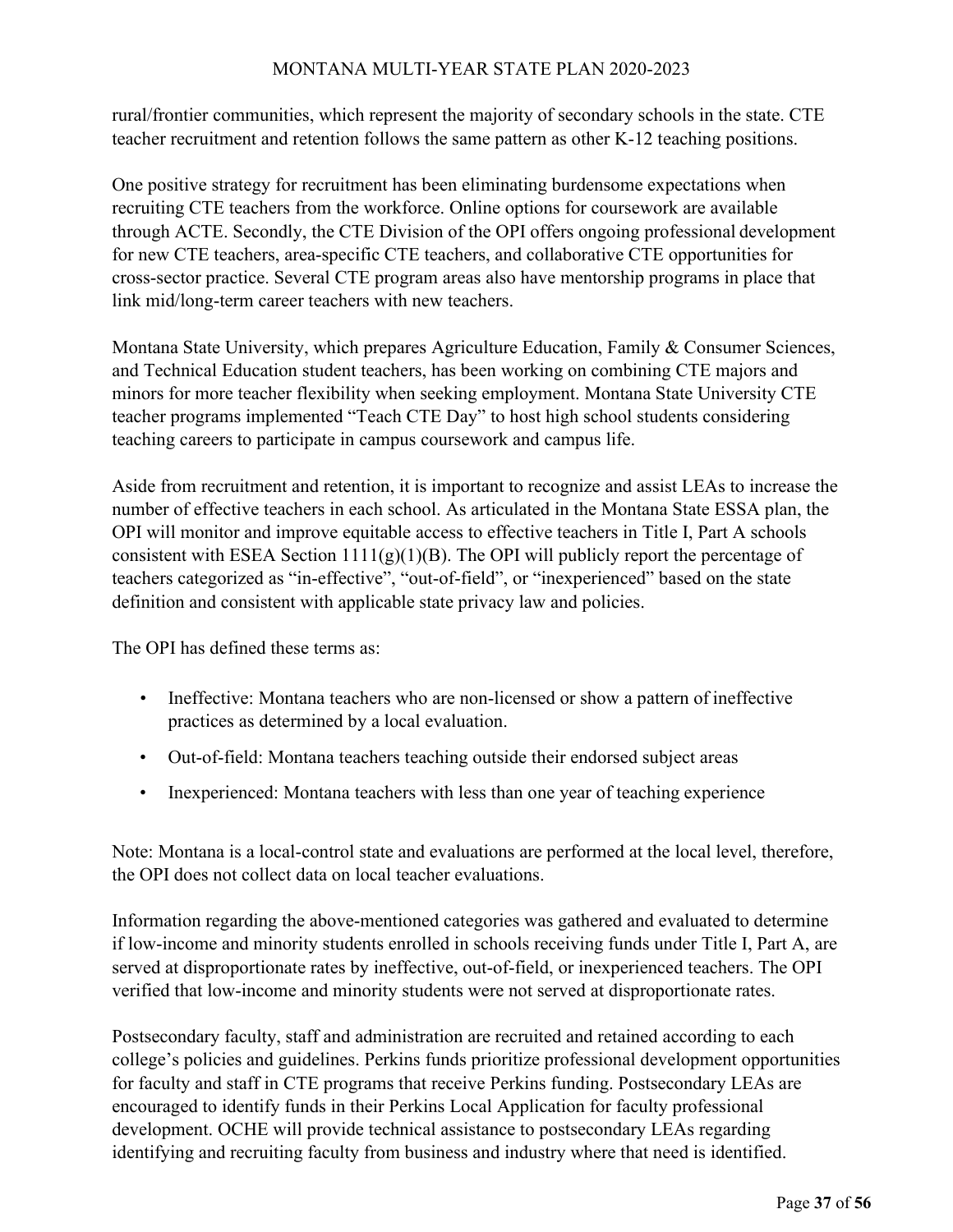# **C. FISCAL RESPONSIBILITY**

# **C.1. Approving Eligible Recipients for Funds**

Eligible recipients submit an annual application that includes information gathered from the Comprehensive Local Needs Assessment. In the application process, recipients must describe proposed activities and outline how they fall within the parameters of the allowable use of local funds and are supported by evidence from the CLNA that proposed activities support high-wage, high-skill, and in demand occupations.

Partner Agency staff are responsible for monitoring recipients for compliance with stated budgets and proposed activities, as well as performance measures. Any recipients falling below 90% of the established performance measures are subject to a Performance Improvement Plan.

#### C.1.a. Academic Achievement

Eligible recipients must offer CTE programs that include rigorous, coherent CTE content aligned with challenging academic standards. Applications will be reviewed for proposed strategies, activities, and expenditure of funds that promote continuous improvement in academic achievement.

#### C.1.b. Skill Attainment

Eligible recipients are required to provide relevant curriculum at the secondary and postsecondary levels that are aligned with industry standards. Applications will be reviewed for proposed strategies, activities, and expenditure of funds that promote continuous improvement in technical skill attainment.

OPI is piloting a Skill Attainment measurement indicator for Perkins V.

#### C.1.c. Local Needs Assessment

The Partner Agencies worked collaboratively to create joint guidance for the Comprehensive Local Needs Assessment (CLNA) for both secondary and postsecondary LEAs. The CLNA guidance closely follows the requirements as outlined in Section 134 of Perkins V, which will then be incorporated into the Local Application. Approval of Local Applications will be determined after ensuring each LEA takes into consideration local economic and education needs as indicated through the CLNA.

All LEAs will be provided general overview of Labor Market Information and how to use data to drive decision-making for Perkins priority funding. This is integrated into biannual trainings, monthly Perkins coordinator training calls, and through written guidance in the CLNA template. In addition, the Partner Agencies will provide individualized technical assistance to help LEAs in collecting, disseminating, and analyzing data gathered in the CLNA process on an as-needed basis. As each LEA has different data needs and campus/district infrastructure in place to process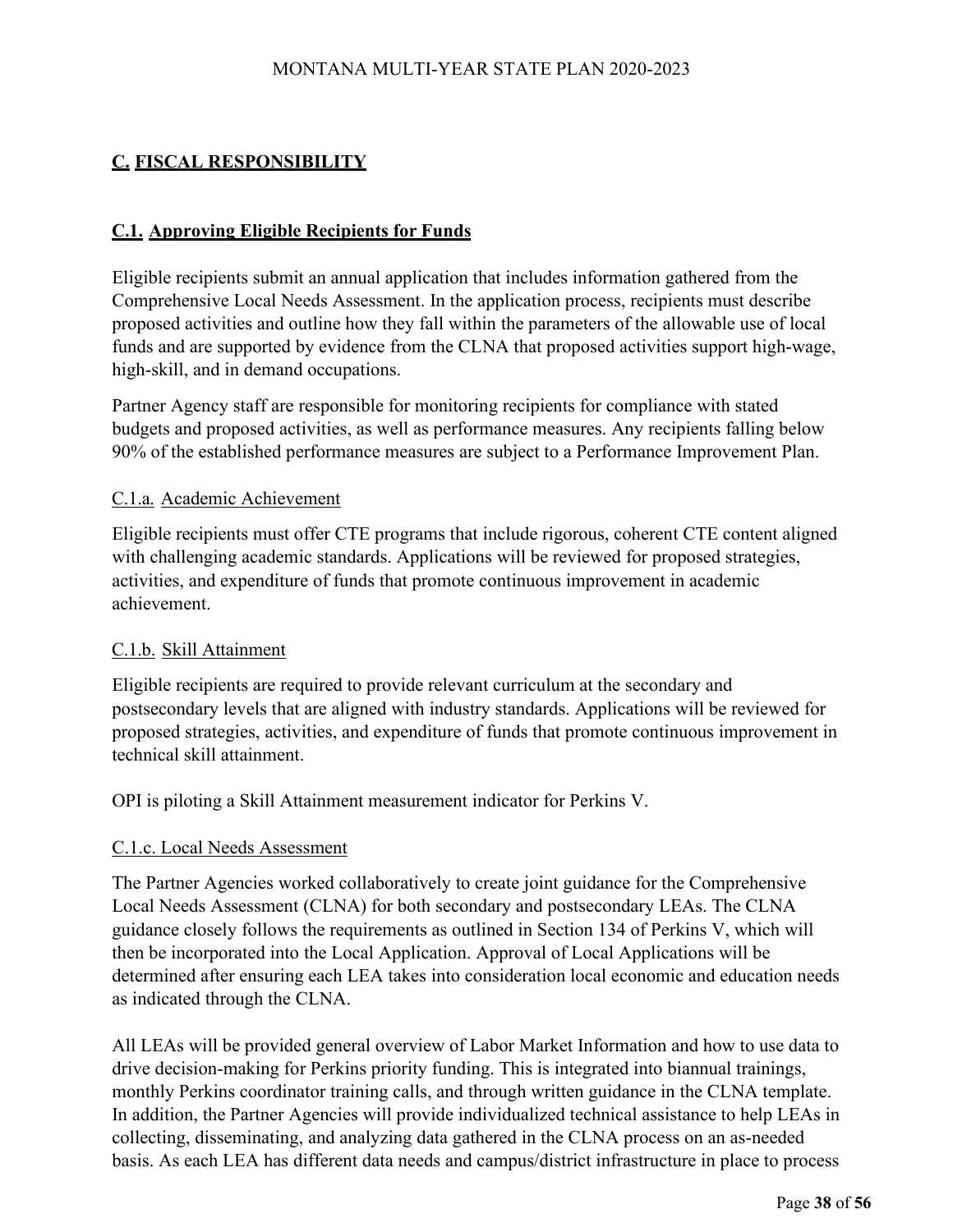local data and conduct analysis, it is likely that technical assistance on this will look different for each specific LEA.

To support local recipients on training CTE teachers whose programs are not justified by the CLNA, the OPI provides an Entrepreneurship curriculum. Entrepreneurship was chosen because of the high numbers of independent small business owners in the state and online business models. These classes can be taught by Family & Consumer Sciences or Business Education teachers. Once the state receives CLNA's and we are able to review, the Partner Agencies will evaluate this practice and will work to address needs as they arise.

# **C.2. Allotment of Funds**

# C.2.a. Secondary and Postsecondary Allocations

Funds received through the allotment made under section 111 will be allocated among secondary and postsecondary Career and Technical Education as follows:

Eighty-five percent (85%) of the funds will be allocated under Section 131 and Section 132. Up to eleven percent (11%) of the eighty-five percent (8.5%) will be used in accordance with Section 112 (c)(Reserve).

Taking into account the Reserve Funds, the remainder of local funding will be allocated as follows: sixty-five percent (65%) will be allocated to secondary career and technical education and thirty-five percent (35%) will be allocated to postsecondary career and technical education.

This distribution of funds is a result of the consultation between OCHE and OPI, reflecting upon input given the State Plan Advisory Committee from Perkins IV State Planning, established under Montana Law (MCA 20-7-330).

# C.2.b. Consortia

Montana applies the Waiver as described in Section  $131(c)(2)$ , that allows the eligible agency to waive the minimum allocations for a local educational agency that is located in a rural, sparsely populated area and demonstrates that they are unable to enter into a consortium for purposes of providing jointly beneficial activities.

Although the waiver is utilized so that we may include our small schools, the Partner Agencies have identified several rural/frontier areas that would benefit from a more collaborative approach for building capacity for expanding CTE options for students. Secondary schools receiving less than \$5,000 in Perkins local funds will be given the opportunity to join a vertically aligned consortia with a regional postsecondary partner. Multiple LEAs will be able to collaborate to best serve the student populations within each consortia by creating new or updating existing CTE programs, establishing innovative delivery methods for courses, expanding work-based learning options, sharing resources such as stakeholder and industry contacts, and/or benefitting from the postsecondary expertise in addressing workforce needs.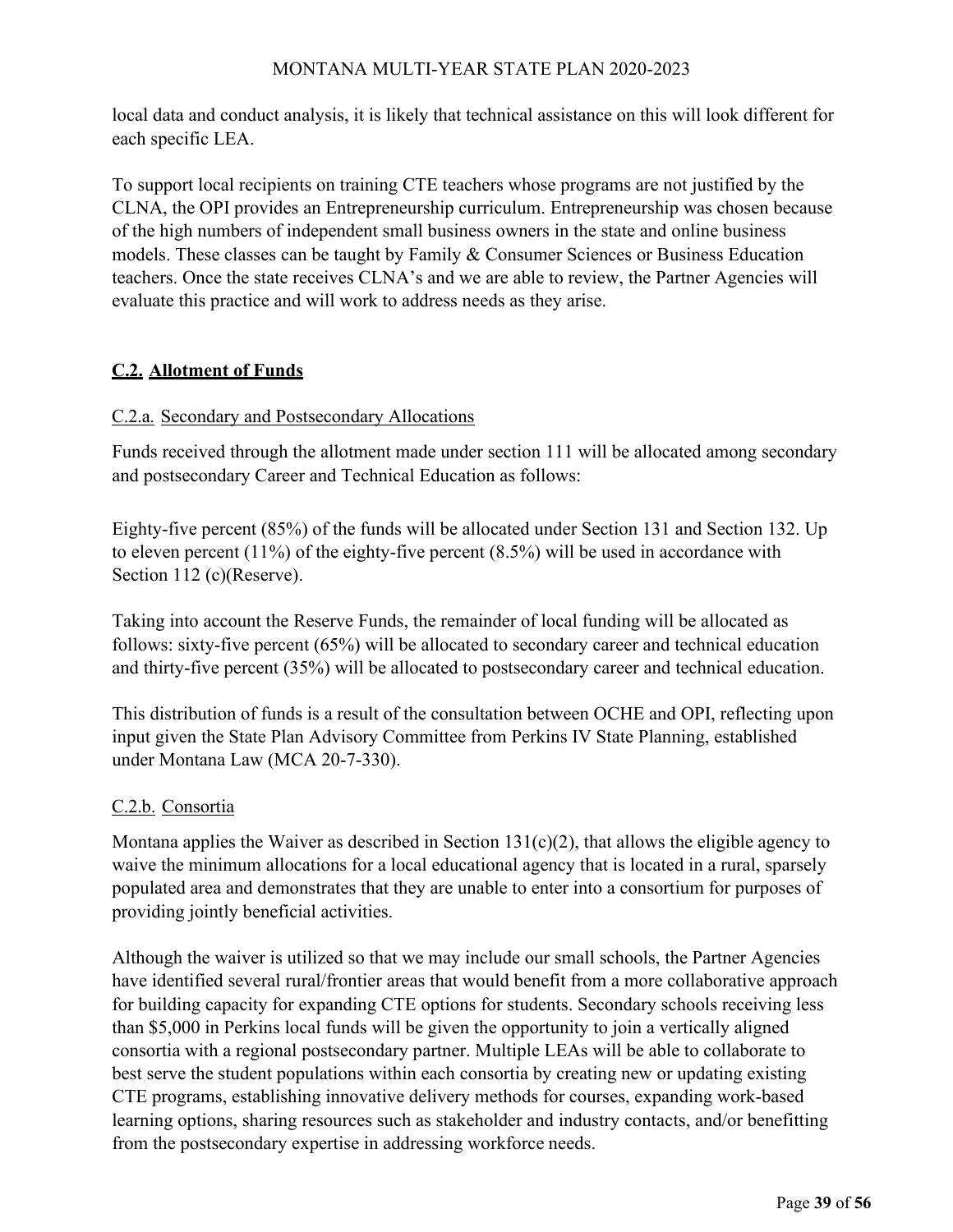The state intends to offer incentive funds from the Rural Reserve for at least one pilot consortia for fiscal year 2020-2021, with the hope of expanding consortia in subsequent years. The Partner Agencies have offered extensive technical assistance to LEAs that are interested in forming a new consortium.

#### **C.3. Allocations for Secondary CTE Programs**

OPI shall distribute funds on an annual basis for secondary CTE programs to LEAs according to the following formula, as determined in the Perkins Act:

The total amount allocated for distribution for secondary education CTE (other than the Reserve Fund as noted in Section C.2.) for 2020-2021 will be \$2,959,279.

Of this amount:

Seventy percent (70%) of the available funds shall be allocated to LEAs based on the census data for school system enrollment for the number of children in poverty aged 5-17 for the previous school year.

Thirty percent (30%) of the available funds shall be allocated to LEAs based on the AIM enrollment data for the number of children aged 5-17 for the previous school year.

The following table shows secondary eligible recipients and the dollar amounts allocated during the 2020-2021 grant cycle:

| Absarokee H S          | \$<br>4,160   |
|------------------------|---------------|
| Alberton K-12 Schools  | \$<br>5,859   |
| Anaconda H S           | \$<br>27,634  |
| Arlee H S              | \$<br>11,741  |
| Augusta H S            | \$<br>2,794   |
| Bainville K-12 Schools | \$<br>1,628   |
| Baker K-12 Schools     | \$<br>8,160   |
| Beaverhead County H S  | \$<br>21,990  |
| Belfry K-12 Schools    | \$<br>1,487   |
| Belgrade H S           | \$<br>66,394  |
| Belt H <sub>S</sub>    | \$<br>11,503  |
| Big Sandy K-12         | \$<br>4,071   |
| Bigfork H S            | \$<br>21,079  |
| Billings H S           | \$<br>398,437 |
| Box Elder H S          | \$<br>3,712   |
| Bozeman H S            | \$<br>108,743 |
| Bridger K-12 Schools   | \$<br>2,928   |
| <b>Broadview H S</b>   | \$<br>3,197   |
| <b>Brockton H S</b>    | \$<br>5,000   |
| <b>Browning H S</b>    | \$<br>88,175  |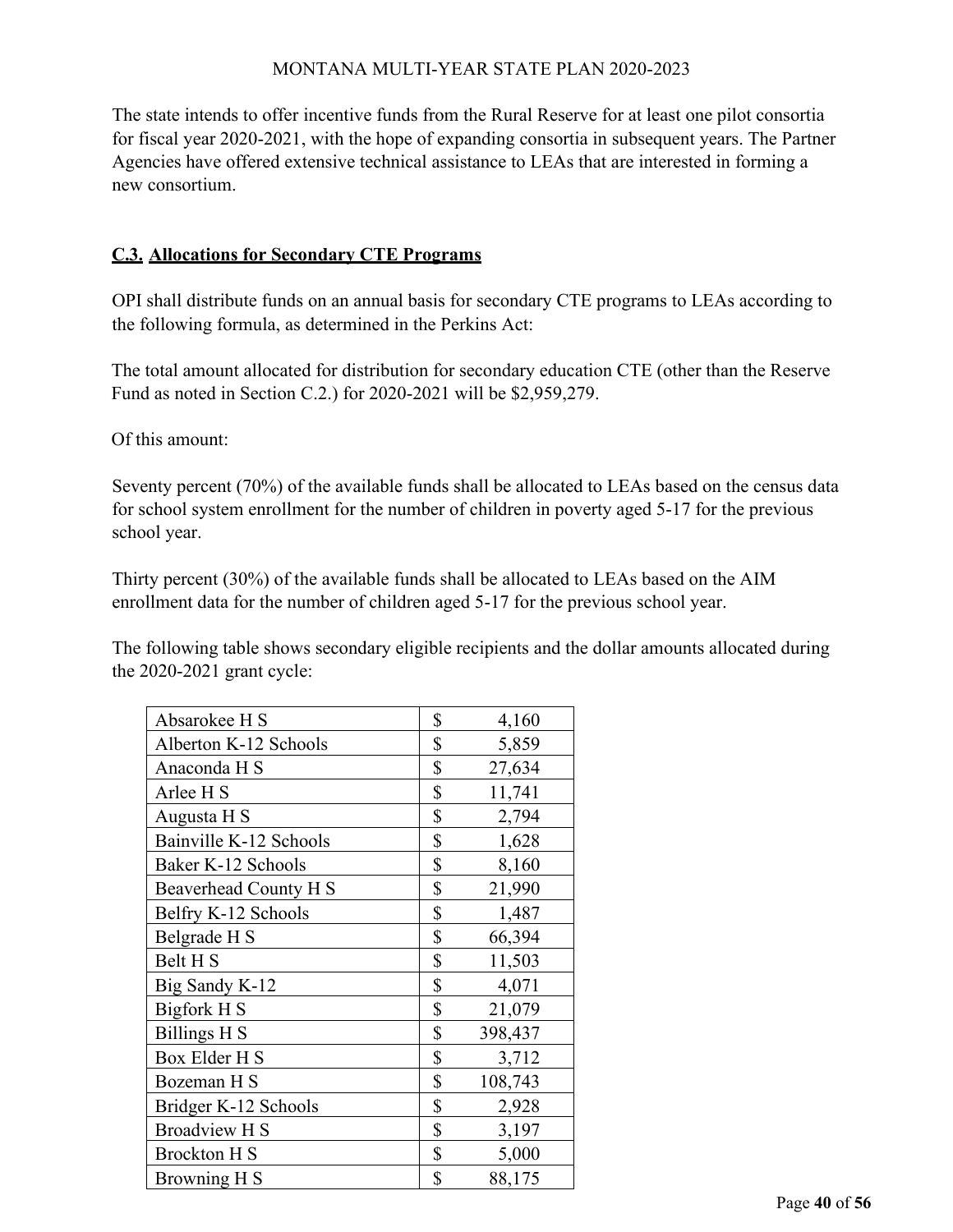| Butte H S                   | \$                        | 125,165 |
|-----------------------------|---------------------------|---------|
| Carter County H S           | \$                        | 4,360   |
| Cascade H S                 | \$                        | 7,085   |
| Centerville H S             | \$                        | 3,278   |
| Charlo H S                  | \$                        | 9,044   |
| Chester-Joplin-Inverness HS | \$                        | 10,049  |
| Chinook H S                 | \$                        | 9,182   |
| Choteau H S                 | \$                        | 12,981  |
| Circle H <sub>S</sub>       | \$                        | 5,471   |
| Colstrip H S                | \$                        | 9,111   |
| Columbia Falls H S          | \$                        | 68,102  |
| Columbus H S                | \$                        | 14,326  |
| Conrad H S                  | \$                        | 16,810  |
| Corvallis K-12 Schools      | \$                        | 31,203  |
| Culbertson H S              | \$                        | 4,187   |
| Custer County H S           | \$                        | 37,330  |
| Custer K-12 Schools         | \$                        | 2,096   |
| Cut Bank H S                | \$                        | 28,796  |
| Darby K-12 Schools          | \$                        | 13,101  |
| Dawson H S                  | \$                        | 22,425  |
| Denton H S                  | \$                        | 1,576   |
| Dodson K-12                 | \$                        | 1,854   |
| Drummond H S                | \$                        | 4,301   |
| Dutton/Brady K-12 Schools   | \$                        | 4,426   |
| East Helena K-12            | \$                        | 28,070  |
| Ennis K-12 Schools          | \$                        | 7,822   |
| Fairfield H S               | \$                        | 8,458   |
| Fairview H S                | \$                        | 4,108   |
| Fergus H S                  | \$                        | 25,506  |
| Flathead H S                | \$                        | 202,869 |
| Florence-Carlton K-12 Schls | \$                        | 14,930  |
| Forsyth H S                 | \$                        | 5,799   |
| Fort Benton H S             | $\boldsymbol{\mathsf{S}}$ | 5,351   |
| Frazer H S                  | \$                        | 7,389   |
| Frenchtown K-12 Schools     | \$                        | 18,767  |
| Froid H S                   | $\boldsymbol{\mathsf{S}}$ | 1,992   |
| Fromberg K-12               | \$                        | 2,643   |
| Gardiner H S                | \$                        | 2,833   |
| Garfield County H S         | \$                        | 6,476   |
| Geraldine K-12              | \$                        | 2,667   |
| Geyser K-12 Schools         | \$                        | 209     |
| Glasgow K-12 Schools        | \$                        | 15,602  |
| Grass Range H S             | \$                        | 1,787   |
| Great Falls H S             | \$                        | 238,975 |
| Hamilton K-12 Schools       | \$                        | 52,061  |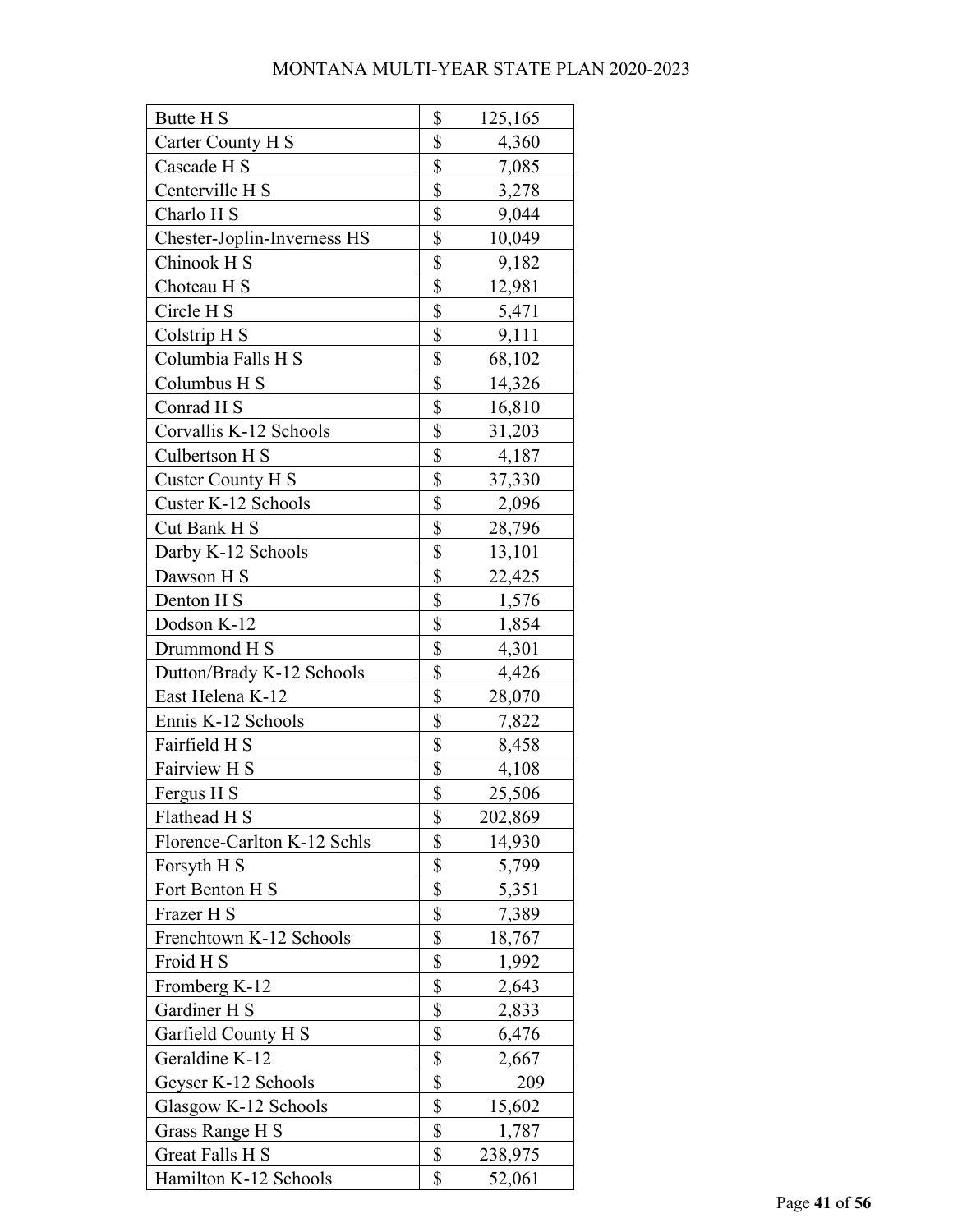| Hardin H S                   | \$<br>76,614  |
|------------------------------|---------------|
| Harlem H S                   | \$<br>20,500  |
| Harlowton K-12               | \$<br>1,880   |
| Havre H S                    | \$<br>48,877  |
| Hays-Lodge Pole K-12 Schls   | \$<br>12,547  |
| Helena H S                   | \$<br>159,269 |
| Hinsdale H S                 | \$<br>2,496   |
| Hobson K-12 Schools          | \$<br>2,431   |
| Hot Springs K-12             | \$<br>6,553   |
| Huntley Project K-12 Schools | \$<br>16,320  |
| Hysham K-12 Schools          | \$<br>2,559   |
| Jefferson H S                | \$<br>20,699  |
| Joliet H S                   | \$<br>6,968   |
| Judith Gap H S               | \$<br>1,873   |
| Lambert H S                  | \$<br>1,514   |
| Lame Deer H S                | \$<br>39,477  |
| Laurel H S                   | \$<br>36,967  |
| Lavina K-12 Schools          | \$<br>2,300   |
| Libby K-12 Schools           | \$<br>45,820  |
| Lima K-12 Schools            | \$<br>3,530   |
| Lincoln County H S           | \$<br>34,780  |
| Lincoln K-12 Schools         | \$<br>4,941   |
| Lockwood K-12                | \$<br>29,266  |
| Lodge Grass H S              | \$<br>29,925  |
| Malta K-12 Schools           | \$<br>12,128  |
| Manhattan High School        | \$<br>12,930  |
| Medicine Lake K-12 Schools   | \$<br>2,769   |
| Melstone H S                 | \$<br>1,278   |
| Missoula H S                 | \$<br>268,994 |
| Moore H S                    | \$<br>1,768   |
| North Star HS                | \$<br>3,229   |
| Noxon H S                    | \$<br>6,593   |
| Park City H S                | \$<br>5,472   |
| Park H S                     | \$<br>32,599  |
| Philipsburg K-12 Schools     | \$<br>4,943   |
| Plains K-12                  | \$<br>13,250  |
| Plenty Coups H S             | \$<br>6,886   |
| Plentywood K-12 Schools      | \$<br>5,808   |
| Polson H S                   | \$<br>45,722  |
| Poplar H S                   | \$<br>35,414  |
| Powder River Co Dist H S     | \$<br>4,134   |
| Powell County H S            | \$<br>20,207  |
| Power H S                    | \$<br>1,601   |
| Rapelje H S                  | \$<br>1,373   |
| Red Lodge H S                | \$<br>12,283  |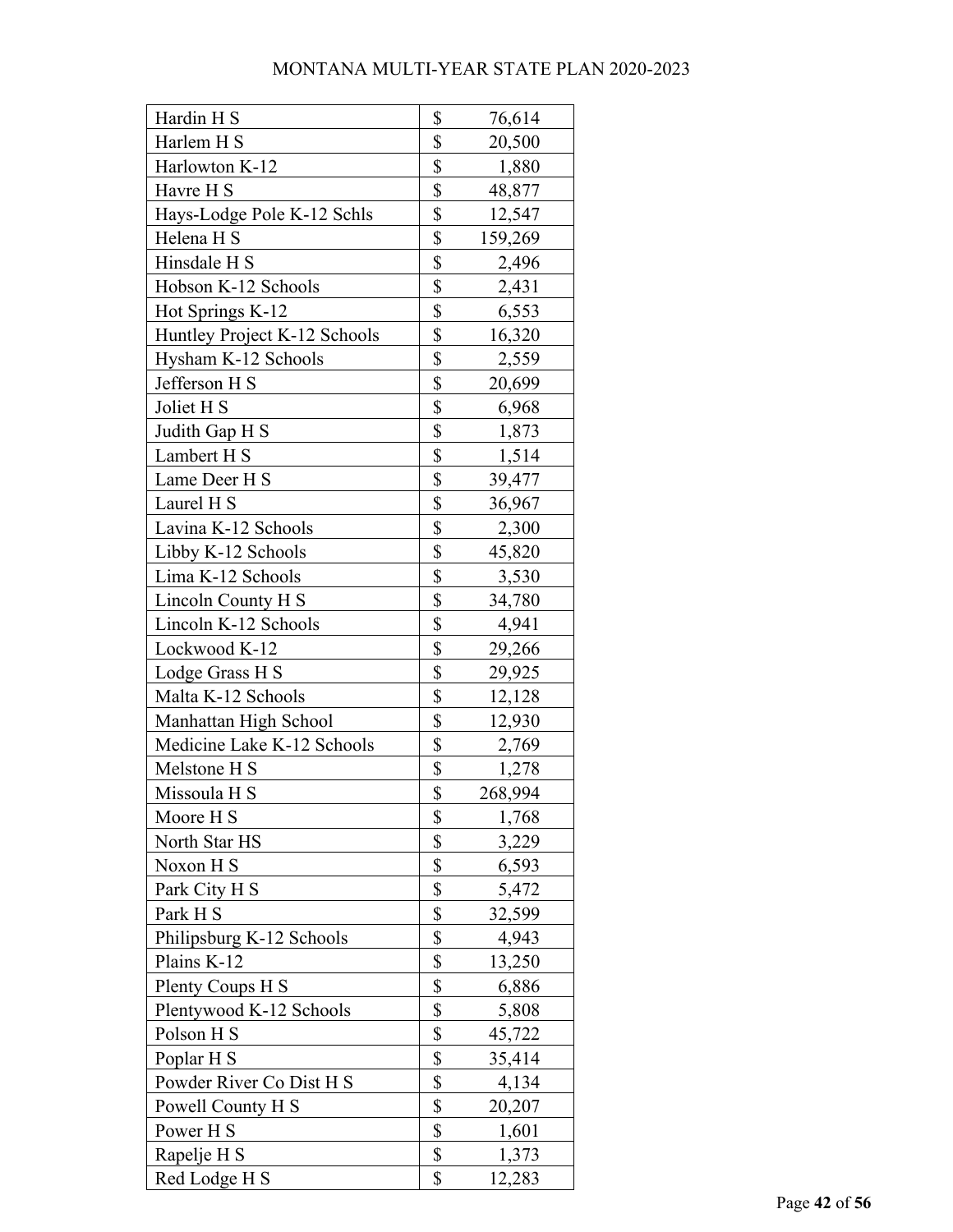| Reed Point H S            | \$<br>2,528  |
|---------------------------|--------------|
| Richey H S                | \$<br>1,935  |
| Rocky Boy H S             | \$<br>28,824 |
| Ronan H S                 | \$<br>59,673 |
| Rosebud K-12              | \$<br>1,507  |
| Roundup High School       | \$<br>18,517 |
| Roy K-12 Schools          | \$<br>986    |
| Ryegate K-12 Schools      | \$<br>1,597  |
| Saco H S                  | \$<br>2,719  |
| Savage H S                | \$<br>1,376  |
| Scobey K-12 Schools       | \$<br>4,377  |
| Shelby H <sub>S</sub>     | \$<br>11,829 |
| Shepherd H S              | \$<br>18,318 |
| Sheridan H S              | \$<br>3,691  |
| Shields Valley H S        | \$<br>3,455  |
| Sidney H S                | \$<br>23,889 |
| Simms H S                 | \$<br>12,332 |
| St Ignatius K-12 Schools  | \$<br>29,610 |
| St Regis K-12 Schools     | \$<br>7,365  |
| Stanford K-12 Schools     | \$<br>2,627  |
| Stevensville H S          | \$<br>30,941 |
| Sunburst K-12 Schools     | \$<br>3,190  |
| Superior K-12 Schools     | \$<br>6,048  |
| Sweet Grass County H S    | \$<br>9,293  |
| Terry K-12 Schools        | \$<br>3,845  |
| Thompson Falls H S        | \$<br>13,620 |
| Three Forks H S           | \$<br>8,229  |
| Townsend K-12 Schools     | \$<br>16,485 |
| Troy H S                  | \$<br>14,628 |
| Turner H S                | \$<br>2,171  |
| Twin Bridges K-12 Schools | \$<br>4,400  |
| Valier H S                | \$<br>4,777  |
| Victor K-12 Schools       | \$<br>14,313 |
| West Yellowstone K-12     | \$<br>3,910  |
| White Sulphur Spgs K-12   | \$<br>8,074  |
| Whitefish H S             | \$<br>37,215 |
| Whitehall H S             | \$<br>10,738 |
| Wibaux K-12 Schools       | \$<br>2,905  |
| Winifred K-12 Schools     | \$<br>1,781  |
| Winnett K-12 Schools      | \$<br>2,375  |
| Wolf Point H S            | \$<br>32,385 |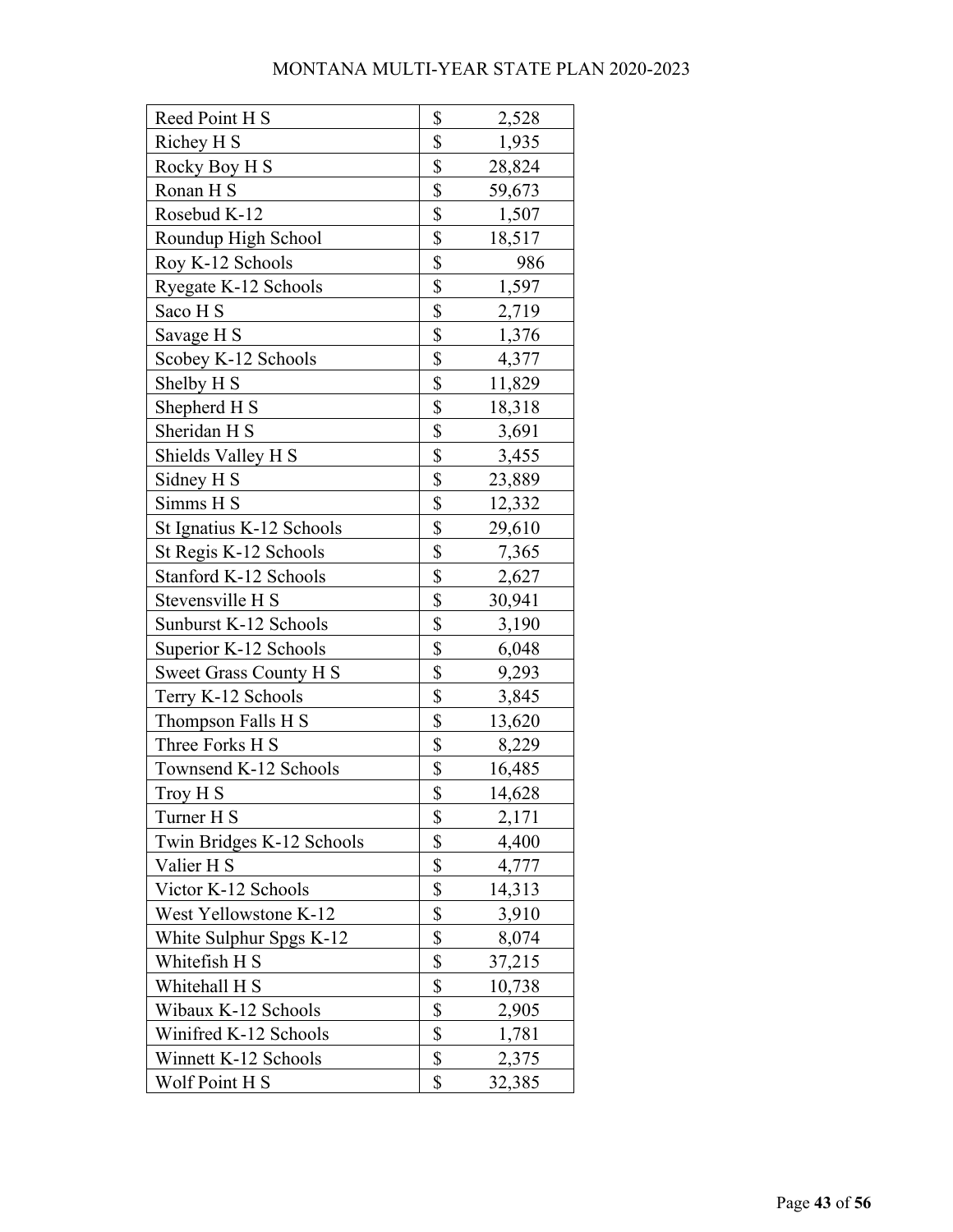#### **C.4. Allocations for Postsecondary CTE Programs**

The total amount allocated for distribution for postsecondary education CTE (other than the Reserve Fund as noted in Section C.2.) for 2020-2021 will be \$1,593,458.

Of this amount, funding for postsecondary programs is determined by dividing the number of Pell grant and Bureau of Indian Affairs program recipients enrolled in the two-year postsecondary institution by the total number of Pell Grant and Bureau of Indian Affairs program recipients in the state.

The following table shows secondary eligible recipients and the dollar amounts allocated during the 2020-2021 grant cycle (including carryover):

| <b>Blackfeet Community College</b> | \$96,684  |
|------------------------------------|-----------|
| Miles Community College            | \$66,414  |
| Dawson Community College           | \$52,408  |
| Fort Peck Community College        | \$37,951  |
| Flathead Valley Community College  | \$214,152 |
| City College                       | \$179,815 |
| <b>Great Falls College</b>         | \$246,681 |
| Gallatin College                   | \$58,281  |
| MSU-Northern                       | \$90,359  |
| Salish Kootenai College            | \$120,630 |
| Helena College                     | \$141,864 |
| <b>Highlands College</b>           | \$75,902  |
| Missoula College                   | \$281,017 |
| <b>UM-Western</b>                  | \$46,987  |

# **C.5. Adjustments to Allocations**

If any changes in school district boundaries have occurred since the population and/or enrollment data was collected, OPI will use previous enrollment data from the school districts affected by a boundary change and consult with the affected school district officials, to ascertain how the change in boundaries may have impacted enrollment patterns. OPI will not need to consider the enrollment impact of creation of charter schools, since in Montana, charter schools can only be created within an existing school district. The OPI will use these sources of information to develop an allocation of funds to affected districts.

# **C.6. Alternative Secondary Allocation Formula**

Montana will not propose an alternative secondary allocation formula.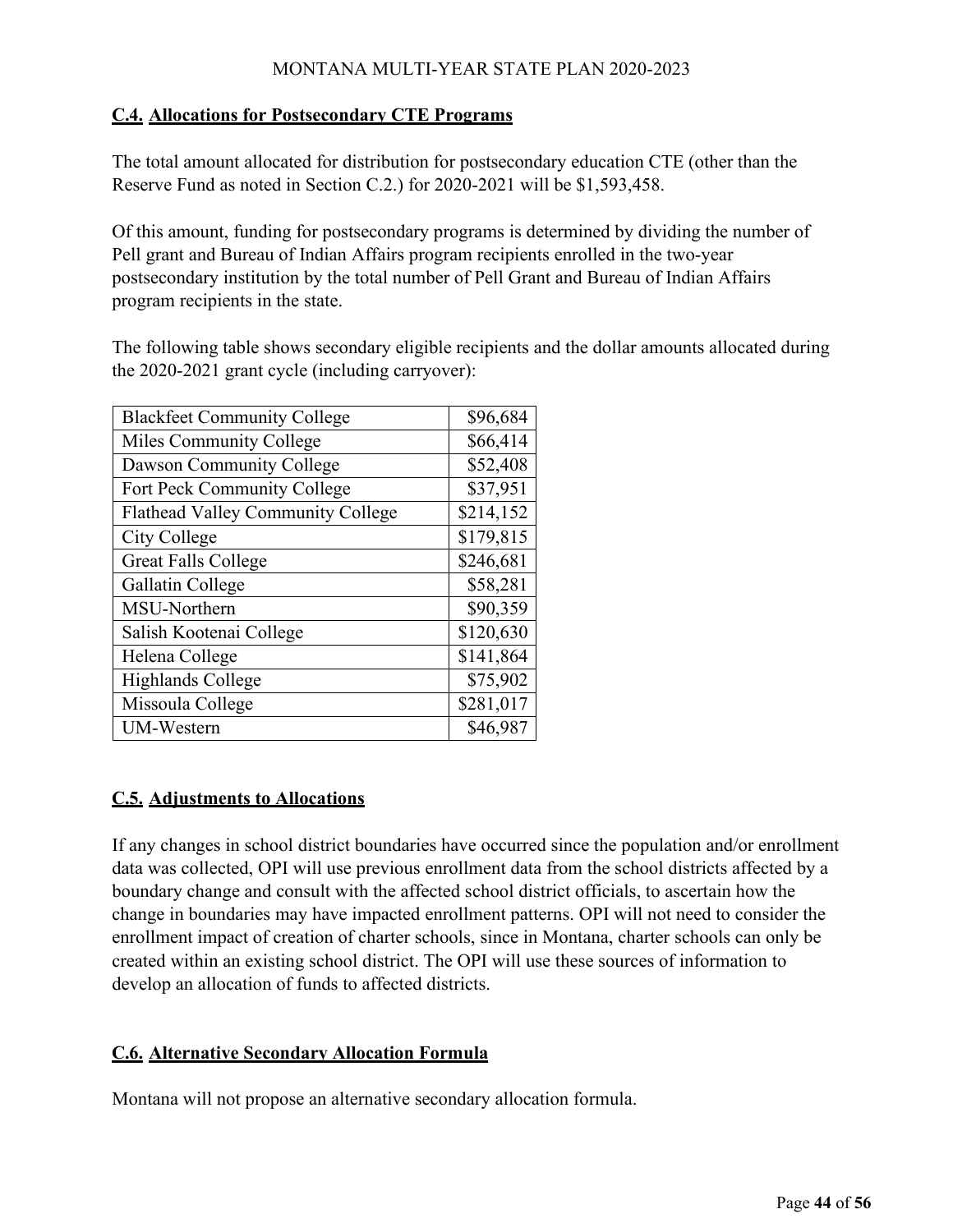#### **C.7. Alternative Postsecondary Allocation Formula**

Montana will not propose an alternative postsecondary allocation formula.

#### **C.8. Reserve Funds**

The State Executive Leadership Team (SELT) voted to increase the amount of Rural Reserve from 10% to 11% for the 2020-2021 grant cycle. The Rural Reserve has been used to fund the Montana Career Pathways Grant over the past several years, and SELT plans to continue to award 10% to postsecondary institutions to fund activities related to career exploration, CTE dual enrollment, promotion of state level CTE programs of study (Montana Career Pathways),

industry-recognized credential attainment, and work-based learning opportunities. These awards will continue to be awarded via a competitive grant process. Competitive grants are currently available to postsecondary partners or consortia, primarily because those LEA's have existing personnel to manage additional grant responsibilities and due to the increased cost for running CTE programs at the postsecondary level which, in Montana, are not subsidized by State education funds as they are at the secondary level.

Under Perkins IV, Montana focused Rural Reserve funds heavily on implementing and growing dual enrollment programs across the state. As a result, the state saw significant increases in dual enrollment participants and high program success rates. The number of students taking dual enrollment courses doubled from 2014 to 2018 in Montana, and the number of dual enrolment students matriculating to a Montana University System institution tripled in the same time frame. These positive impacts, achieved in targeted areas and populations, have the potential to be scaled to a point where they are accessible to even more students across the state. This has been a hugely successful statewide initiative, but there is still room to grown, especially related to tribal colleges and special population students.

As a result, the SELT determined that it will continue to prioritize funding activities related to career exploration, CTE dual enrollment, promotion of state level CTE programs of study (Montana Career Pathways), industry-recognized credential attainment, and work-based learning opportunities. Competitive grant guidelines may shift from year to year to reflect emerging priorities, but as an overall theme, projects will be considered if they include:

- Piloting new or innovative CTE programs, especially those that include work-based learning opportunities;
- Introducing new or building capacity for existing industry recognized credentials;
- Increasing the number of opportunities for Montana high school students to explore and engage in college and careers through dual enrollment;
- Expand public knowledge and utilization of the Montana Career Pathways program through outreach and career exploration events and activities.

The focus for the Rural Reserve grants will be on creating new or significantly expanding existing partnerships between secondary and postsecondary partners and increasing access for all students to engage dual enrollment and/or Montana Career Pathways.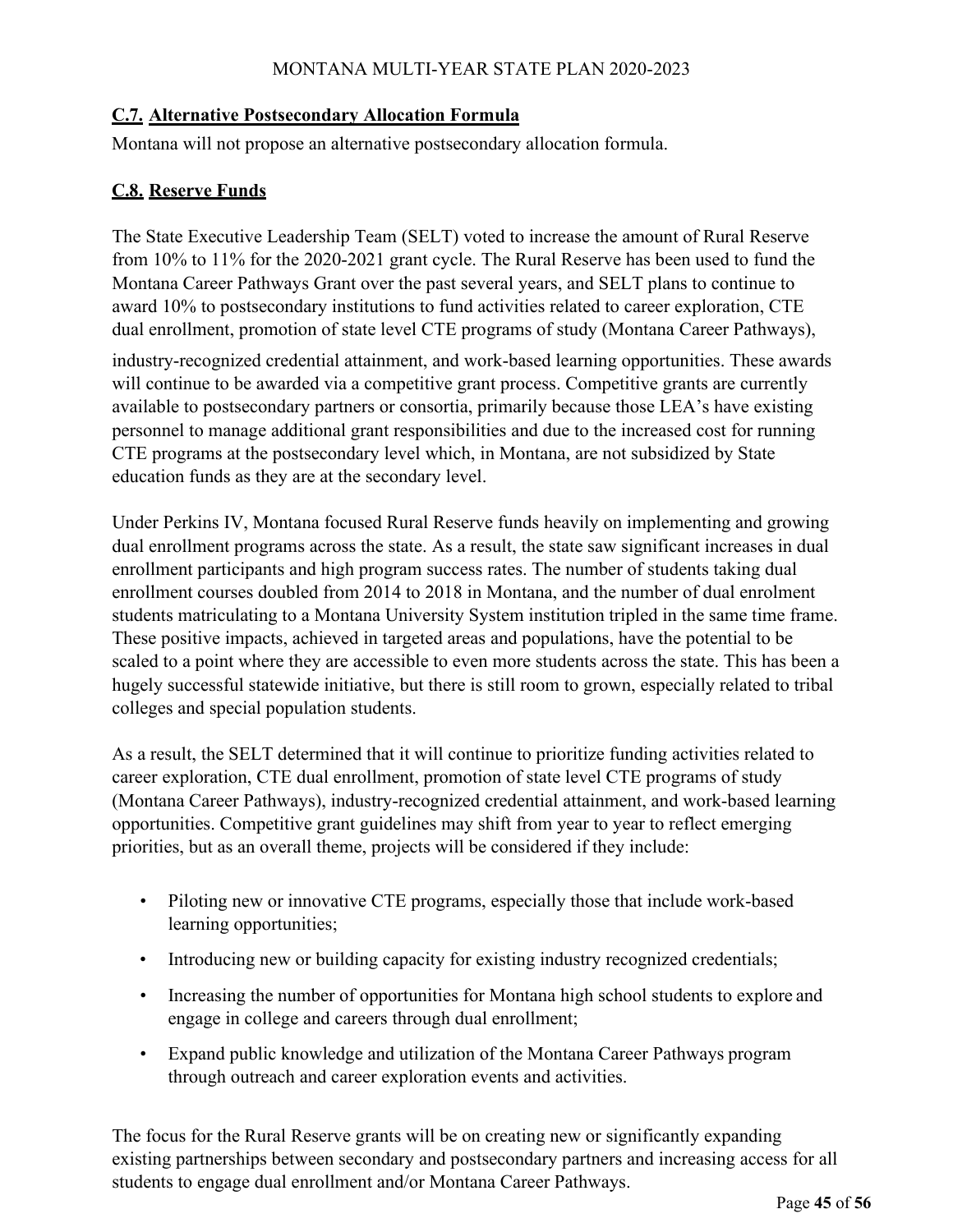With the additional 1% of Rural Reserve funding, the Partner Agencies will incentivize vertical consortia models in which one or more secondary LEAs will partner with one or more postsecondary LEAs. For newly formed consortia in the state in 2020-2021, the state will use Rural Reserve to add funds to each consortium's allocation. This will be treated as a pilot project for the first year and may continue if positive outcomes are reported.

All LEAs that opt-in to participate in the consortia pilot will transfer their allocation from the federal Perkins formula to the consortium. Additionally, all participating consortia who meet the state requirements for the pilot will be eligible to receive incentive funding to help offset administrative and programming costs. The incentive funding↓1% of total Rural Reserve funding↓will be allocated equally to each consortium (i.e. if there are 2 consortia, each receives 50% of the 1% funding, if there are 4 consortia, each receives 25% of the 1% funding, etc.). To participate as a consortium, there must be a MOU in place between the participating secondary and postsecondary LEAs prior to completing the LEA local application.

Any Perkins eligible LEAs in Montana may collaborate to form a consortium. The minimum requirements are that there is at least one (1) secondary and one (1) postsecondary agency included to receive incentive funding in the vertical consortia pilot project. No LEA may be part of more than one consortium in a single year but may opt to change consortia during subsequent funding cycles. The participating LEAs must select one agency to serve as the Fiscal Agent. In most cases, this would be the postsecondary LEA because they are more likely to have dedicated grant personnel, but it may be any LEA in the consortia.

Consortium members are required to meet in order to plan, set goals, and identify programs for funding that are sufficient in size, scope and quality as determined by Montana Perkins standards. Using the Comprehensive Local Needs Assessment as a guide, the consortium should develop goals for program and learning improvements that are beneficial to the consortium as a whole. Funding decisions should be supported by written consortium goals and the CLNA results.

The SELT has the authority to increase or decrease the percentage of Rural Reserve the state will use each year, in addition to setting the criteria for the funding to be spent.

# **C.9. State Baseline**

The aggregate expenditures for the July 1, 2019 to June 30, 2020 baseline are \$5,919,788. Montana would like to continue with the pre-existing MOE and we do intend to reduce the baseline from the previous year.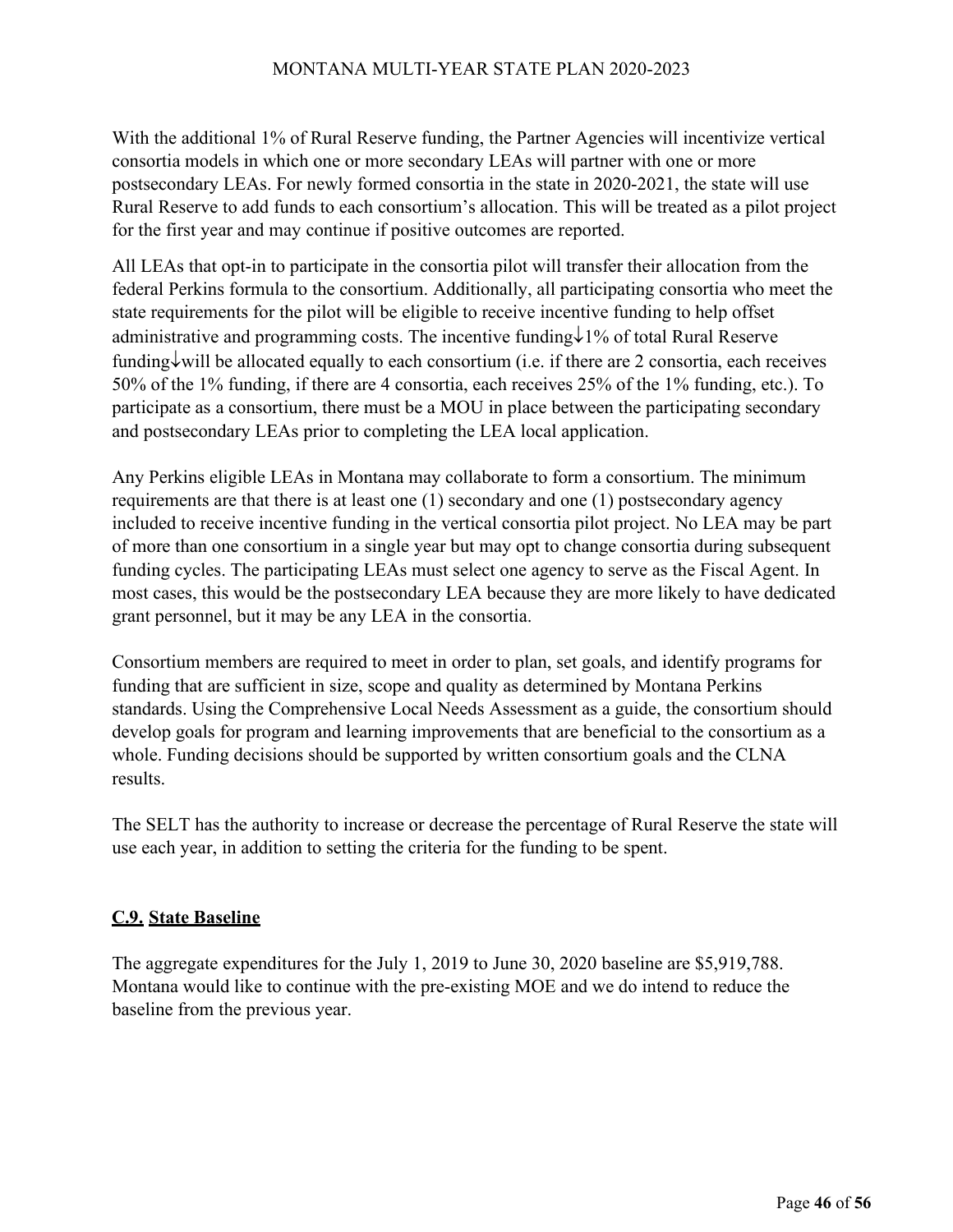# **D. ACCOUNTABILITY FOR RESULTS**

#### **D.1. Secondary Indicators of Career and Technical Education Program Quality**

Montana chose 5S2 and 5S3 as indicators of secondary career and technical education program quality. Numerator and denominator definitions are as follows:

#### 5S2: Program Quality – Attained Postsecondary Credits

**Numerator:** the number of secondary CTE concentrators graduating from high school having attained postsecondary credits in the relevant career and technical education program or program of study earned through a dual or concurrent enrollment program or another credit transfer agreement.

**Denominator:** the number of CTE concentrators who graduated during the reporting year.

Postsecondary dual enrollment courses have been matched to specific pathways and are listed on the Montana Career Pathway website [\(www.mus.edu/mcp\)](http://www.mus.edu/mcp) as well as posted on the OPI website for secondary schools to reference.

#### 5S3: Program Quality – Participated in Work-Based Learning

**Numerator:** the number of secondary CTE concentrators graduating from high school having participated who participated in work-based learning. For the purposes of this program quality indicator, 'work-based learning' is defined as: sustained interactions with industry or community professionals in real workplace settings, to the extent practicable, or simulated environments at an educational institution that foster's in-depth, firsthand engagement with the tasks of a given career field, that are aligned to curriculum and instruction.

**Denominator:** the number of CTE concentrators who graduated during the reporting year.

The OPI developed a work-based learning manual with input from OCHE, the Governor's Office and the Department of Labor and Industry, that described levels of career exploration through work-based learning. The OPI will use National Course Codes to capture individual student work-based learning experiences.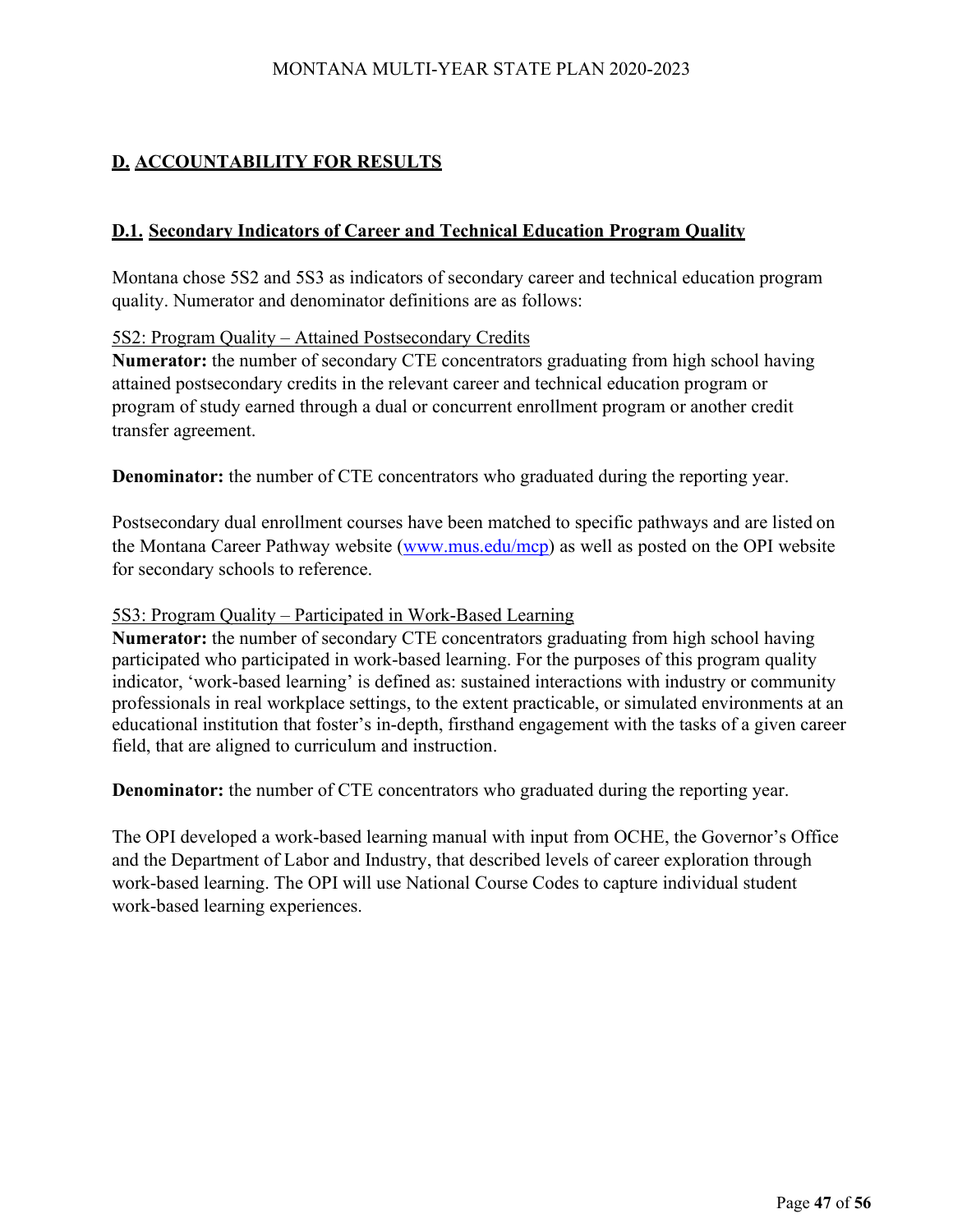# **D.2. State Determined Performance Level (SDPL) Form**

| <b>State Name:</b><br><b>Montana</b>                                          |                          |                           |                |             |             |
|-------------------------------------------------------------------------------|--------------------------|---------------------------|----------------|-------------|-------------|
| Column<br>1                                                                   | Column<br>$\overline{2}$ | Column<br>3               | Column<br>4    | Column<br>5 | Column<br>6 |
| <b>Indicators</b>                                                             | <b>Baseline</b>          | <b>Performance Levels</b> |                |             |             |
|                                                                               | Level                    | <b>FY 2020</b>            | <b>FY 2021</b> | FY 2022     | FY 2023     |
| <b>Secondary Indicators</b>                                                   |                          |                           |                |             |             |
| 1S1: Four-Year Graduation<br>Rate                                             | 97.41                    | 90                        | 92             | 93          | 95          |
| 2S1: Academic Proficiency<br>in Reading Language<br>Arts                      | 50.71                    | 50                        | 51             | 52          | 53          |
| 2S2: Academic Proficiency in<br>Mathematics                                   | 30.5                     | 30                        | 31             | 32          | 33          |
| 2S3: Academic Proficiency in<br>Science                                       | 20                       | 20.5                      | 21             | 21.5        | 22          |
| 3S1: Post-Program Placement                                                   | 85.72                    | 85                        | 86             | 87          | 88          |
| 4S1: Non-traditional Program<br>Concentration                                 | 20.92                    | 20                        | 21             | 24          | 25          |
| 5S1: Program Quality - Attained N/A<br>Recognized Postsecondary<br>Credential |                          | N/A                       | N/A            | N/A         | N/A         |
| 5S2: Program Quality -<br><b>Attained Postsecondary</b><br>Credits            | 25                       | 27                        | 30             | 32          | 35          |
| 5S3: Program Quality -<br>Participated in Work-<br><b>Based Learning</b>      | 15                       | 18                        | 22             | 25          | 27          |
| 5S4: Program Quality -<br>Other $4$                                           | N/A                      | N/A                       | N/A            | N/A         | N/A         |
|                                                                               |                          |                           |                |             |             |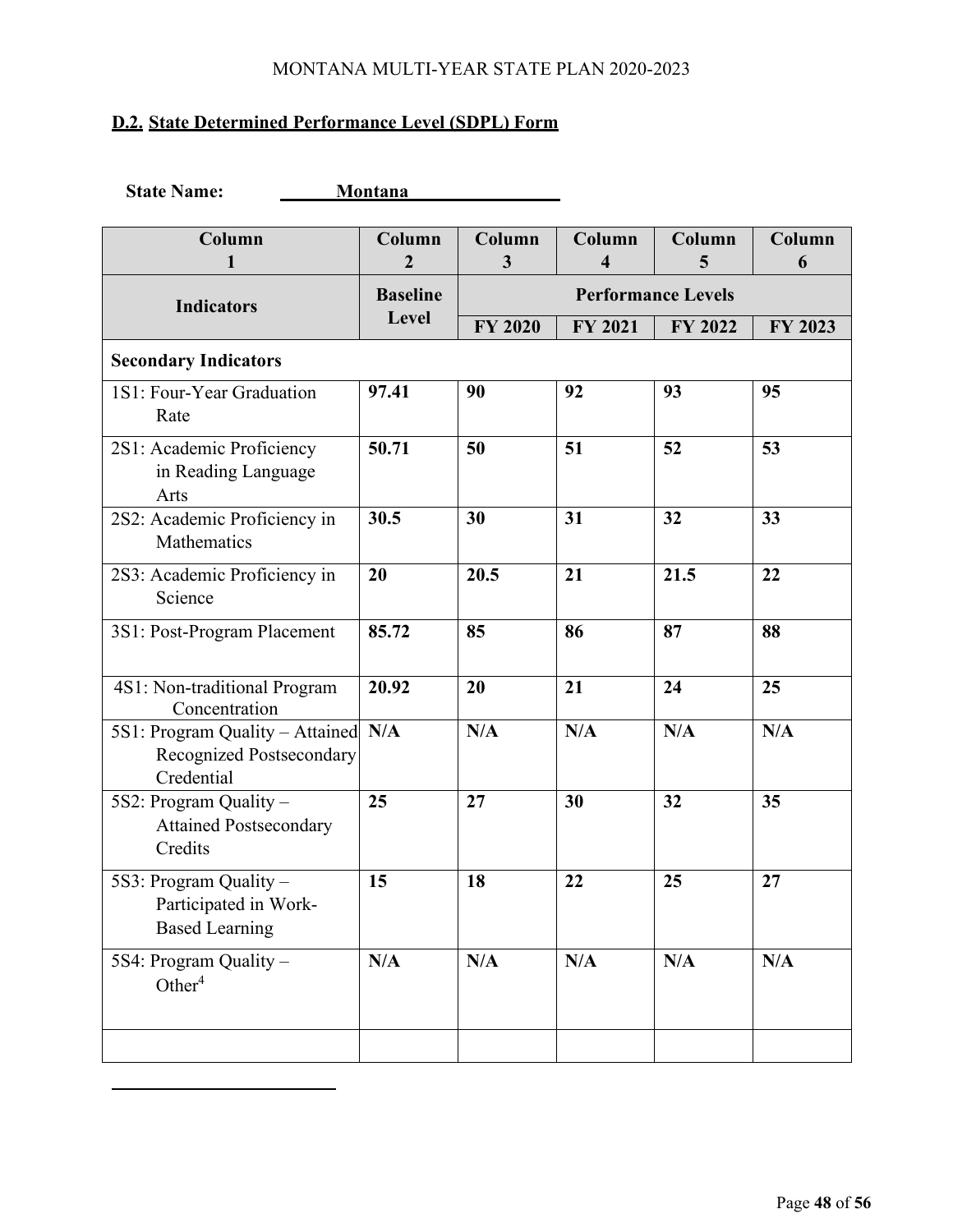| Column                                                        | Column                   | Column                    | Column         | Column  | Column           |
|---------------------------------------------------------------|--------------------------|---------------------------|----------------|---------|------------------|
| ı                                                             | 2                        | 3                         | 4              | 5       | $\boldsymbol{6}$ |
| <b>Indicators</b>                                             | <b>Baseline</b><br>Level | <b>Performance Levels</b> |                |         |                  |
|                                                               |                          | <b>FY 2020</b>            | <b>FY 2021</b> | FY 2022 | FY 2023          |
| <b>Postsecondary Indicators</b>                               |                          |                           |                |         |                  |
| 1P1: Postsecondary Retention<br>and Post-Program<br>Placement | 83.5                     | 83.8                      | 84             | 84.4    | 84.8             |
| 2P1: Earned Recognized<br>Postsecondary Credential            | 100                      | 100                       | 100            | 100     | 100              |
| 3P1: Non-traditional Program<br>Concentration                 | 16.7                     | 16.8                      | 17             | 17.3    | 17.5             |

# **D.3. State Determined Performance Level (SDPL) Procedure**

# **D.3.a. Public Comment Procedure**

The State Determined Performance Level (SDPL) form was posted to the site mus.edu/perkinsv/public-comment.asp on August 1, 2019 and they remained on that site until November 1, 2019. The link was shared with various stakeholder groups, including teachers, faculty, college/high school staff, agencies that serve special populations, students, parents, members of business/industry, and tribal colleges. The performance indicators were also posted from February 1, 2020 through March 31, 2020 as a part of the entire state plan available for public comment.

# **D.3.b. State Determined Performance Level Explanation and Process**

To establish baseline numbers for the State Determined Performance Levels, the Partner Agencies both reviewed three (3) previous years of data for each performance indicator. The Office of Public Instruction worked with internal data experts to establish a baseline for 2S3, 5S2, and 5S3 because that data had never been previously collected.

#### *Secondary Performance Indicator Definitions*

The term 'CTE concentrator' at the secondary level is defined as a student who has taken two or more credits in a defined Montana Career Pathway (program of study). One credit equals a yearlong course or two semesters.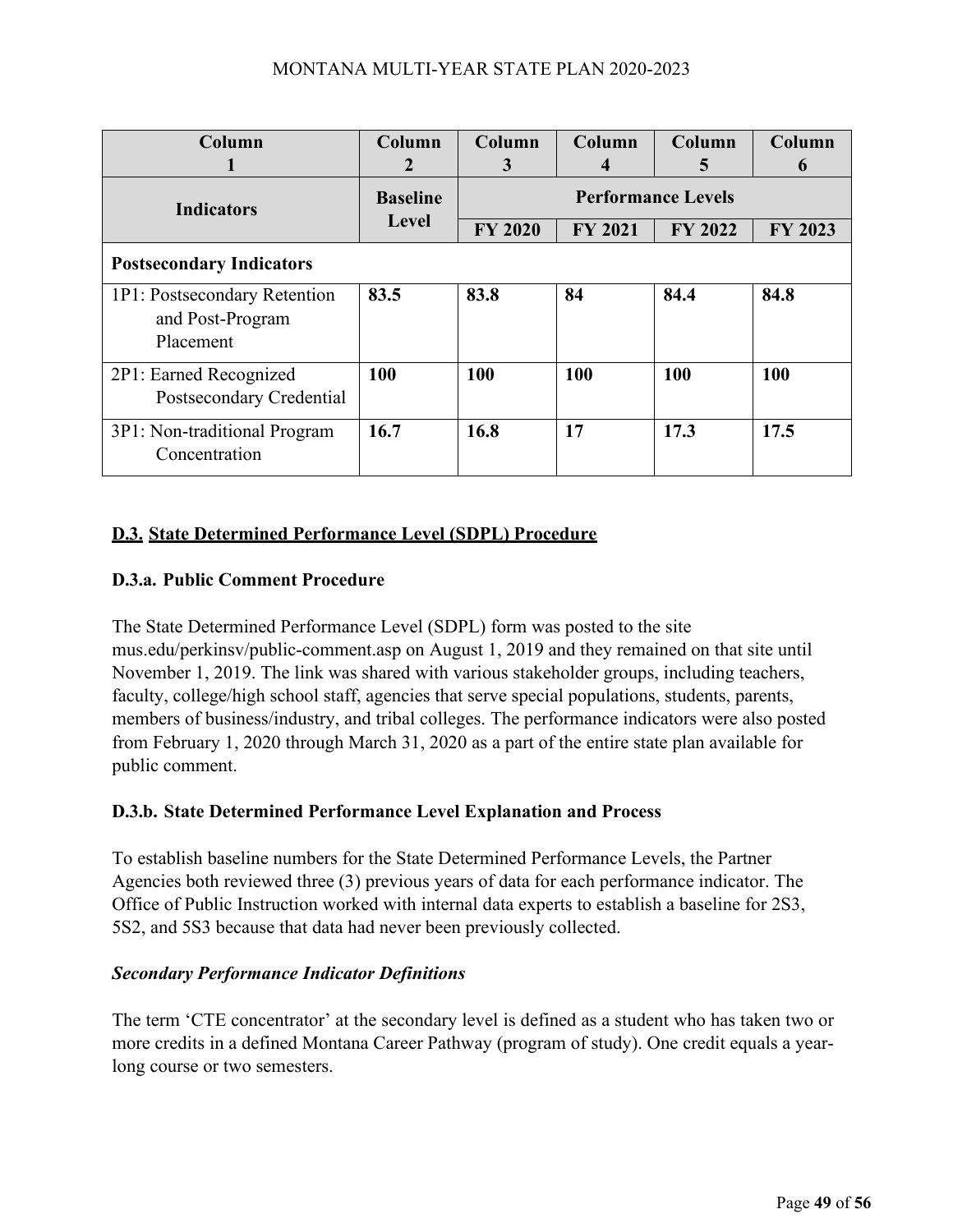Numerator and denominator definitions for each secondary performance indicators are as follows:

#### 1S1: Four-Year Graduation Rate

**Numerator:** the number of CTE concentrators who graduated from high school, as measured by the four-year adjusted cohort graduation rate (defined in section 8101 of the Elementary and Secondary Education Act of 1965).

**Denominator:** the number of CTE concentrators who, in the reporting included in the State's computation of its four-year graduation rate as defined in the State's Consolidated Accountability Plan pursuant to Section 111(b)(2) of the ESSA.

#### 2S1: Academic Proficiency in Reading Language Arts

**Numerator:** the number of CTE concentrators who achieved reading/language arts proficiency in the challenging State academic standards adopted by the State under section 1111(b)(1) of the Elementary and Secondary Education Act of 1965, as measured by the academic assessments of ACT scores.

**Denominator:** the number of CTE concentrators who took the ESSA assessments in reading/language arts whose scores were included in the program year in the State's computation of the AYP measure for reading/language arts.

#### 2S2: Academic Proficiency in Math

**Numerator:** the number of CTE concentrators who achieved math proficiency in the challenging State academic standards adopted by the State under section 1111(b)(1) of the Elementary and Secondary Education Act of 1965, as measured by the academic assessments of ACT scores.

**Denominator:** the number of CTE concentrators who took the ESSA assessments in math whose scores were included in the program year in the State's computation of the AYP measure for math.

#### 2S3: Academic Proficiency in Science

**Numerator:** the number of CTE concentrators who achieved science proficiency in the challenging State academic standards adopted by the State under section 1111(b)(1) of the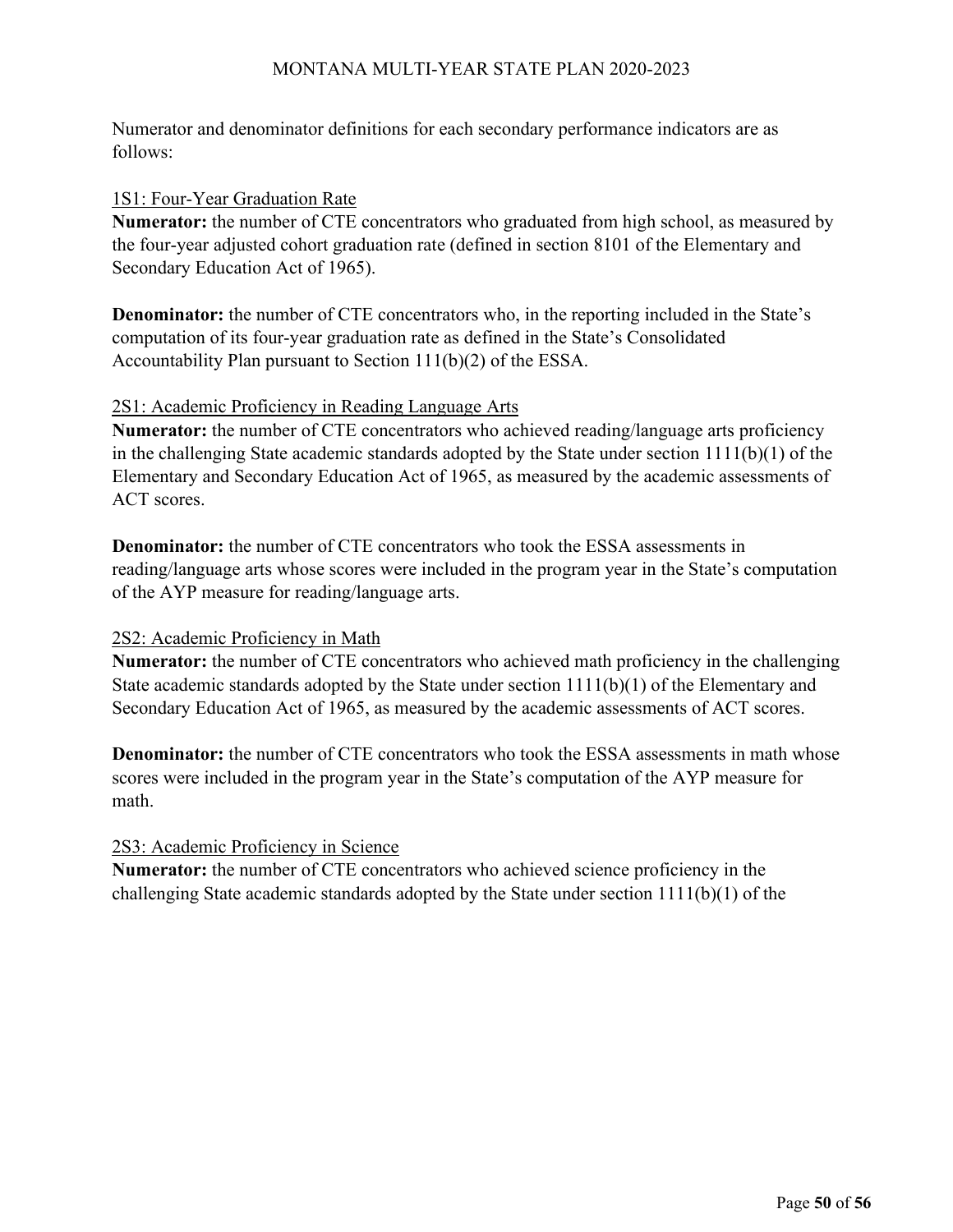Elementary and Secondary Education Act of 1965, as measured by the academic assessments of ACT scores.

**Denominator:** the number of CTE concentrators who took the ESSA assessments in science whose scores were included in the program year in the State's computation of the AYP measure for science.

#### 3S1: Post-Program Placement

**Numerator:** the number of CTE concentrators who, in the second quarter after exiting from secondary education, are in postsecondary education or advance training, military service or a service program that receives assistance under title I of the National and Community Service Act of 1990 (42 U.S.C. 12511 et seq.), are volunteers as described in section 5(a) of the Peace Corps Act (22 U.S.C 2504(a)), or are employed.

**Denominator:** the number of CTE concentrators who left secondary education during the reporting year.

#### 4S1: Non-traditional Program Concentration

**Numerator:** the number of CTE concentrators, from underrepresented gender groups, in career and technical education programs and programs of study, that lead to non-traditional fields.

**Denominator:** the number of CTE concentrators in a CTE program or program of study that leads to a nontraditional field, during the reporting year.

Definitions for 5S2 and 5S3 are found in Section D.1.

# *Postsecondary Performance Indicator Definitions*

The term 'CTE concentrator' at the postsecondary level is defined as a student enrolled in an eligible recipient who has (i) earned at least 12 credits and are enrolled in a career and technical education program or program of study; or (ii) completed such a program if the program encompasses fewer than 12 credits or the equivalent in total.

Numerator and denominator definitions for each postsecondary performance indicators are as follows:

#### 1P1: Postsecondary Retention and Post-Program Placement

**Numerator:** the number of CTE concentrators who, during the second quarter after program completion, remain enrolled in postsecondary education, are in advanced training, military service, or a service program that receives assistance under title I of the National and Community Service Act of 1990 (42 U.S.C. 12511 et seq.), are volunteers as described in section 5(a) of the Peace Corps Act (22 U.S.C 2504(a)), or are placed or retained in employment.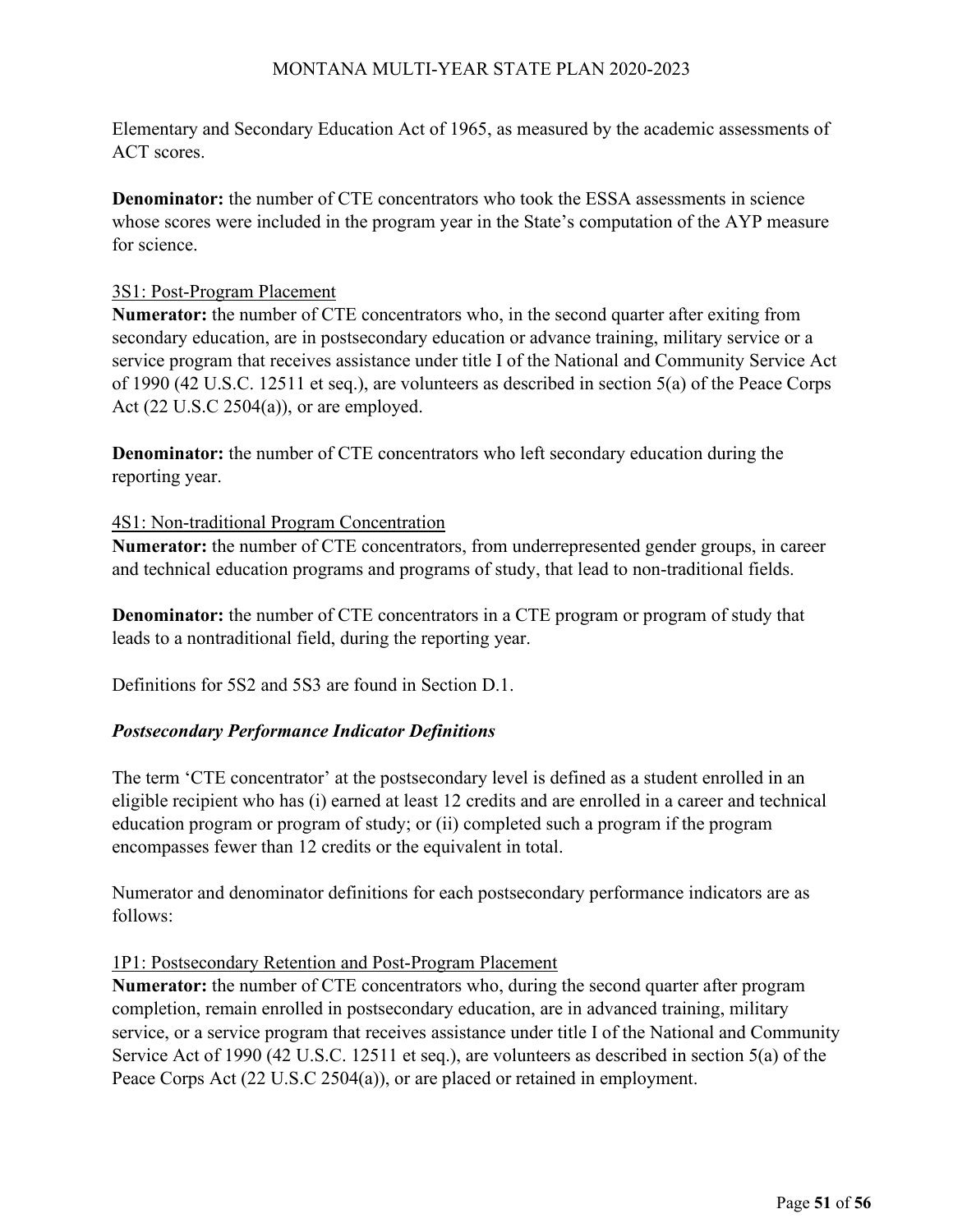**Denominator:** the number of CTE concentrators who completed their program in the prior reporting year.

2P1: Earned Recognized Postsecondary Credential

**Numerator:** the number of CTE concentrators who receive a recognized postsecondary credential during participation in or within 1 year of program completion.

**Denominator:** the number of CTE concentrators who graduated from postsecondary education in the prior reporting year.

#### 3P1: Nontraditional Program Completion

**Numerator:** the number of CTE concentrators, from underrepresented gender groups, in career and technical education programs and programs of study that lead to non-traditional fields.

**Denominator:** the number of CTE concentrators in a CTE program or program of study that leads to a nontraditional field during the reporting year.

Definitions for the numerators and denominators for the secondary indicators of career and technical education program quality that Montana chose are defined in section D.1.

# **D.4. State Determined Performance Level (SDPL) Public Comments**

The state received one comment on the SDPL form regarding how high the completion/graduation rate was and how she thought the number was unattainable. This person also reached out personally to the CTE Director, who clarified that this number measures CTE concentrators only, satisfying the commenter's concerns.

# **D.5. State Determined Performance Level (SDPL) Disparities or Gaps**

The Partner Agencies will provide leadership to assist school districts and two-year postsecondary institutions to gather and share information about strategies for improving performance and making meaningful progress each year. Professional development will be provided to help identify promising practices for improving performance and strengthening services to special populations.

Every local recipient will receive a report indicating how special population and nontraditional populations groups performed compared to the goals for these groups on the target performance levels. Each LEA will be required to document how they will work to close achievement gaps.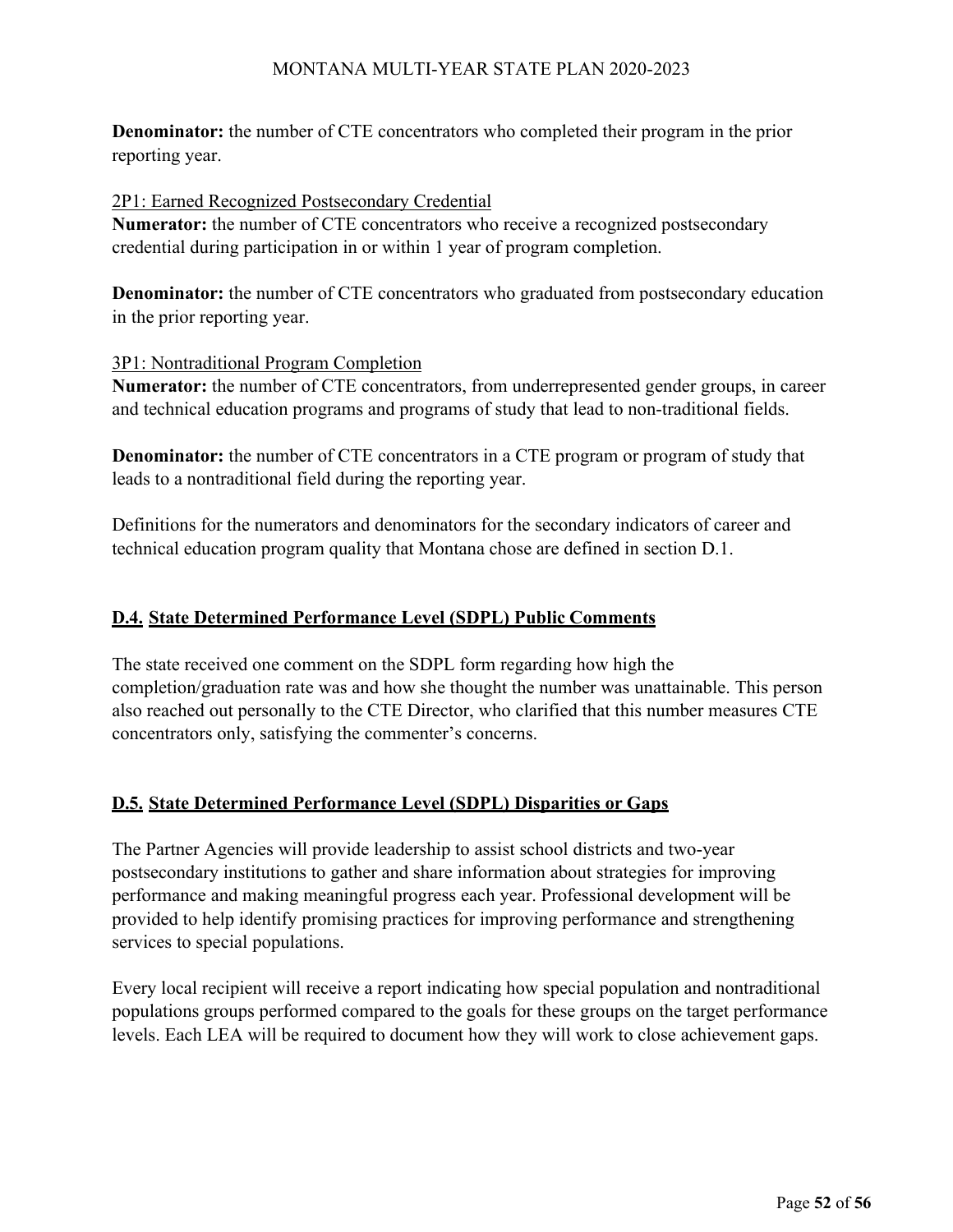#### **ASSURANCES, CERTIFICATIONS, AND OTHER FORMS**

#### **A. Statutory Assurances**

- $\blacksquare$  The eligible agency assures that:
	- 1. It made the State plan publicly available for public comment<sup>5</sup> for a period of not less than 30 days, by electronic means and in an easily accessible format, prior to submission to the Secretary for approval and such public comments were taken into account in the development of this State plan. (Section 122(a)(4) of Perkins V)
	- 2. It will use the funds to promote preparation for high-skill, high-wage, or indemand industry sectors or occupations and non-traditional fields, as identified by the State. (Section 122(d)(13)(C) of Perkins V)
	- 3. It will provide local educational agencies, area career and technical education schools, and eligible institutions in the State with technical assistance, including technical assistance on how to close gaps in student participation and performance in career and technical education programs. (section 122(d)(13)(E) of Perkins V)
	- 4. It will comply with the requirements of this Act and the provisions of the State plan, including the provision of a financial audit of funds received under this Act, which may be included as part of an audit of other Federal or State programs. (Section 122(d)(13)(A) of Perkins V)
	- 5. None of the funds expended under this Act will be used to acquire equipment (including computer software) in any instance in which such acquisition results in a direct financial benefit to any organization representing the interests of the acquiring entity or the employees of the acquiring entity, or any affiliate of such an organization. (Section 122(d)(13)(B) of Perkins V)
	- 6. It will use the funds provided under this Act to implement career and technical education programs and programs of study for individuals in State correctional institutions, including juvenile justice facilities. (Section 122 (d)(13)(D) of Perkins V)

 $<sup>5</sup>$  An eligible agency that submits a 1-Year Transition Plan in FY 2019 is not required to hold a public comment</sup> period on the 1-Year Transition Plan. Such agency must assure that it meets this public comment requirement prior to submitting its Perkins V State Plan in FY 2020.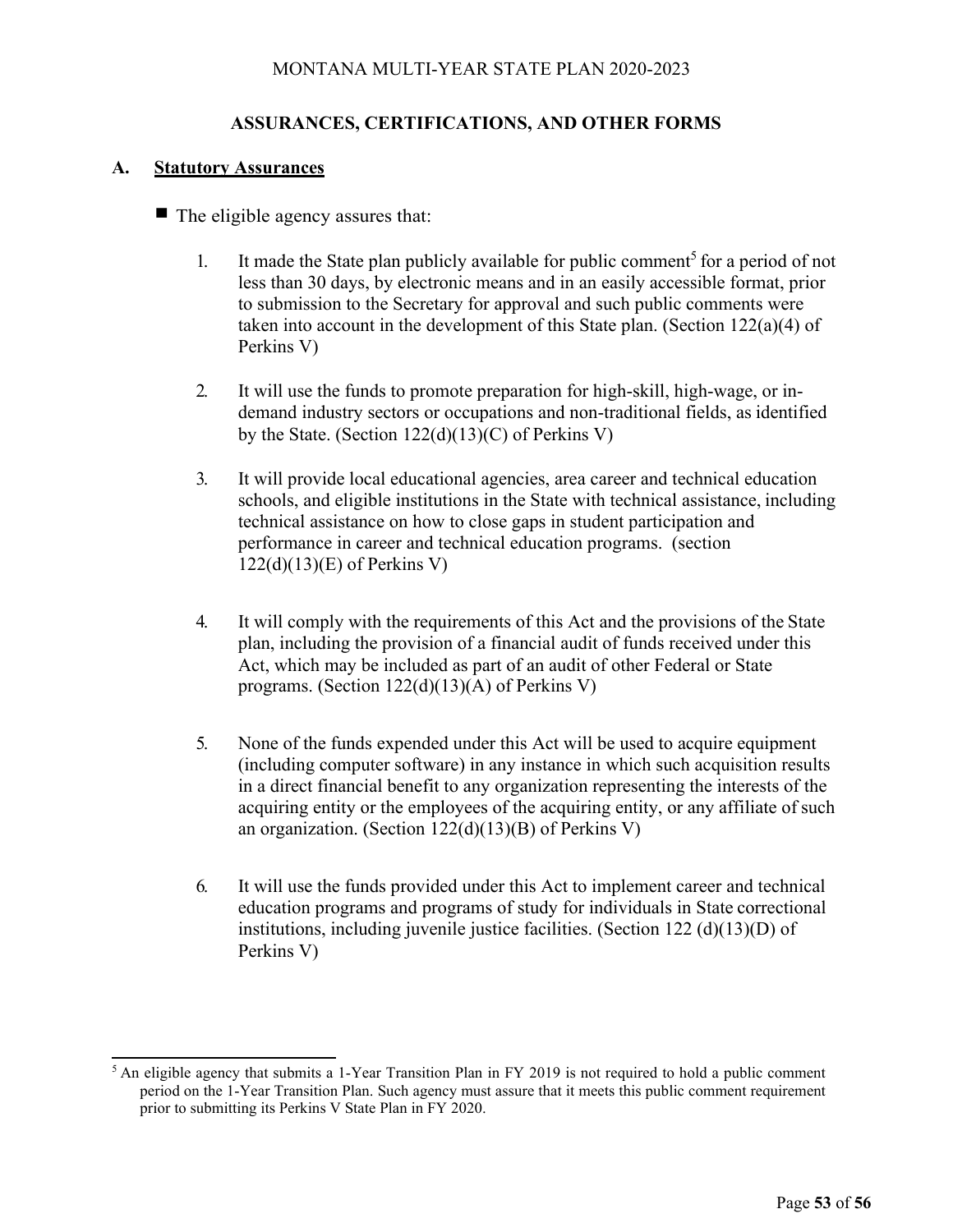#### **B. EDGAR Certifications**

- By submitting a Perkins V State Plan, consistent with 34 CFR 76.104, the eligible agency certifies that:
	- 1. It is eligible to submit the Perkins State plan.
	- 2. It has authority under State law to perform the functions of the State under the Perkins program(s).
	- 3. It legally may carry out each provision of the plan.
	- 4. All provisions of the plan are consistent with State law.
	- 5. A State officer, specified by title in Item C on the Cover Page, has authority under State law to receive, hold, and disburse Federal funds made available under the plan.
	- 6. The State officer who submits the plan, specified by title in Item C on the Cover Page, has authority to submit the plan.
	- 7. The entity has adopted or otherwise formally approved the plan.
	- 8. The plan is the basis for State operation and administration of the Perkins program.

#### **C. Other Forms**

- The eligible agency certifies and assures compliance with the following enclosed forms:
	- 1. Assurances for Non-Construction Programs (SF 424B) Form (OMB Control No. 0348-0040) - <https://www2.ed.gov/fund/grant/apply/appforms/sf424b.pdf>
	- 2. Disclosure of Lobbying Activities (SF LLL) (OMB Control No. 4040-0013): [https://apply07.grants.gov/apply/forms/sample/SFLLL\\_1\\_2-V1.2.pdf](https://apply07.grants.gov/apply/forms/sample/SFLLL_1_2-V1.2.pdf)
	- 3. Certification Regarding Lobbying (ED 80-0013 Form): <https://www2.ed.gov/fund/grant/apply/appforms/ed80-013.pdf>
	- 4. General Education Provisions Act (GEPA) 427 Form (OMB Control No. 1894- 0005): <https://www2.ed.gov/fund/grant/apply/appforms/gepa427.pdf>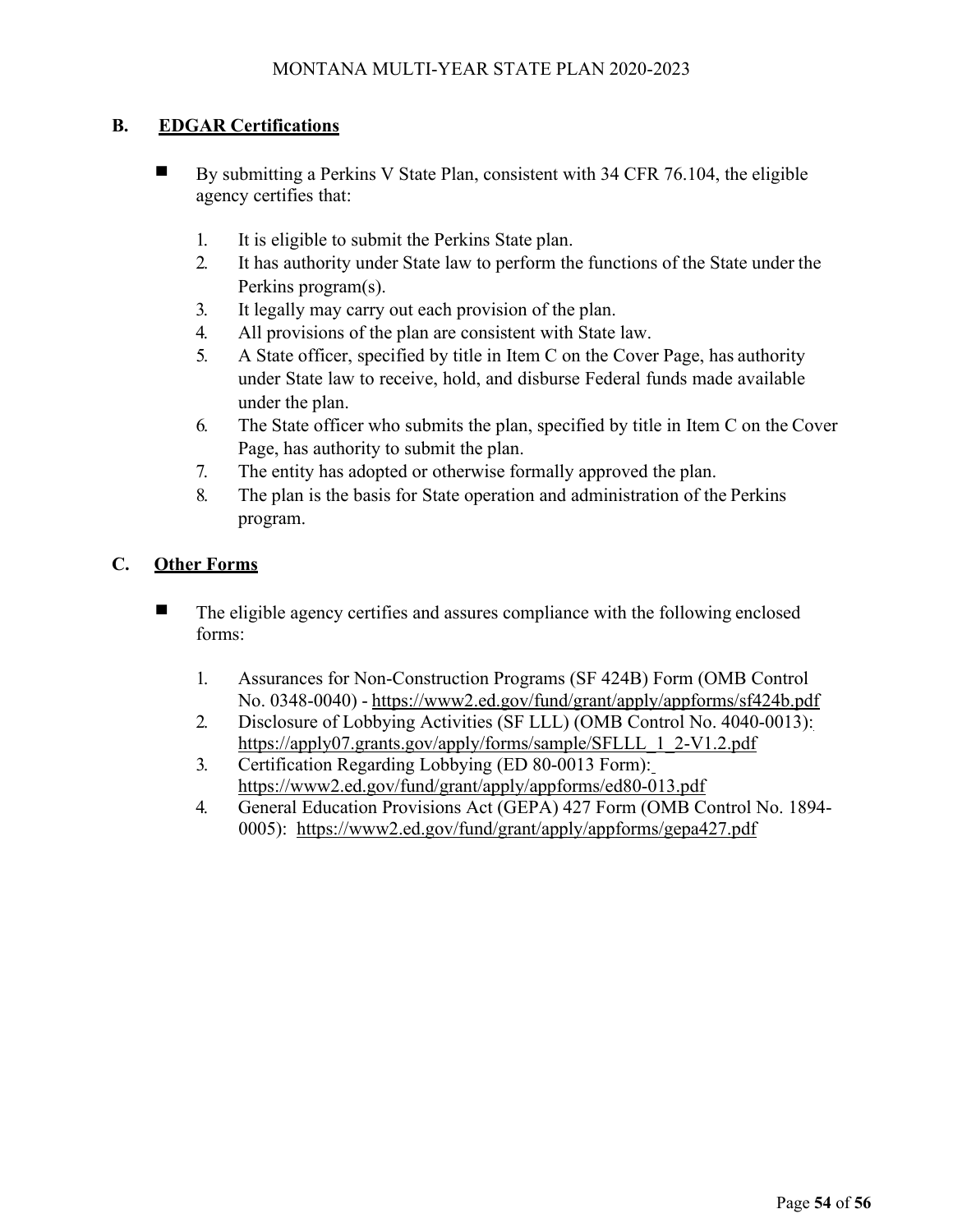#### BUDGET

# **A: Budget Form**

State Name: <u>Montana</u>

**Fiscal Year (FY):** 2020

| <b>Line Number</b> | <b>Budget Item</b>                                              | <b>Percent of Funds</b> | <b>Amount of Funds</b> |
|--------------------|-----------------------------------------------------------------|-------------------------|------------------------|
| $\mathbf{1}$       | <b>Total Perkins V Allocation</b>                               | Not applicable          | \$6,018,158            |
| $\overline{2}$     | <b>State Administration</b>                                     | 5%                      | \$300,907              |
| 3                  | <b>State Leadership</b>                                         | 10%                     | \$602,815              |
| 4                  | Individuals in State Institutions<br>$\bullet$                  | $.1\%$                  | \$6,019                |
| 4a                 | <b>Correctional Institutions</b>                                | Not required            | \$                     |
| 4 <sub>b</sub>     | Juvenile Justice Facilities                                     | <b>Not required</b>     | \$                     |
| 4c                 | <b>Institutions that Serve</b><br>Individuals with Disabilities | Not required            | \$                     |
| 5                  | Nontraditional Training and<br>Employment                       | Not applicable          | \$60,000               |
| 6                  | <b>Special Populations Recruitment</b>                          | %                       | \$602                  |
| $\overline{7}$     | <b>Local Formula Distribution</b>                               | 85%                     | \$5,115,435            |
| 8                  | Reserve                                                         | 11%                     | \$562,698              |
| 9                  | <b>Secondary Recipients</b>                                     | %                       | \$                     |
| 10                 | <b>Postsecondary Recipients</b>                                 | %                       | \$                     |
| 11                 | Allocation to Eligible Recipients<br>٠                          | 89%                     | \$4,552,738            |
| 12                 | <b>Secondary Recipients</b>                                     | 65%                     | \$2,959,279            |
| 13                 | <b>Postsecondary Recipients</b>                                 | 35%                     | \$1,593,459            |
| 14                 | <b>State Match (from non-federal funds)</b>                     | Not applicable          | \$300,908              |